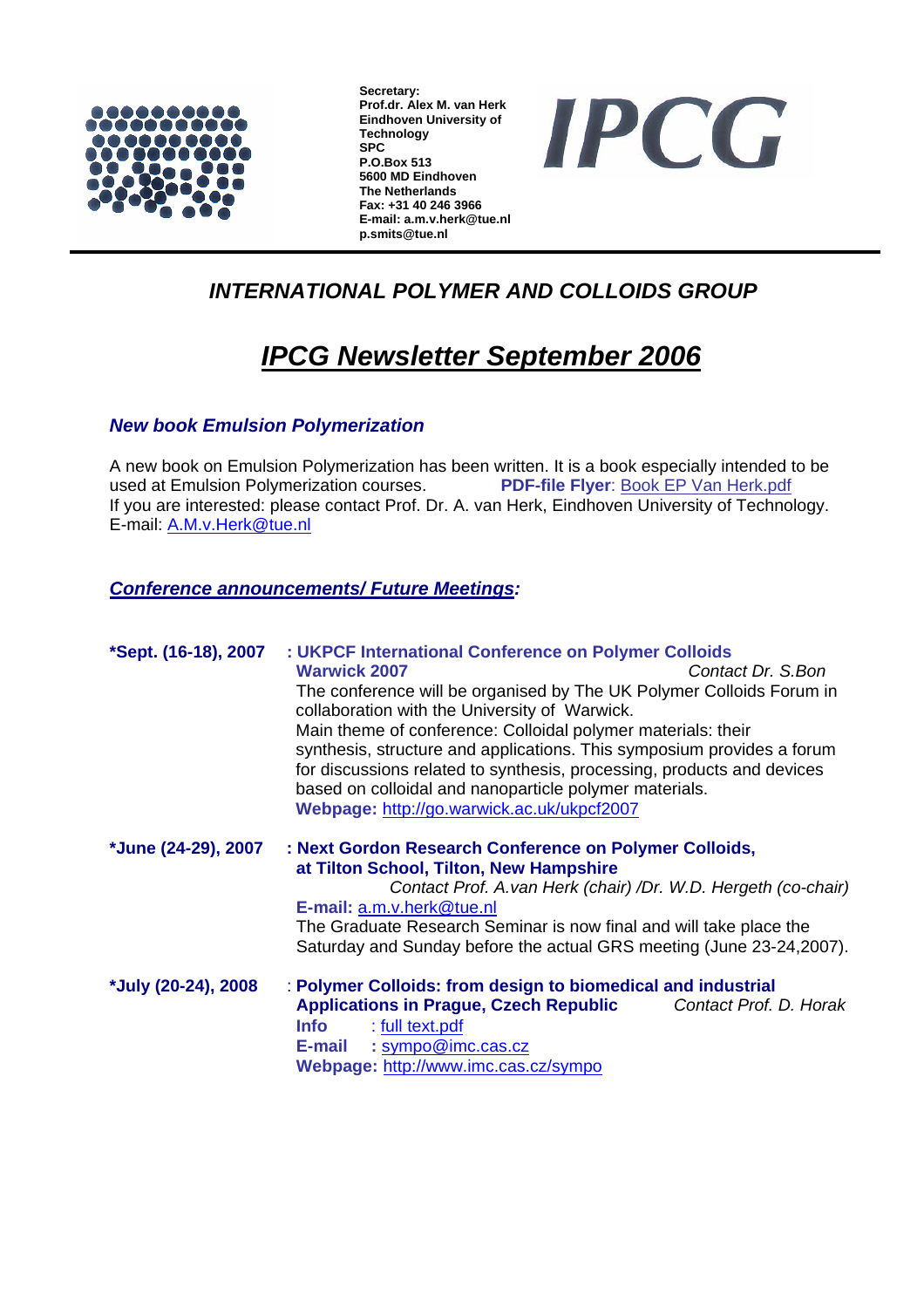| Dr. M. do Amaral                                    | Dr. T.R. Aslamazova                                     |  |
|-----------------------------------------------------|---------------------------------------------------------|--|
| Manager IQT                                         | Russian Academy of Science                              |  |
| Rua Irmaos Albernaz 300                             | Leninsky Prospect 31                                    |  |
| Apto 1072                                           | 117915 Moscow                                           |  |
| Taubate, Sao Paulo                                  | <b>RUSSIA</b>                                           |  |
| 12030-050 BRAZIL                                    | Fax: +7 095 952 53 08                                   |  |
| Fax: +55-12-36 344 545                              | $sovet(a)$ serv1.phyche.ac.ru                           |  |
| marcelo. amaral@iqt.com.br                          |                                                         |  |
| Prof.Dr. J.M. Asua                                  | Dr. K. Avramidis                                        |  |
| The University of the Basque Country                | The Dow Chemical Company                                |  |
| Institute for Polymer Materials (POLYMAT)           |                                                         |  |
| Apto 1072                                           | <b>Ucar Emulsion Systems</b>                            |  |
| 20080 San Sebastian SPAIN                           | 410 Gregson Drive                                       |  |
| Fax: +34-943-015 270                                | Carcy NC 27511 USA<br>Fax: $+1-919-469-6797$            |  |
|                                                     |                                                         |  |
| $j$ masua@sq.ehu.es                                 | avramiks@dow.com                                        |  |
| Dr. J. Barton                                       | Prof. Dr. E. Bartsch                                    |  |
| Polymer Inst, Slovak Acad. of Sciences              | Institut für Physikalische Chemie                       |  |
| Dubravska Cesta                                     | Universität Freiburg                                    |  |
| 842 36 Bratislava                                   | Albertstrasse 21                                        |  |
| <b>SLOVAK REPUBLIC</b>                              | D-79104, Mainz GERMANY                                  |  |
| Fax: +421 7 5477 5923                               | Fax: +49 761 203 6222                                   |  |
| upolbart@savba.sk                                   | eckhard.bartsch@physchem.uni-freiburg.de                |  |
| Dr. D.R. Bassett                                    | Dr. Ir. S.A.F. Bon                                      |  |
| <b>UCar Emulsion Systems</b>                        | University of Warwick                                   |  |
| 410 Gregson Drive                                   | Department of Chemistry                                 |  |
| Cary NC 27511                                       | Coventry, West-Midlands                                 |  |
| <b>USA</b>                                          | CV4 7AL UNITED KINGDOM                                  |  |
| Fax: $+1-919-469-6797$                              | Fax: +44 24 7652 4112                                   |  |
| bassettdaver@aol.com                                | s.bon@warwick.ac.uk                                     |  |
| Dr. F. Candau                                       | Dr. P. Chan                                             |  |
| (CRM-EAHP) Institute Charles Sadron                 | PCTS Specialty Chemicals PTE, Nippon Paint Ltd.         |  |
| 6 Rue Boussingault                                  | 16 Joo Koon Crescent                                    |  |
| Strasbourg Cedex 67083                              | Signapore 629018                                        |  |
| <b>FRANCE</b>                                       | <b>SIGNAPORE</b>                                        |  |
| Fax: $+33-388-41-4099$                              | Fax:                                                    |  |
| $candau@ics.u-strasbg.fr$                           | peterchan@pcts.com.sg                                   |  |
| Dr. B. Charleux                                     | Prof.Dr. S.Choe                                         |  |
| Laboratoire de Chimie Macromoleculaire              | R&D Center, Okong Corporation                           |  |
| Universite Pierre et Marie Curie                    | 426-1 Yonghyun 3 dong                                   |  |
| Tour 44, Couloir 44-54, ler Etage, 4 place Jussieu, | Namgu, Incheon 402-023, Republic of Korea<br><b>AND</b> |  |
| F-75252 Paris Cedex 05                              | Inha University, Dep. of Chemical Engineering           |  |
| <b>FRANCE</b>                                       | 253 Yonghyundong, Namgu Incheon                         |  |
| Fax: $+33$ (1) 44 27 70 89                          | 402-751 REPUBLIC OF KOREA                               |  |
| charleux@ccr.jussieu.fr                             | Fax: +82-32-876-7467                                    |  |
|                                                     | $siche(a)$ inha.ac.kr                                   |  |
| Prof M. Cunningham                                  | Abdel hamid Elaissari                                   |  |
| Department of Chemical Engineering                  | <b>Unite Mixte CNRS</b>                                 |  |
| Queen's University                                  | Ecole Normale Superieure de Lyon                        |  |
| Kingston                                            | 46, Allee D'Italie                                      |  |
| Ontario K7L 3N6 CANADA                              | Lyon, Cedex 769364 FRANCE                               |  |
| Fax: $+1$ 613 533-6637                              | Fax: $+33-47-2728-533$                                  |  |
| $\frac{\text{cumning}(a)$ chee.queensu.ca           |                                                         |  |
| Dr. M.S. El-Aasser                                  |                                                         |  |
|                                                     | hamid.elaissari@ens-lyon.fr<br>Dr. S. van Es            |  |
|                                                     |                                                         |  |
| EPI, Lehigh University                              | Dispoltec BV                                            |  |
| 111 Research Drive,<br>Bethlehem PA 18015-4732 USA  | THE NETHERLANDS                                         |  |
| Fax: $+1-610-758-5880$                              | Fax:                                                    |  |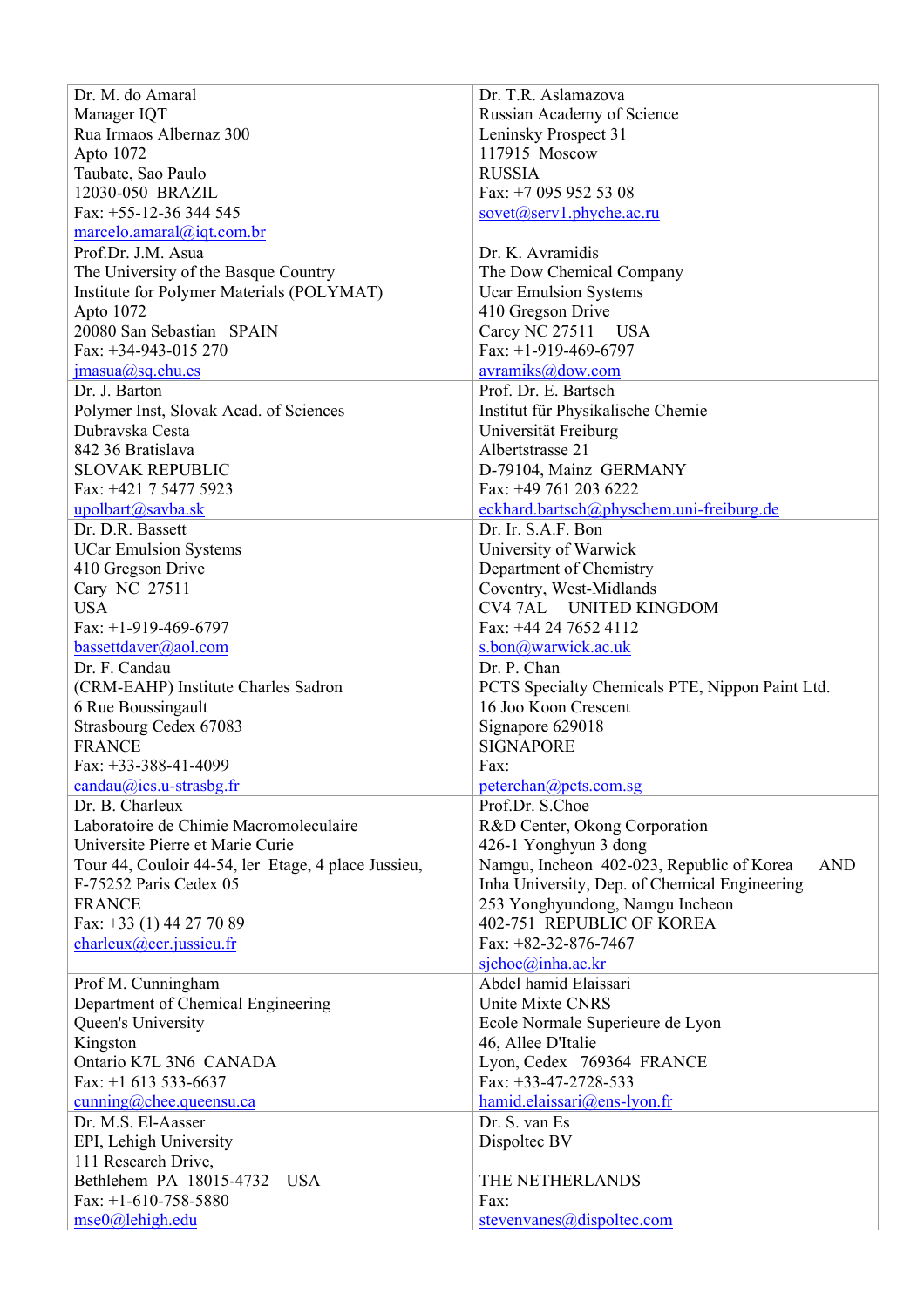| R. Esser                                          | Prof.Dr. R.M. Fitch                                 |  |
|---------------------------------------------------|-----------------------------------------------------|--|
| <b>Cytec Suraface Specialties</b>                 | <b>Fitch and Associates</b>                         |  |
| Anderlechtstraat 33                               | <b>HCR 74 Box 24808</b>                             |  |
| Drogenbos                                         | 12 Codorniz Road                                    |  |
| B1620 BELGIUM                                     | El Prado NM 87529                                   |  |
| Fax: +32-2-378 3944                               | <b>USA</b>                                          |  |
| richard.esser@cytec.com                           | Fax: $+1-505-776-5930$                              |  |
|                                                   | bobfitch@newmex.com                                 |  |
| Prof.Dr. W.T. Ford                                | Dr. F. Ganachaud                                    |  |
| Oklahoma State University                         |                                                     |  |
|                                                   | Laboratoire de Chimie Macromoléculaire              |  |
| Department of Chemistry PS107                     | UMR 5076 CNRS/ENSCM                                 |  |
| Stillwater, Oklahoma 74078-3071                   | Ecole Nationale Supérieure de Chimie de Montpellier |  |
| <b>USA</b>                                        | 8 rue de l'école normale 34296 Montpellier cedex 5  |  |
| Fax +1-405 744 6007                               | <b>FRANCE</b>                                       |  |
| wtford@okstate.edu                                | Fax: +33 -4-67 1472 96/20                           |  |
|                                                   | $ganachau@enscm.fr$ fganachaud@yahoo.fr             |  |
| Dr. A.P. Gast                                     | Prof.Dr. A.L. German                                |  |
| Office of the Provost                             | Eindhoven University of Technology                  |  |
| Massachusetts Institute of Technology (MIT)       | Dept of Polymer Chemistry and Coatings Technology   |  |
| Cambridge, MA 02139                               | PO Box 513                                          |  |
| 02139-4307 USA                                    | 5600 MB Eindhoven THE NETHERLANDS                   |  |
| Fax: $+1$ -617-253-8388                           | Fax: +31 40 246-3966                                |  |
| gast@mit.edu                                      | a.l. german@true.nl                                 |  |
| Prof.Dr. R.G. Gilbert                             | Dr. J.W. Goodwin                                    |  |
| Key Centre for Polymer Colloids - F11             | Interfacial Dynamics Corp.                          |  |
| University of Sydney                              | PO Box 3284                                         |  |
| Sydney NSW 2006                                   | Tualatin OR 97062                                   |  |
| <b>AUSTRALIA</b>                                  | <b>USA</b>                                          |  |
| Fax: $+61-29-351-3329$                            | Fax: $+1-503-684-4559$                              |  |
| gilbert@chem.usyd.edu.au                          | jimgoodwin@compuserve.com                           |  |
| Dr. F.K. Hansen                                   | Dr. W.D.Hergeth                                     |  |
| University of Oslo                                | Wacker Polymer Systems                              |  |
|                                                   | LEP, PK 14                                          |  |
| Department of Chemistry<br>PO Box 1033 Blindern   | Johannes Hess Strasse 24                            |  |
| 0315 OSLO NORWAY                                  |                                                     |  |
|                                                   | Burghausen, D-84489                                 |  |
| Fax: +47-228-55542                                | <b>GERMANY</b>                                      |  |
| f.k.hansen@kjemi.uio.no                           | Fax: +49-8677-866 1148                              |  |
|                                                   | dieter.hergeth@wacker.com                           |  |
| Prof.Dr. A.M. van Herk                            | Dr. C. Ho                                           |  |
| Eindhoven University of Technology                | 5 Jalan SS4/8                                       |  |
| Dept of Polymer Chemistry and Coatings Technology | 47301 Petaling Jaya                                 |  |
| PO Box 513                                        | Selangor,                                           |  |
| 5600 MB Eindhoven THE NETHERLANDS                 | <b>MALAYSIA</b>                                     |  |
| Fax: $+31$ 40 246-3966                            | Fax: $+60-3-787-6625$                               |  |
| a.m.v.herk@tue.nl                                 | $\c{echoho2001}\x{Qyahoo.com}$                      |  |
| Prof. Dr. D. Horak                                | Dr. N. Ise                                          |  |
| Institute of Macromolecular Chemistry             | 23 Nakanosaka                                       |  |
| Academy of Sciences the Czech Republic            | Kamigamo, Kita-ku,                                  |  |
| Heyrovsky Sq. 2                                   | Kyoto 603-8024.                                     |  |
| 162 06 Prague                                     | <b>JAPAN</b>                                        |  |
| <b>CZECH REPUBLIC</b>                             | Fax: $+81-75-701-3833$                              |  |
| Fax: 420-296-809 410                              | norioise@sea.plala.or.jp                            |  |
| horak@ime.cas.cz                                  |                                                     |  |
| Dr. S. Jayasuriya                                 | Dr. J.G.H. Joosten                                  |  |
| S.C. Johnson Polymer                              | <b>DSM Research, PAC</b>                            |  |
| 831-16th Street, PO Box 902                       | PO Box MD Geleen                                    |  |
| Sturtevant, WI. 53177-0902 USA                    | THE NETHERLANDS                                     |  |
| Fax: $+1-262-631-4529$                            | Fax: $+31464461-200$                                |  |
| Sunil.Jayasuriya@JWP.Com                          | jacques.joosten@DSM.com                             |  |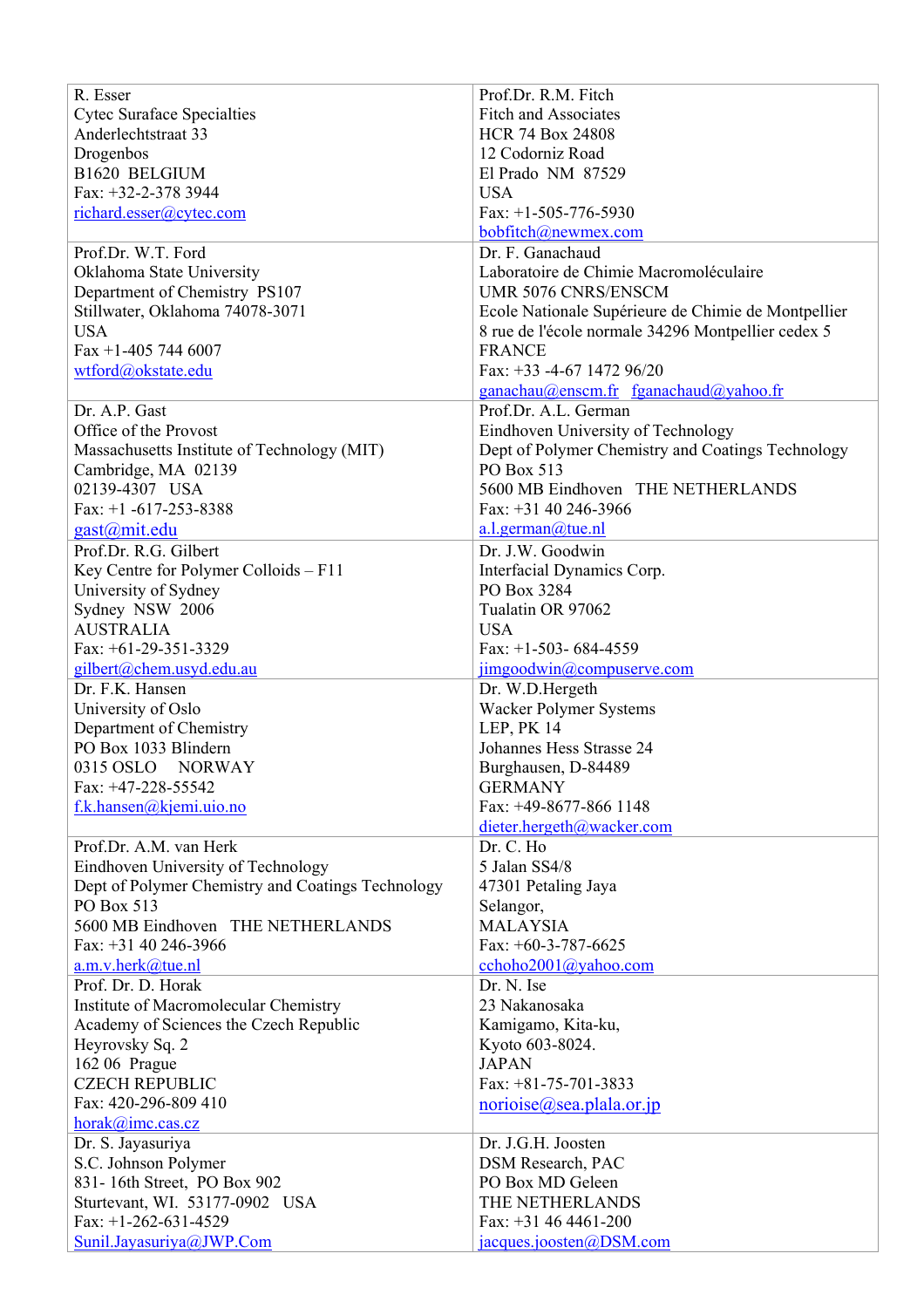| Dr. O. Karlsson                        | Dr. H. Kawaguchi                          |  |
|----------------------------------------|-------------------------------------------|--|
| <b>Lund University</b>                 | Keio University                           |  |
| Department of Physical Chemistry 1     | 3-14-1 Hiyoshi, Kohoku-ku                 |  |
| P.O. Box 124                           | Yokohama 223-8522                         |  |
| Lund SE-221 00 SWEDEN                  | <b>JAPAN</b>                              |  |
| Fax: $+46-4622-24-413$                 | Fax: $+81-45-564-5095$                    |  |
| ola.karlsson@fkem1.lu.se               | $haruma(\partial_\iota)applekeio.ac.jp$   |  |
| Dr. J. Keddie                          | Dr. M. Keefe                              |  |
| Department of Physics                  | DOW Chemical research corporate R&D       |  |
| University of Surrey                   | Dow Chemical, 1604 Building               |  |
| Guildford, Surrey GU2 7XH              | Midland MI 48674                          |  |
| <b>UNITED KINGDOM</b>                  | <b>USA</b>                                |  |
| Fax: +44 1483 686781                   | Fax: $+1-989-638-6356$                    |  |
| j.keddie@surrey.ac.uk                  | mhkeefe@dow.com                           |  |
| Prof. J. Kim                           | Dr. G. Koper<br><b>NEW E-MAILADDRESS!</b> |  |
|                                        |                                           |  |
| Department of Chemical Engineering     | Laboratory of Physical Chemistry          |  |
| Yonsei University                      | Delft University of Technology            |  |
| 134 Sinchon-dong                       | Julianalaan 136, 2628 BL Delft            |  |
| Seodaemoon-Ku Seoul 120-749 KOREA      | THE NETHERLANDS                           |  |
| Fax: $+82-2-312-0305$                  | Fax: +31 71 527 4397/4537                 |  |
| jayhkim@yonsei.ac.kr                   | g.j.m.koper@tudelft.nl                    |  |
| Dr. Ed. Kostansek                      | Dr. I.M. Kreiger                          |  |
| Rohm and Haas Co.                      | 3460 S Green Rd #101                      |  |
| <b>Research Labs</b>                   | Beachwood OH 44122                        |  |
| 727 Norristown Rd.                     | <b>USA</b>                                |  |
| P.O. Box 904                           | Fax: $+1-216-921-6145$                    |  |
| Spring House, PA 19477-0904            | imk@po.cwru.edu                           |  |
| <b>USA</b>                             |                                           |  |
| Fax: $+1-215-619-1629$                 |                                           |  |
| ekostansek@rohmhaas.com                |                                           |  |
| Dr. D. I. Lee                          | Prof. Dr. P.A. Lovell                     |  |
| Western Michigan University            | The University of Manchester              |  |
| Department of Paper Engineering        | <b>School of Materials</b>                |  |
| A-217 Parkview Campus                  | <b>Grosvenor Street</b>                   |  |
| Kalamazoo MI 49008                     | Manchester M1 7HS UNITED KINGDOM          |  |
| <b>USA</b>                             | Fax: +44 161 306-3586                     |  |
| Fax: $+1-269-276-3501$                 | pete.lovell@manchester.ac.uk              |  |
| doiklee@aol.com                        |                                           |  |
| Dr. J. Lyklema                         | Prof.dr. G. Ma                            |  |
| Depart of Physical & Colloid Chemistry | Chinese Academy of Sciences               |  |
| Wageningen Agricultural University     | Institute of Process Engineering          |  |
| PO Box 8038                            | Zhong-Guan-Cun                            |  |
| 6700 EK Wageningen. THE NETHERLANDS    | P.O. Box 353                              |  |
| Fax: +31 317 483-777                   | Beijing 100080 CHINA                      |  |
| Hans.Lyklema@wur.nl                    | Fax: +86-10-826 27 072                    |  |
|                                        |                                           |  |
|                                        | ghma@home.ipe.ac.cn                       |  |
| Dr. C.J. McDonald                      | Prof. Dr.Timothy F. McKenna               |  |
| Consultant                             | LCPP-CNRS/ESCPE-Lyon                      |  |
| 45 Rattle Hill Road                    | 43 Blvd du 11 Novembre 1918               |  |
| Southhampton, MA 01073                 | B.P. 2077                                 |  |
| <b>USA</b>                             | 69616 Villeurbanne Cedex                  |  |
| Fax:                                   | <b>FRANCE</b>                             |  |
| $\text{c}$ jm@cjmcdonald.com           | Fax: +33- 472 43 17 68                    |  |
|                                        | $mekenna$ ( $a$ ) cpe.fr                  |  |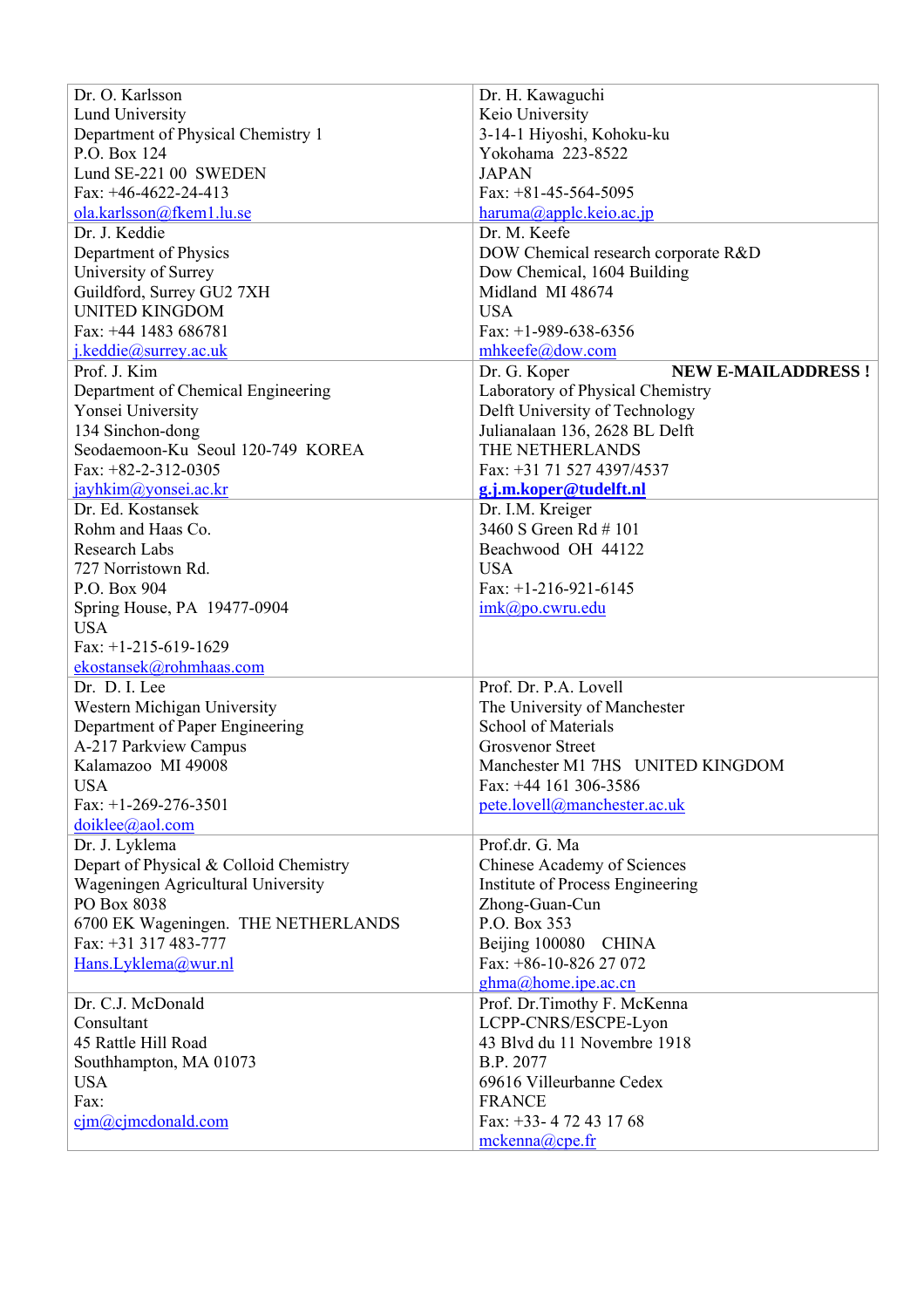| Dr. M. Nomura                                       | Prof. M. Okubo                         |  |
|-----------------------------------------------------|----------------------------------------|--|
| Fukui University Fukui                              | Kobe University                        |  |
| Department of Materials Science & Eng.              | Dept. of Chemical Science & Technology |  |
| Bunkyo 3-9-1, Fukui                                 | Rokko, Nada Hyogo                      |  |
| 910-8107 JAPAN                                      | Kobe 657-8501 JAPAN                    |  |
| Fax/Tel:+81-776-27-8626                             | Fax: $+81$ 78 803-6161                 |  |
| $nomura-m@mx2.$ fctv.ne.jp                          | $okubo@cx.kobe-u.ac.jp$                |  |
| Dr. T. Okubo                                        | Dr. R.H. Ottewill                      |  |
| Gifu University                                     | School of Chemistry                    |  |
| Institute of Colloidal Organization                 | University of Bristol                  |  |
| Hatoyama 3-1-112 Uji,                               | Cantock's Close                        |  |
| Kyoto 611-0012                                      | <b>BRISTOL BS6 7HU</b>                 |  |
| <b>JAPAN</b>                                        | <b>ENGLAND</b>                         |  |
| Fax: $+81-774-32-8270$                              | Fax: +44-1329-834 745                  |  |
| $okuboico@mv.0038.net$ okubotsu@apchem.gifu-u.ac.jp | ron.ottewill@bris.ac.uk                |  |
| Prof. Dr. R. Pelton                                 | Prof. Dr. C. Pichot                    |  |
| Dept of Chem. Engineering                           | Ecole Normale Superieure de Lyon       |  |
| <b>McMaster University</b>                          | <b>CNRS-bioMerieux</b>                 |  |
| 1280 Main Street West                               | 46, allée d'Italie                     |  |
| Hamilton, Ontario                                   | 69364 Lyon Cédex 07. FRANCE            |  |
| CANADA L8S 4L7                                      | Fax: +33 4 7272-8533                   |  |
| Fax: $+1$ 905 528-5114                              | $christian.pichot@ens-bma.cnrs.fr$     |  |
| peltonrh@mcmaster.ca                                |                                        |  |
| Dr. I. Piirma                                       | Dr. G.W. Poehlein                      |  |
| The University of Akron                             | 407 South Henry Street                 |  |
| Dept. of Polymer Science                            | Alexandria, VA 22314-5901              |  |
| Akron OH 44325-3909                                 | <b>USA</b>                             |  |
| <b>USA</b>                                          | Fax: $+1$ 703 837-1109                 |  |
| Fax: $+1$ 303 972-5290                              | gspoehlein@aol.com                     |  |
| $iri$ apiirma@cs.com                                |                                        |  |
| Dr. G. Riess                                        | Dr. S. Rimmer                          |  |
| <b>Ecole National Superierie</b>                    | Department of Chemistry                |  |
| de Chimie de Mulhouse                               | University of Sheffield                |  |
| 3 rue a Werner                                      | Sheffield S3 7HF                       |  |
| 68093 Mulhouse Cedex FRANCE                         | <b>UNITED KINGDOM</b>                  |  |
| Fax: +33 3 89 33 68 54                              | Fax: +44 114 273 8673                  |  |
| g.riess@univ-mulhouse.fr                            | s.rimmer@sheffield.ac.uk               |  |
| Dr. W.B. Russel                                     | Dr. C. Schellenberg                    |  |
| Dept of Chem. Engineering                           | Ciba Specialty Chemicals K.K.          |  |
| Princeton University                                | <b>R&amp;D Coating Effects</b>         |  |
| Olden Street                                        | 7-1-13 Doi-cho                         |  |
| Princeton, NJ 08544 USA                             | Amagasaki 660-0083, JAPAN              |  |
| Fax: +1 609 258-0211                                | Fax: $+81-6-64151530$                  |  |
| wbrussel@princeton.edu                              | carsten.schellenberg@cibasc.com        |  |
| Prof. F.J. Schork<br><b>NEW ADDRESS!</b>            | Prof. S. Slomkowski                    |  |
| <b>University of Maryland</b>                       | Polish Academy of Science              |  |
| Dept. of Chemical & Biomolecular Engineering        | Centre for Mol. & Macromol Studies     |  |
| 2113E Chemical Engineering Bldg 090                 | Sienkiewicza 112                       |  |
| College Park, MD 20742 USA                          | PL-90363 Lodz POLAND                   |  |
| Fax: +1 301 405-0523                                | Fax: +48 42 6847 126                   |  |
| fjschork@umd.com                                    | staslomk@bilbo.cbmm.lodz.pl            |  |
|                                                     |                                        |  |
| Prof. J. Snuparek                                   | Dr. P.R. Sperry                        |  |
| Department of Polymeric Materials                   | 49 Woodview Drive                      |  |
| University of Pardubice                             | Doylestown                             |  |
| 532 10 Pardubice                                    | PA 18901 USA                           |  |
| <b>CZECH REPUBLIC</b>                               | Fax: $+1$ 215 348-0654                 |  |
| Fax: $+420-46-603-7068$                             | sperry@fast.net                        |  |
| Jaromir.Snuparek@upce.cz                            |                                        |  |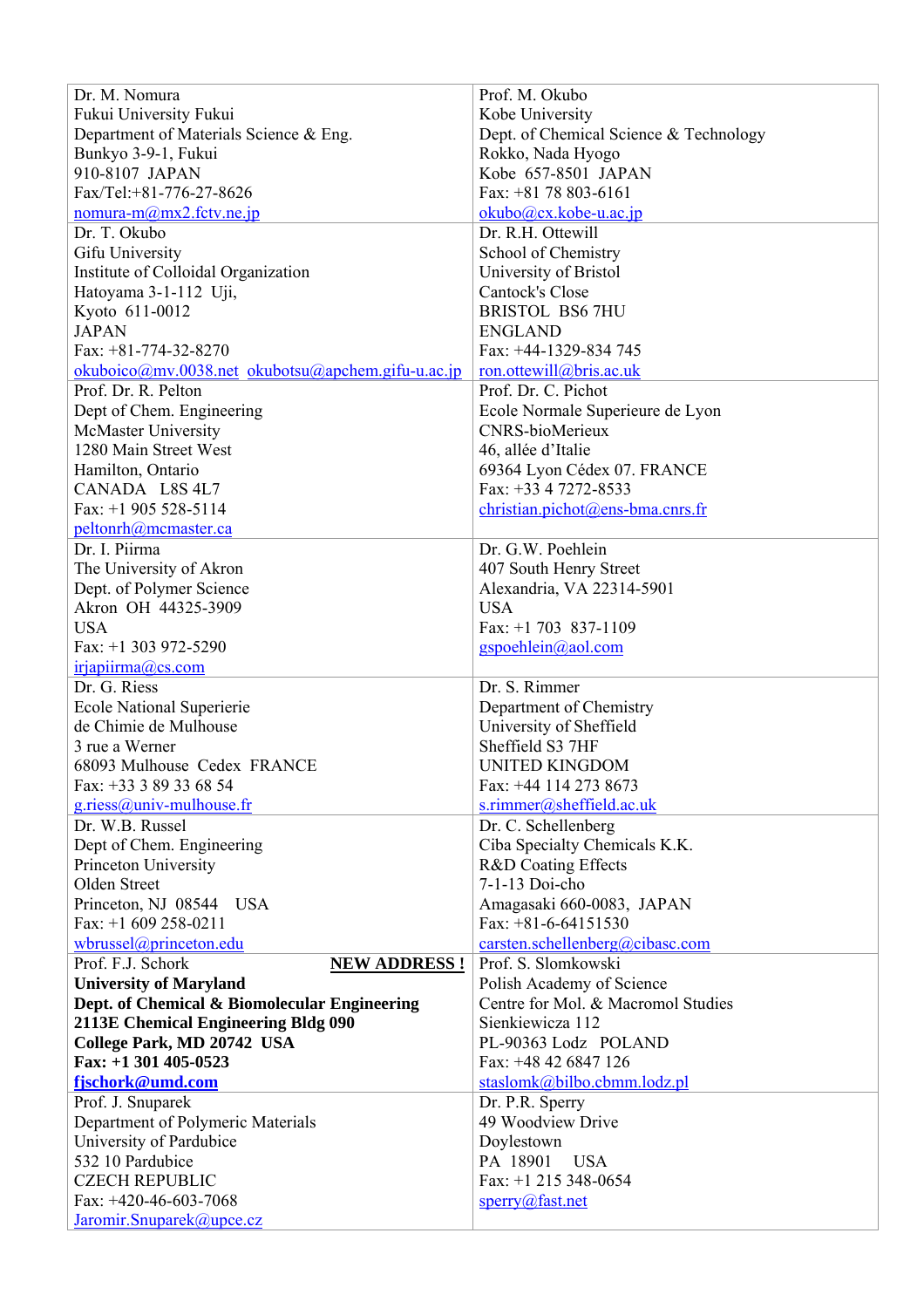| Dr. D.C. Sundberg                                   | Dr. K. Takamura                                           |  |
|-----------------------------------------------------|-----------------------------------------------------------|--|
| Univ. of New Hampshire                              | <b>BASF</b> Corporation                                   |  |
| Materials Science Program, Room 137                 | <b>Industrial Products</b>                                |  |
| Persons Hall                                        | 11501 Steel Creek Road                                    |  |
| Durham, NH. 03824-3547 USA                          | Charlotte NC 28273-3730<br><b>USA</b>                     |  |
| Fax: $+1$ 603 862-4892                              | Fax: $+1$ 704 587-8294                                    |  |
| don. sundberg@unh.edu                               | takamuk@basf.com                                          |  |
| Dr. K. Tauer                                        | Dr. J.W. Taylor                                           |  |
| Max Planck Institut fuer Kolloid                    | Johnson Polymer                                           |  |
| und Grenzflaechenforschung                          | PO Box 902, MS 760                                        |  |
| 14424 Potsdam                                       | Sturtevant, WI 53177-0902                                 |  |
| <b>GERMANY</b>                                      | <b>USA</b>                                                |  |
| Fax: +49 331 567 9512                               | Fax: $+1$ 262 631-4054                                    |  |
| klaus.tauer@mpikg-golm.mpg.de                       | james.taylor@jwp.com                                      |  |
| Dr. T.G.M. van de Ven                               | Dr. A. Vrij                                               |  |
| McGill University, Dept.Chemistry                   | Rijksuniversiteit te Utrecht                              |  |
| Pulp & Paper Research Centre                        | van't Hoff Laboratorim                                    |  |
| 3420 University Street                              | Padualaan 8                                               |  |
| Montreal PQ H3A 2A7                                 | 3584 CH Utrecht                                           |  |
| <b>CANADA</b>                                       | <b>NETHERLANDS</b>                                        |  |
| Fax: $+1$ 514 398-6256/8254                         | Fax: $+31$ 30 533-870                                     |  |
| theo.vandeven@mcgill.ca                             | a.vrij@chem.uu.nl                                         |  |
| Dr. N. Wagner                                       | Dr. J. Waters<br><b>NEW E-MAILADDRESS!</b>                |  |
| Center for Molecular and Engineering Thermodynamics | Oak House                                                 |  |
| University of Delaware                              | 1 Lumley Close                                            |  |
| Newark, DE 19716                                    | Kenton, Exeter                                            |  |
| <b>USA</b>                                          | UNITED KINGDOM EX6 8HT                                    |  |
| Fax: $+1$ 302 831-1048                              | Fax:                                                      |  |
| wagner@che.udel.edu                                 | waters.julian@tiscali.co.uk                               |  |
| Dr. N.S.J. Williams                                 | Dr. M. Winnik                                             |  |
| <b>ICI</b> Paints                                   | University of Toronto                                     |  |
| R&D Services Department                             | Dept of Chemistry                                         |  |
| Wexham Road                                         | 80 St. George Street                                      |  |
| Slough, Berkshire                                   | Toronto, ON M5S 3H6                                       |  |
| SL2 5DS UNITED KINGDOM                              | CANADA                                                    |  |
|                                                     |                                                           |  |
| Fax: +44-1753-539-855                               | Fax: $+1$ 416 978-0541                                    |  |
| neal williams@ici.com                               |                                                           |  |
| Dr. H. Zecha                                        | mwinnik@chem.utoronto.ca<br>Dr. C.F. Zukoski              |  |
|                                                     |                                                           |  |
| Air Procucts Polymers                               | Dept of Chemical Engineering                              |  |
| Technology, R&D<br>Johannes Hess Strasse 24         | 107 Roger Adams Lab, Box C-3<br>1209 W. California Street |  |
|                                                     |                                                           |  |
| Burghausen, D-084489<br><b>GERMANY</b>              | Urbana, IL 61801                                          |  |
| Fax: +49 8677 83 1889                               | <b>USA</b><br>Fax: +1 217 244-8068                        |  |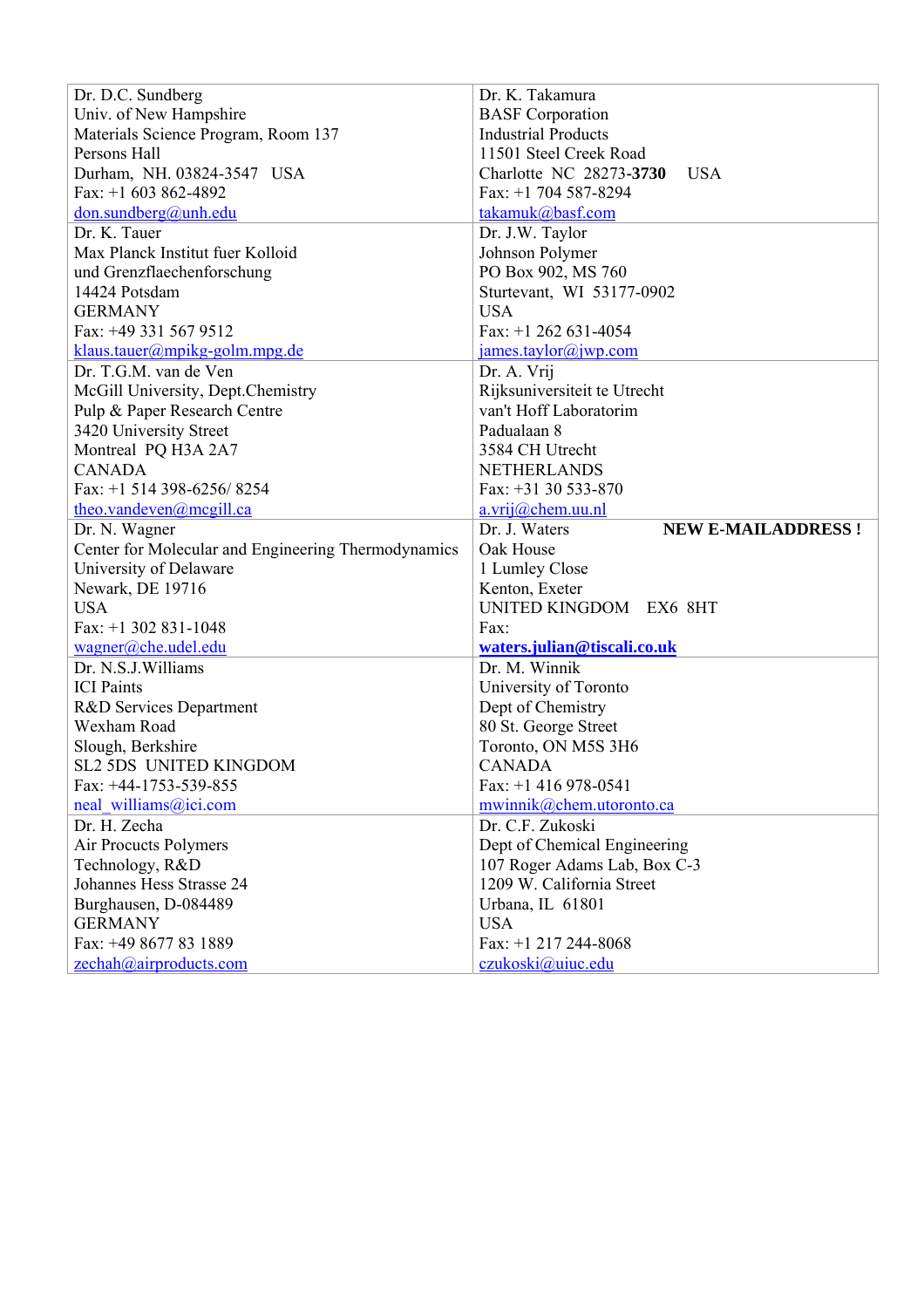**Marcelo do Amaral, PhD**  Gerente de Pesquisa e Inovação - Polymer Research **Manager** Tel. +55-12-36344543 Fax +55-12-36344545 Cel. +55-12-97394807 marcelo.amaral@iqt.com.br



# Cationic Latex Formation by Ionic Modification

Fernando Galembeck<sup>\*, 1</sup>, Heloisa Cajon Schumacher<sup>1</sup>, Marilene Alves<sup>1</sup>, Carlos Alberto Paula Leite<sup>1</sup>, Juliane Pereira Santos<sup>1,a</sup>, Érico Teixeira Neto<sup>1,b</sup>, Marcelo do Amaral<sup>2</sup>

### *Abstracts*

 $\overline{a}$ 

Stable cationic latexes were prepared by charge inversion of anionic styrene acrylic copolymer latexes upon binding  $Al^{3+}$  and  $Fe^{3+}$  ions. This is achieved by stabilizing the latexes with a high-HLB (hydrophile-lypophile balance) nonionic surfactant that imparts strong steric stability to the latex, even in the presence of high concentrations of multivalent counter-ions. The cationic latexes thus prepared have good stability properties and the same procedure should be applicable to essentially any latex carrying anionic sites. Analytical TEM images show that iron is concentrated at the particle borders but it is also found in the particle bulk.

*Keywords:* cationic latex; charge inversion,  $Fe^{3+}$  ion,  $Al^{3+}$  ion, anionic latexes, non-ionic surfactant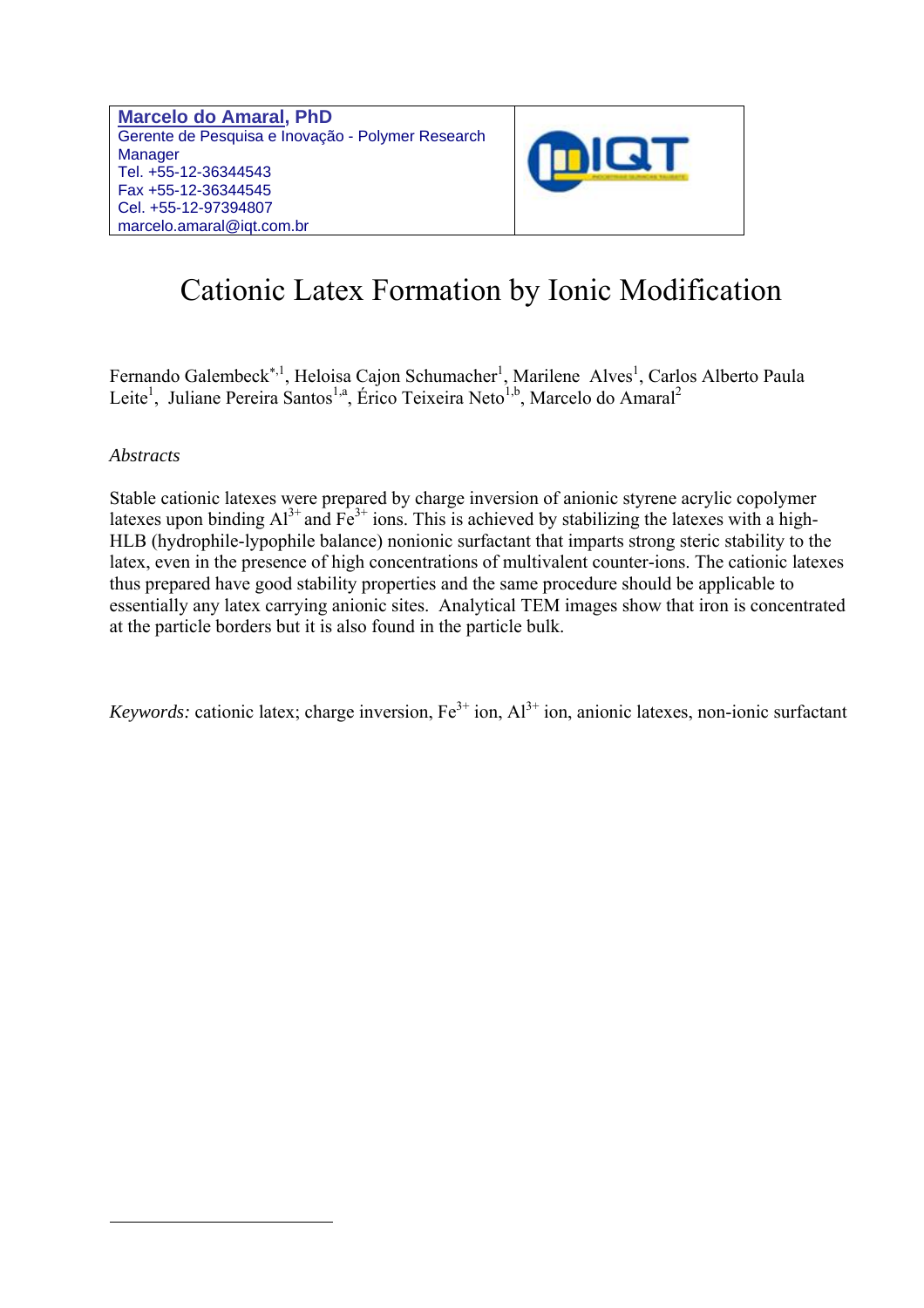## *INTERNATIONAL POLYMER COLLOIDS GROUP NEWSLETTER*

Contribution from the Institute for Polymers Materials "**POLYMAT**" and Grupo de Ingeniería Química, Facultad de Ciencias Químicas, Universidad del País Vasco, Apdo. 1072, E-20080 Donostia-San Sebastián, Spain.

### **Reported by José M. Asua** *September 2006*

### Recently published articles

### **PROCESS INTENSIFICATION IN THE PRODUCTION OF SPECIALTY WATERBORNE POLYMERS**

*F. Alarcia, J. C. de la Cal, J.M. Asua*  Macromol. Mat. Eng. 291(4), 428 (2006). (Abstract in the previous IPCGN).

### **SCHEDULING THE PRODUCTION OF A PORTFOLIO OF EMULSION POLYMERS IN A SINGLE CSTR**

*F. Alarcia, J. C. de la Cal, J. M. Asua*  Ind. Eng. Chem. Res. 45(10), 3711 (2006). (Abstract in the previous IPCGN).

**MODELING OF OLEFIN GAS-PHASE POLYMERIZATION IN THE MULTIZONE CIRCULATING REACTOR**  *J.L. Santos, J.M. Asua, J.C. de la Cal*  Ind. Eng. Chem. Res. 45 (9), 3081 (2006). (Abstract in the previous IPCGN).

### **ORIGINS OF PRODUCT HETEROGENEITY IN SPHERIPOL hiPP PROCESS**

*I. Urdampilleta, A. González, J.J. Iruin, J.C. de la Cal, J.M. Asua*  Ind. Eng. Chem. Res., 45(12), 4178 (2006). (Abstract in the previous IPCGN).

### **RHEOLOGY OF CONCENTRATED POLYMERIC DISPERSIONS**

*A. Arevalillo, M. do Amaral, J.M. Asua* Ind. Eng. Chem. Res. 45(9), 3280 (2006). (Abstract in the previous IPCGN).

### **EXPLORING THE LIMITIS OF BRANCHING AND GEL CONTENT IN THE EMULSION POLYMERIZATION OF N-BA**

*I. González, J.R. Leiza, J.M. Asua* 

The possibility of synthesizing a highly branched poly(Bu acrylate) by emulsion polymn. was explored. Branching levels as high as 6.3% were obtained at high temps. under starved conditions. Gel, which ranged from 53% to 78%, increased with temp. and process time. Highly branched polymers with gel contents of about 70% showed a very good shear resistance. It was found that the polymn. rate decreased with temp. The mechanisms responsible for this surprising kinetics as well as for the formation of the microstructure were discussed.

Macromolecules, 39(15), 5015 (2006).

### **ENTRY OF HYDROPHILIC RADICALS INTO LATEX PARTICLES**

### *M. Goicoechea, M.J. Barandiaran, J.M. Asua*

This note questioned the hypothesis recently reported by Tauer et al (Macromolecules 2005, 38, 8611) that concluded that in absence of monomer, the sulfate ion radicals directly enter into the polymer particles. In this note it was demonstrated that, in absence of monomer, the hydroxyl radicals formed during the decomposition of persulfate initiators in presence of water account for most of the radical entry in the particles, whereas the contribution of the sulfate ion radicals was negligible.

Macromolecules, 39(15), 5165 (2006).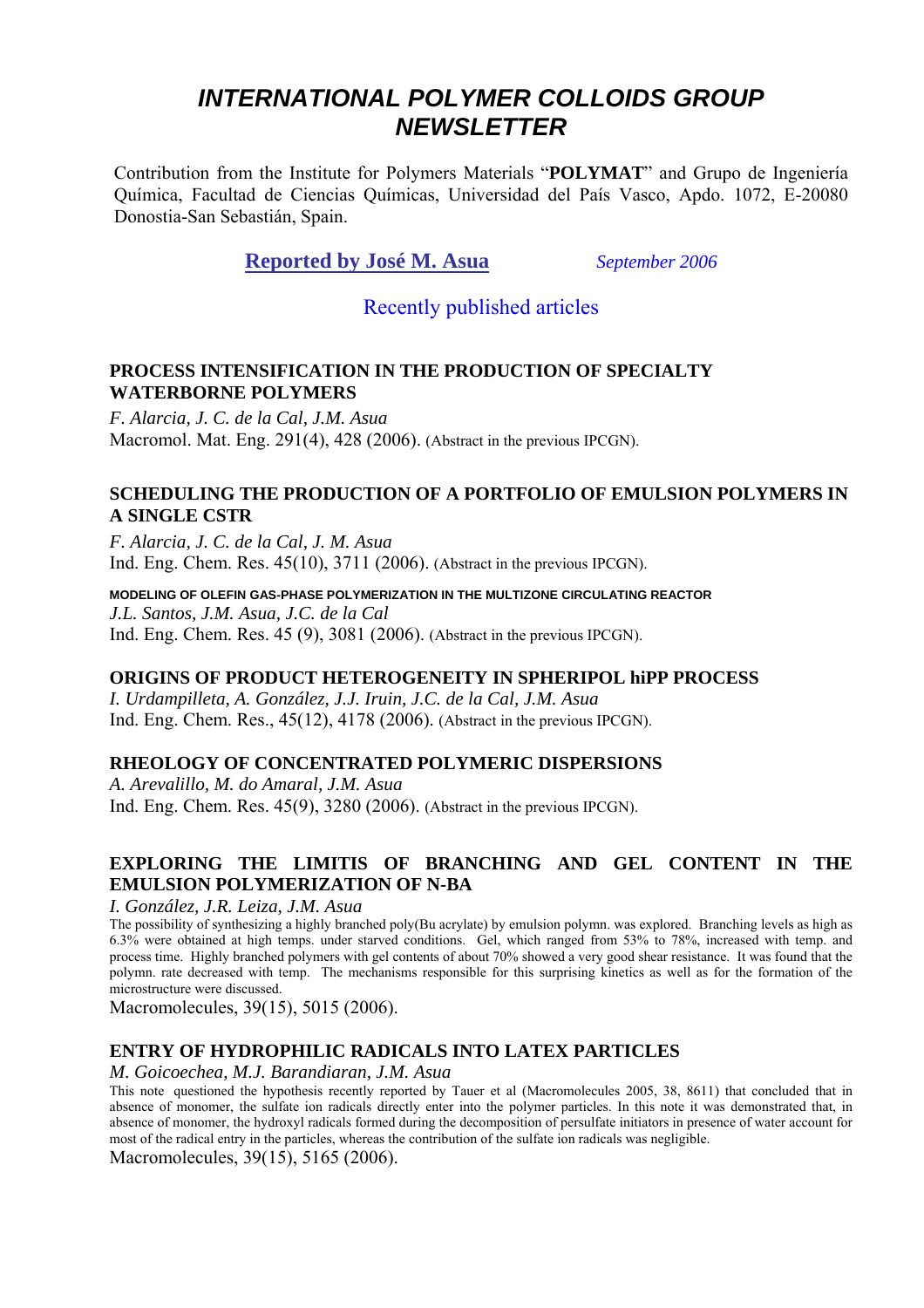### **CONTINUOUS PRODUCTION OF SPECIALTY WATERBORNE ADHESIVES: TUNING THE ADHESIVE PERFORMANCE**

*F. Alarcia, J. C. de la Cal and J. M. Asua* 

Chem. Eng. J. 122(3), 117 (2006). (Abstract in the previous IPCGN).

### **UNEXPECTED CROSSLINKING DURING ACETOACETOXY GROUP PROTECTION ON WATERBORNE CROSSLINKABLE LATEXES**

*I. González, G. Arzamendi, J.M. Asua, J.R. Leiza.* The microstructure of the polymerization of MMA/n-<br>The microstructure of the polymer synthesized by seeded semicontinuous emulsion copolymerization of MMA/n-BA/MAA/acetoacetoxy ethyl methacrylate (AAEMA) was investigated. It was found that the neutralization of the latexes with ammonia to protect acetoacetoxy functionality against hydrolysis during storage had a remarkable effect on the gel content. A base catalyzed Michael addition reaction between acetoacetoxy groups and terminal double bonds is proposed as responsible of the chain pre-crosslinking observed. The presence of terminal double bonds in the latexes was demonstrated by means of H NMR. Moreover, the chain pre-crosslinking affected the subsequent crosslinking reaction of the latex with diamines hindering chain interdiffusion and yielding poorer mechanical properties.

Macromol. Mat. & Eng. 291, 1185 (2006).

### **Coming articles**

### **CROSSLINKING IN ACETOACETOXY FUNCTIONAL WATERBORNE CROSSLINKABLE LATEXES**

*I. González, J.M. Asua, J.R. Leiza.*<br>Chain crosslinking through the different stages of the production of acetoacetoxy ethyl methacrylate (AAEMA) containing acrylic latexes was studied; namely, during the synthesis step, after latex neutralization and after crosslinking with diamines. The gel content of the latex increased with increasing amounts of the functional AAEMA monomer likely due to dimethacrylate impurities contained in the monomer. Moreover, the neutralization of the latex with ammonia had important implications in the microstructure of the polymer. A base catalyzed Michael addition reaction between acetaocetoxy groups and terminal double bonds produced chain pre-crosslinking that affected the further crosslinking reaction with diamines. The compatibility of the diamines with the polymer matrix and the ratio diamine/acetoacetoxy used to crosslink the latex during film formation also played an important role in the crosslinking efficiency as evaluated by solvent resistance of crosslinked films.

Macromol. Symp. Submitted

### **THE ROLE OF METHYL METHACRYLATE ON BRANCHING AND GEL FORMATION IN THE EMULSION COPOLYMERIZATION OF BA/MMA**.

### *I. González, J.R. Leiza, J.M. Asua*

The effect of the monomer ratio on the microstructure of BA-MMA emulsion copolymers was investigated. Monomer ratios spanned from pure BA used for adhesives to 50/50 wt/wt BA/MMA copolymers used for coatings. The gel content varied from 55% for pure BA to nil for the 50/50 copolymer. The branching level was reduced from 2.6% for pure BA to 0.3% for a 75/25 BA/MMA copolymer. The mechanisms responsible for these findings were also discussed.

Polymer. Submitted.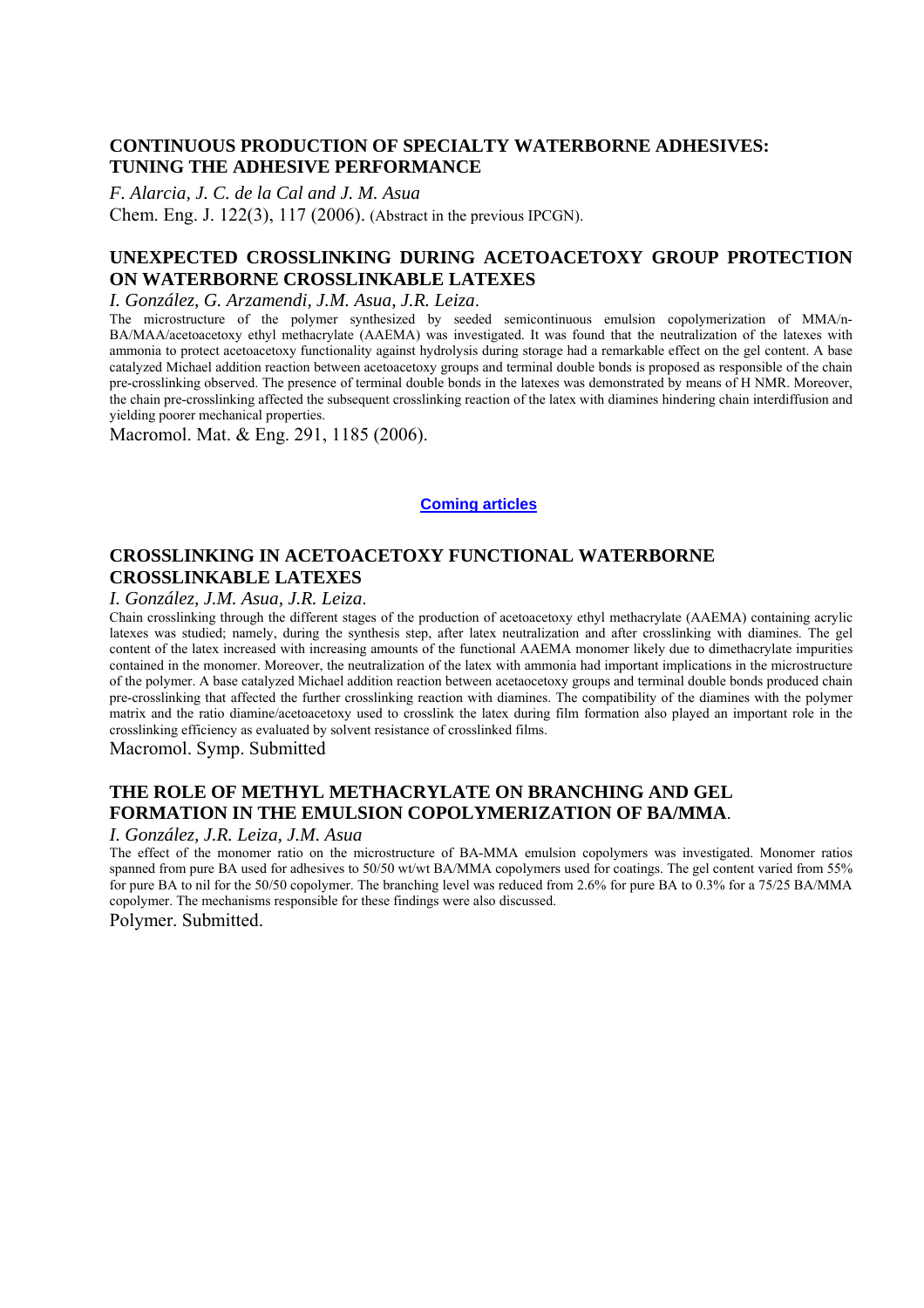### **Bon Polymer colloids group Dr. Stephan Bon**

*Interfaces and Materials, Department of Chemistry, University of Warwick, Coventry CV4 AL, UK. E-mail: S.Bon@warwick.ac.uk web: www.stefanbon.eu*

### **Papers in the pipeline:**

Colloidosomes as Micronsized Polymerization Vessels to create Supracolloidal Interpenetrating Polymer Network Reinforced Capsules Stefan A.F. Bon,\* Séverine Cauvin and Patrick J. Colver, under review, 2006

Supracolloidal interpenetrating polymer network reinforced capsules are prepared by using micronsized colloidosomes of poly(methyl methacrylate-co-divinylbenzene) microgels as reaction vessels. An interpenetrating polymer network as scaffold is generated via radical polymerisation of the interior phase to produce hollow supracolloidal structures with a raspberry core-shell morphology. Their flexibility is tailored by variation of the monomer feed composition.

Two-pack Cellular Polymers made via Pickering High Internal Phase Emulsions Patrick J. Colver and Stefan A. F. Bon\*, under review, 2006

Two pack cellular polymer monoliths are prepared using water-in-oil Pickering emulsions stabilised with two different types of microgels to create High Internal Phase Emulsion (HIPE) templates and subsequent radical polymerisation of the continuous monomer phase.

Supracolloidal structures through liquid-liquid interface driven assembly and polymerization Patrick J. Colver, Tao Chen and Stefan A. F. Bon\*, under review 2006

### **UKPCF International Conference on Polymer Colloids - Warwick 2007**

The UK Polymer Colloids Forum in collaboration with the University of Warwick is organising a UKPCF International Conference on Polymer Colloids on sunday 16th of september untill tuesday the 18th of september 2007.

The main theme of the conference is colloidal polymer materials: their synthesis, structure and applications. This symposium provides a forum for discussions related to synthesis, processing, products and devices based on colloidal and nanoparticle polymer materials.

All info on: http://go.warwick.ac.uk/ukpcf2007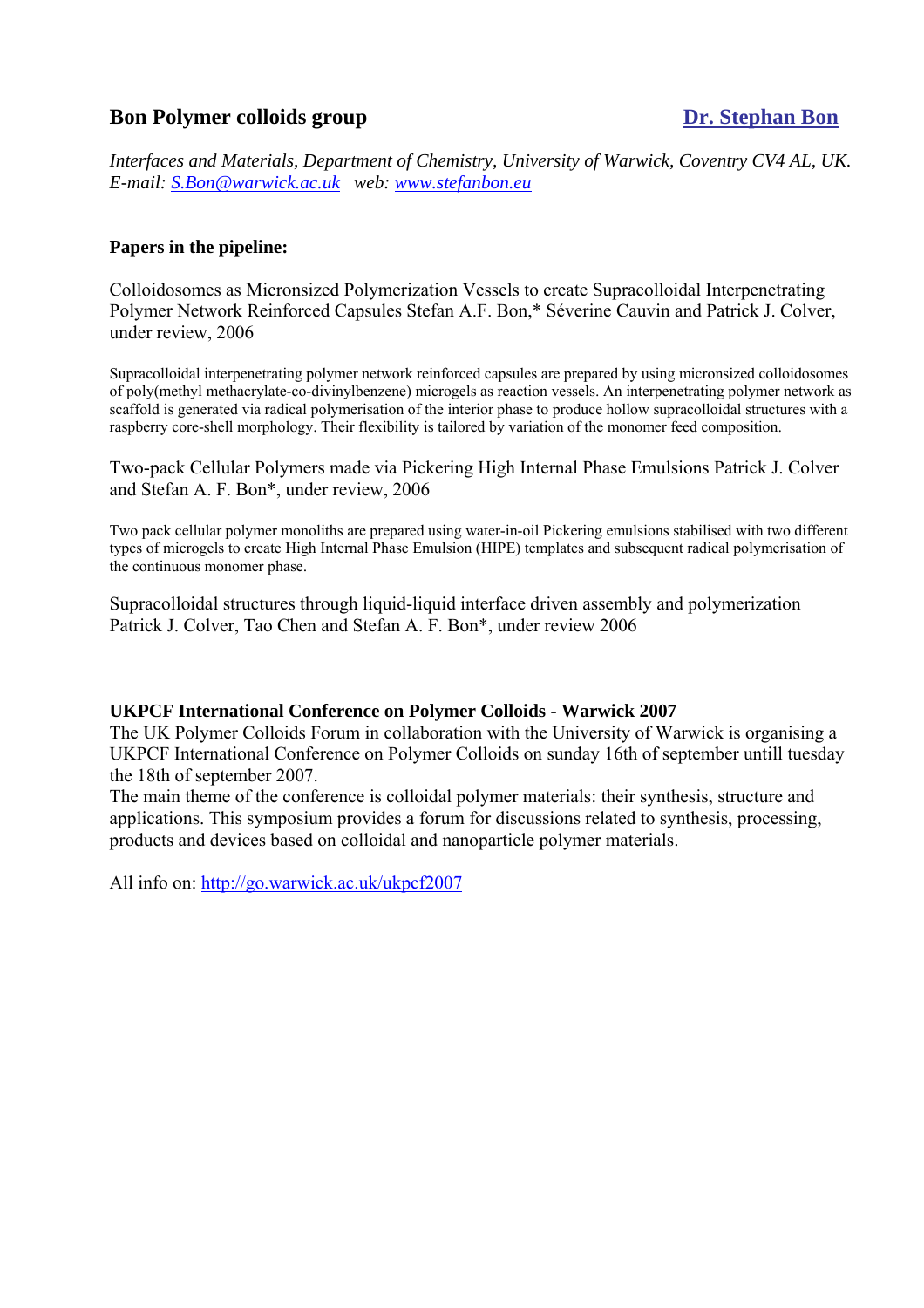### Laboratoire de Chimie des Polymères Université Pierre et Marie Curie, Paris **Bernadette Charleux**

September, 2006 Contribution of Chimie des Polymères University Pierre and Marie Curie Tour 44, 1er étage 4, Place Jussieu 75252 Paris cedex 05 - FRANCE Reported by : Bernadette Charleux (charleux *(a)* cor. jussieu.fr) Maud Save (save@ccr.jussieu.fr)

### **Submitted papers**

*Miniemulsion polymerization stabilized by a well-defined, amphiphilic gradient poly(styrene-co-acrylic acid) copolymer.* 

C. Lefay, M. Save, B. Charleux, S. Magnet *Aust. J. Chem.* In press*.* 

> The nitroxide-mediated controlled free-radical copolymerization of styrene (St) and acrylic acid (AA) was used to synthesize a well-defined poly $(St_{30\%} - co - AA_{70\%})$  amphiphilic gradient copolymer. The latter proved to be an efficient stabilizer in the 45 wt-% solids, batch miniemulsion polymerizations of styrene and of mixtures of methyl methacrylate / n-butyl acrylate (35/65 wt/wt). With 2,2' azobisisobutyronitrile as an oil-soluble initiator, polystyrene latexes with very narrow particle distribution were obtained, whereas the water-soluble initiator, potassium persulfate, led to broad, multimodal particle size distributions. Such results were explained by the contribution of both nucleation mechanisms, droplet nucleation and homogeneous nucleation. In contrast, the poly(methyl methacrylate-*co*-n-butyl acrylate) latexes exhibited larger particle size and narrower particle size distributions with persulfate initiator, than the polystyrene latexes.



Miniemulsion polymerization of styrene (45 wt-% solids content) initiated by AIBN, in the presence of hexadecane and stabilized by 5 wt-% based on the monomer of the poly(St<sub>30%</sub>-co-AA<sub>70%</sub>) copolymer.

*Polymerizations in Aqueous Dispersed Media*  B. Charleux, F. Ganachaud

Macromolecular Engineering : From Precise Macromolecular Synthesis to Macroscopic Materials Properties and Application. K. Matyjaszewski, Y. Gnanou, L. Leibler Editors. Wiley-VCH.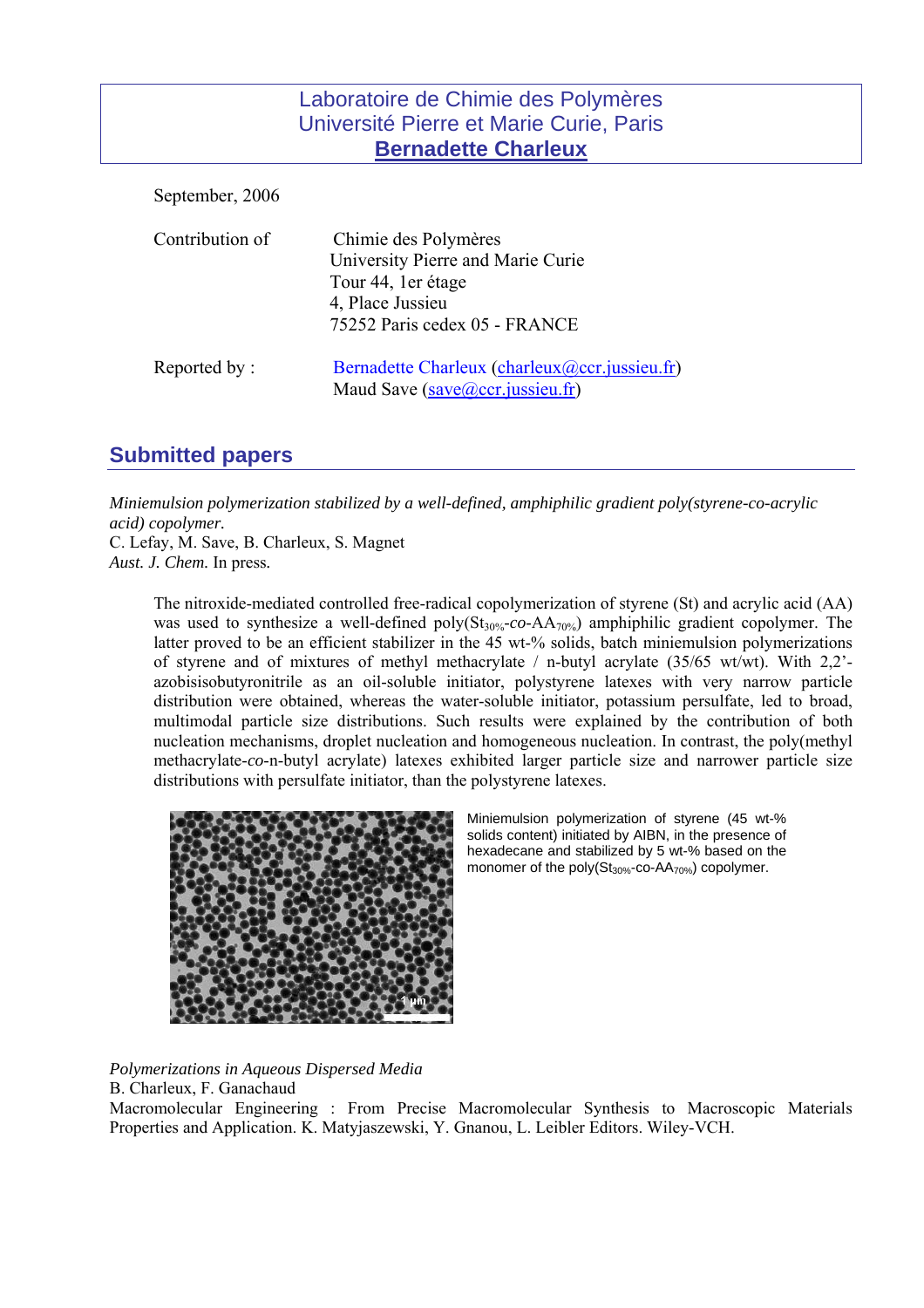*Living character of poly(methyl methacrylate)s prepared via nitroxide-mediated controlled free-radical polymerization at low temperature, in the presence of a small amount of styrene.*  J. Nicolas, C. Dire, L. Mueller, J. Belleney, B. Charleux, S. Marque, D. Bertin, S. Magnet, L. Couvreur

This article follows a previous study [B. Charleux et al. *Macromolecules* 2005, *38*, 5485] demonstrating that the nitroxide SG1-mediated polymerization of methyl methacrylate can be achieved at 90 °C with high conversion and high quality of control by introducing a small amount of styrene. In this work, the resulting polymer was characterized and the presence of SG1-based alkoxyamine at the polymer chain-end was identified, supporting the livingness of the macromolecules. In particular, it was shown that the alkoxyamine end-group was based on a single styrene terminal unit and that the methyl methacrylate penultimate unit had a strong effect on the temperature of dissociation. Consequently, the copolymerization of methyl methacrylate with a low molar proportion of styrene could be performed at temperatures below 90 °C. The polymer was also used as an efficient macroinitiator in the polymerization of styrene and *n*-butyl acrylate, to form methyl methacrylate-based block copolymers.

*Emulsifier-free controlled free-radical emulsion polymerization of styrene via RAFT using dibenzyltrithiocarbonate as a chain transfer agent and acrylic acid as an ionogenic comonomer: batch and spontaneous phase inversion processes.* 

S. Fréal-Saison, M. Save, C. Bui, B. Charleux, S. Magnet

Surfactant-free, emulsion polymerization of styrene was carried out in the presence of sodium acrylate as a comonomer and dibenzyltrithiocarbonate (DBTTC) as a reversible additionfragmentation chain transfer (RAFT) agent. Very stable latex was recovered with narrow particle size distribution. Because of the low water-solubility of DBTTC, diffusion of the RAFT agent from the monomer droplets toward the polymer particles was slow, which did not allow a linear increase of molar mass with monomer conversion. However,  $M<sub>n</sub>$  eventually reached the expected value and the final polymer chains could be extended, when the latex was used as a seed for a second polymerization step. To overcome the slow diffusion of the RAFT agent, a new process was proposed, based on a spontaneous phase inversion mechanism. The method relies upon a first bulk copolymerization of styrene and acrylic acid, followed by neutralization of the carboxylic acid moieties by the addition of a sodium hydroxide solution under gentle stirring, leading to spontaneous phase inversion when a sufficient amount of water has been added. The method was applied to generate stable polymer nuclei, which were further used as a seed for chain extension upon monomer addition.

### **List of recently published papers**

Miniemulsion polymerization of styrene using well-defined cationic amphiphilic comblike copolymers as stabilizers.

M. Manguian, M. Save, C. Chassenieux, B. Charleux *Colloid and Polymer Science,* 284*,* 142-150 (2005)

Nitroxide-Mediated Controlled-Free Radical Emulsion Polymerization: Toward the Control of Particle Size, Particle Size Distribution and the Synthesis of Block Copolymers J. Nicolas, B. Charleux, O. Guerret, S. Magnet *Macromolecules***,** 38, 9963-9973 (2005)

Potential effects of the presence of oxygen and of the high laser power in the Pulsed Laser Polymerization of alkyl acrylates.

P. Castignolles, A. N. Nikitin, L. Couvreur, G. Mouraret, B. Charleux, J.-P. Vairon *Macromol. Chem. Phys*. 207, 81-89 (2006)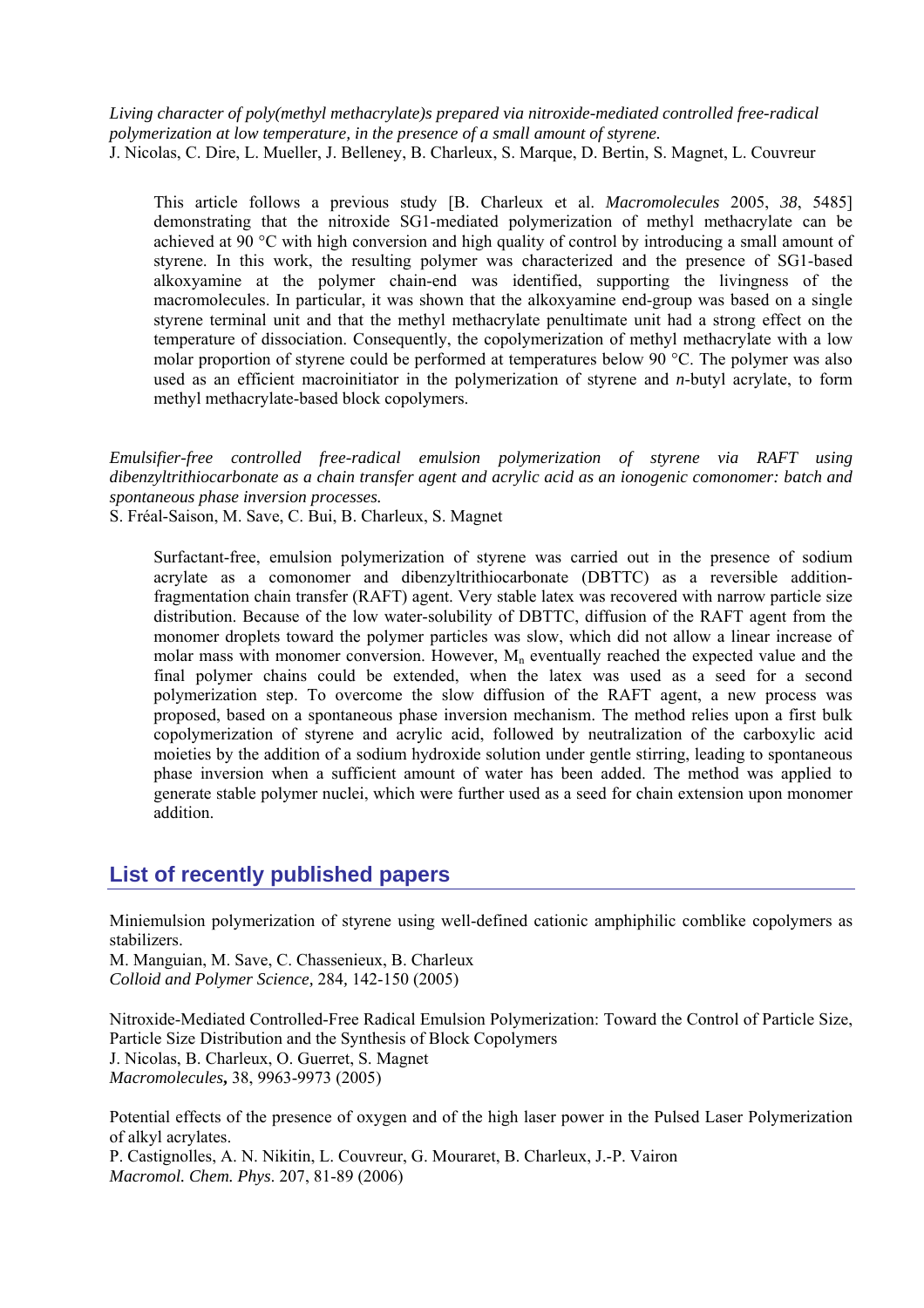Cobalt-Mediated Radical Polymerization (CMRP) of vinyl acetate: extremely fast formation of stable poly(vinyl acetate) latexes at low temperature. R. Bryaskova, A. Debuigne, C. Detrembleur, B. Charleux and R. Jérôme *Macromol Rapid Commun.* 27, 37-41 (2006)

Aqueous Suspension of Amphiphilic Diblock Copolymer Nanoparticles Prepared in situ from a Water-Soluble Poly(sodium acrylate) Alkoxyamine Macroinitiator G. Delaittre, J. Nicolas, C. Lefay, M. Save and B. Charleux *Soft Matter*, 2, 223 – 231 (2006)

Atom Transfer Radical Polymerization of Styrene and Methyl Methacrylate from Mesoporous Ordered Silica Particles M. Save, G. Granvorka, J. Bernard, B. Charleux, C. Boissière, D. Grosso, C. Sanchez *Macromol Rapid Commun.* 27, 393 – 398 (2006)

Batch Emulsion Polymerization of Styrene Stabilized by a Hydrophilic Macro-RAFT Agent. M. Manguian, M. Save, B. Charleux *Macromol Rapid Commun.* 27, 399 – 404 (2006)

Amphiphilic poly(styrene-co-acrylic acid) copolymer with gradient composition prepared via nitroxide-mediated solution polymerization. Synthesis, characterization in aqueous solution and evaluation as emulsion polymerization stabilizer. C. Lefay, B. Charleux, M. Save, C. Chassenieux, O. Guerret, S. Magnet *Polymer* 47, 1935 – 1945 (2006)

Multistep and Semi-Batch Nitroxide-Mediated Controlled Free-Radical Emulsion Polymerization: A Significant Step Toward Conceivable Industrial Processes Nicolas, B. Charleux, S. Magnet *J. Polym. Sci.: Part A: Polym. Chem.*, 44, 4142–4153 (2006)

Mechanism and Kinetics of Dithiobenzoate-Mediated RAFT Polymerization, 1: The Current Situation. C. Barner-Kowollik, M. Buback, B. Charleux, M. L. Coote, M. Drache, T. Fukuda, A. Goto, B. Klumperman, A. B. Lowe, J. B. Mcleary, G. Moad, M. J. Monteiro, R. D. Sanderson, M. P. Tonge, P. Vana *J. Polym. Sci., Part A, Polym. Chem.* In press

### **Current PhD thesis**

| Guillaume Delaittre          | One-step synthesis of hairy nanoparticles.                             |
|------------------------------|------------------------------------------------------------------------|
| Charlotte Dire               | Nitroxide-mediated controlled free-radical polymerization in emulsion. |
| Lisa Houillot                | RAFT polymerization in dispersed systems                               |
| $TT/12 \quad T1$ (i) $T2000$ |                                                                        |

Hélène Blas (start in oct 2006)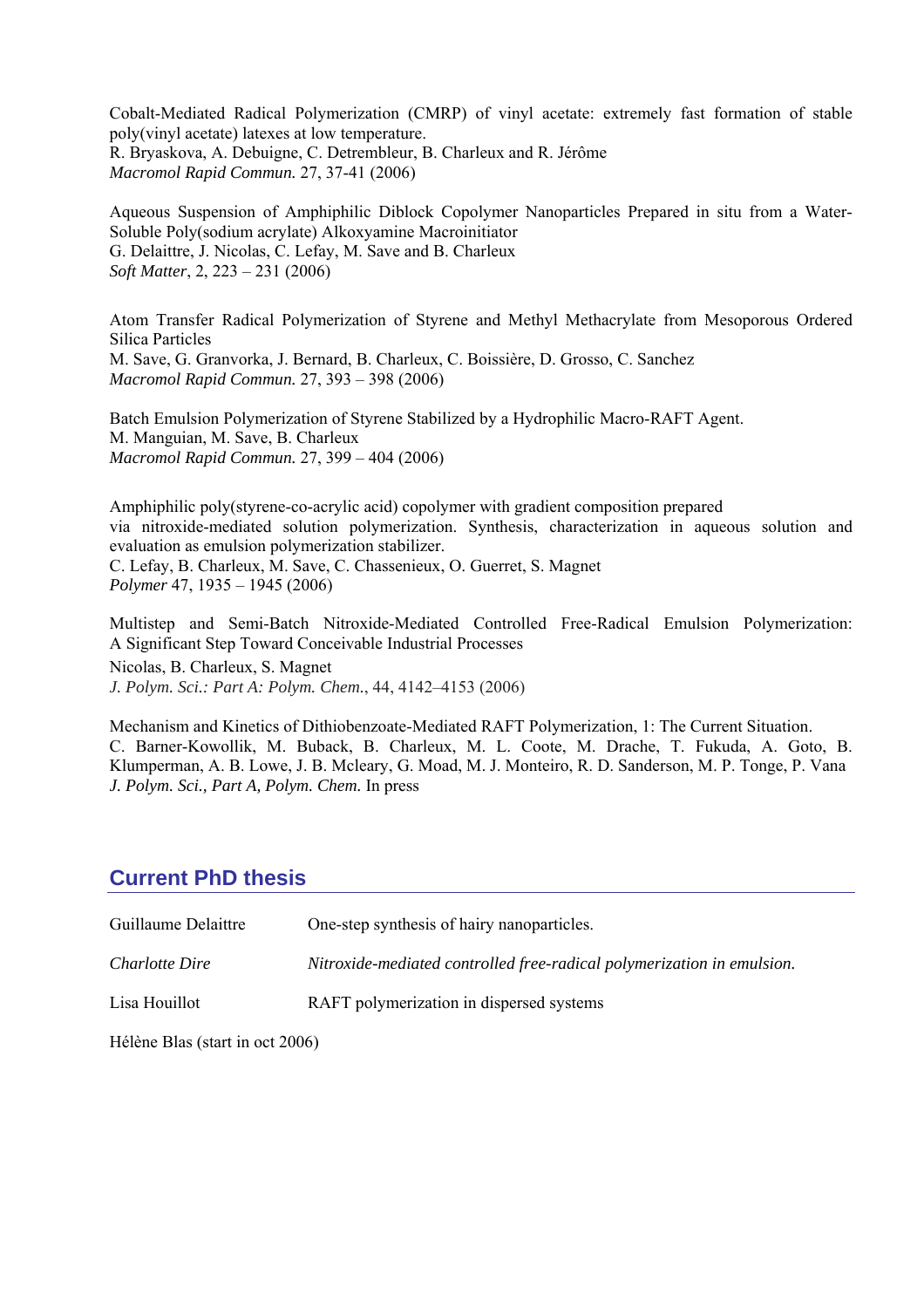

**September 2006** 

**Reported by: Michael F. Cunningham Department of Chemical Engineering and Department of Chemistry Queen's University Kingston, Ontario, Canada K7L 3N6 Michael.Cunningham@chee.queensu.ca**

### **Recent Publications**

Simms, Ryan W.; Cunningham, Michael F.. **Reverse atom transfer radical polymerization of butyl methacrylate in a miniemulsion stabilized with a cationic surfactant.** Journal of Polymer Science, Part A: Polymer Chemistry (2006), 44(5), 1628-1634.

### **Abstract**

The miniemulsion reverse atom transfer radical polymerization (ATRP) of butyl methacrylate (BMA) was carried out with cetyltrimethylammonium bromide (CTAB) as the sole surfactant. The polymerizations were initiated with 2,2′-azobis[2-(2-imidazolin-2-yl)propane] dihydrochloride (VA-044) and mediated with copper(II) bromide  $(CuBr_2)/Tris[2-di(2-ethylhexyl acrylate)aminoethyl]amine (EHA<sub>6</sub>-TREN)$ . The living character was demonstrated by the linear increase in the number-average molecular weight with conversion and decreasing polydispersity index (PDI) with conversion. The polymerizations could be conducted at 90°C with 1 wt % CTAB based on monomer, producing a coagulum free latex with a mean particle diameter of 155 nm. The resulting latexes exhibited good shelf life stability.

**Liu, Yingxin; Jessop, Philip G.; Cunningham, Michael; Eckert, Charles A.; Liotta, Charles L.**  Switchable Surfactants.Science (Washington, DC, United States) (2006), 313(5789), 958-960.

### **Abstract**

Many industrial applications that rely on emulsions would benefit from an efficient, rapid method of breaking these emulsions at a specific desired stage. We report that long-chain alkyl amidine compounds can be reversibly transformed into charged surfactants by exposure to an atmosphere of carbon dioxide, thereby stabilizing water/alkane emulsions or, for the purpose of microsuspension polymerization, styrene-in-water emulsions.Bubbling nitrogen, argon, or air through the amidinium bicarbonate solutions at 65°C reverses the reaction, releasing carbon dioxide and breaking the emulsion. We also find that the neutral amidines function as switchable demulsifiers of an aqueous crude oil emulsion, enhancing their practical potential.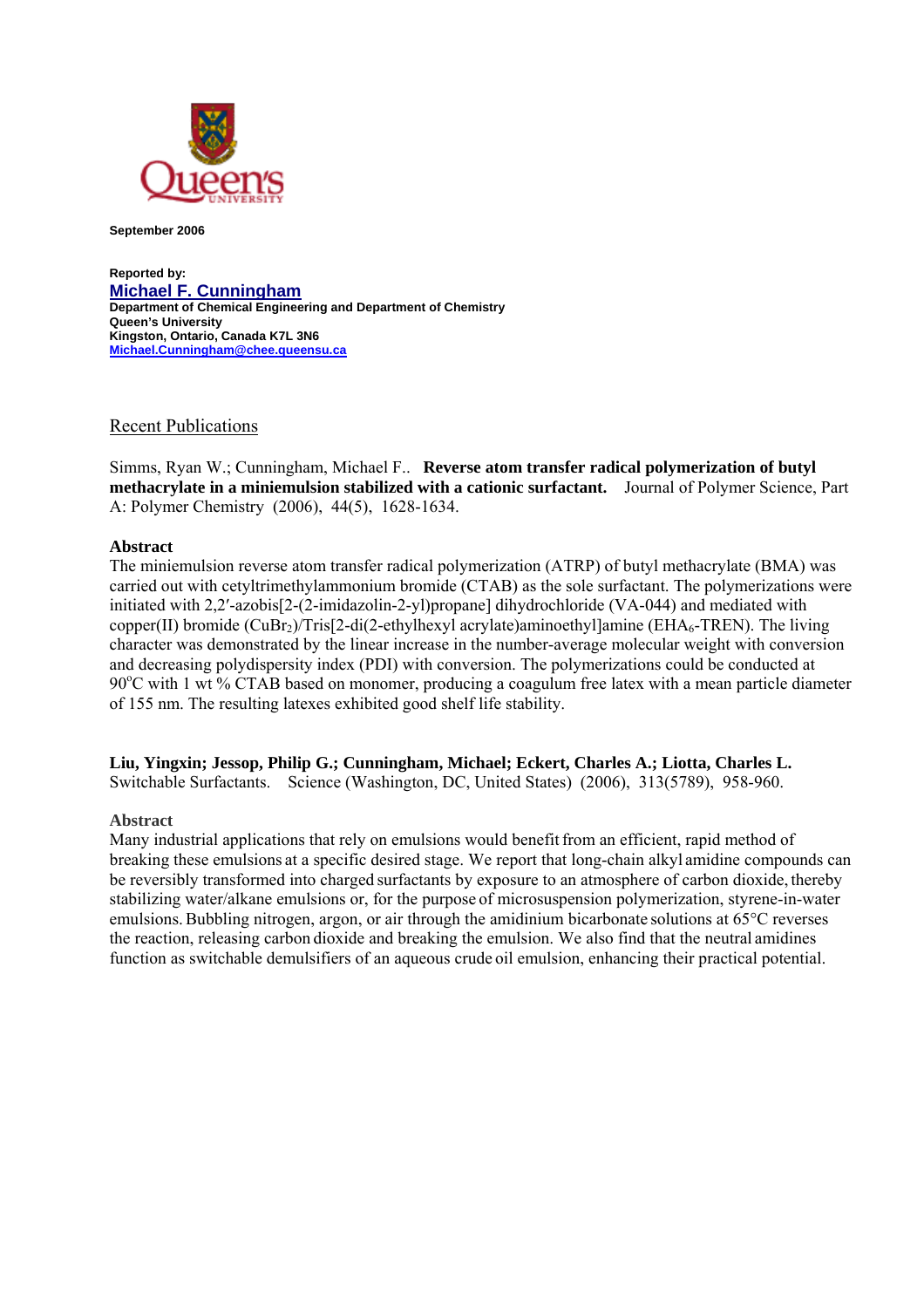Bian, Kejian; Cunningham, Michael F.. **Surface-initiated nitroxide-mediated radical polymerization of 2-(dimethylamino)ethyl acrylate on polymeric microspheres.** Polymer (2006), 47(16), 5744-5753.

### **Abstract**

2-(Dimethylamino)ethyl acrylate (DMAEA) was grafted from the surface of crosslinked poly(styrene-cochloromethylstyrene) microspheres by nitroxide-mediated radical polymerization (NMRP). Latex particles (~60 nm diameter) bearing chloromethyl groups were synthesized by emulsion copolymerization. *N*-*tert*butyl-*N*-(1-diethyl phosphono-2, 2-dimethylpropyl)nitroxide (SG1) was then immobilized on the particle surface. Microspheres grafted with the homopolymer polyDMAEA, as well as the block copolymers poly(styrene-b-DMAEA) and poly(butyl acrylate-b-DMAEA) were prepared by surface-initiated NMRP in N,N-dimethylformide at 112 °C, with the addition of free SG1 to ensure control was maintained. Particle size increased with number average molecular weight  $(M_n)$  of the untethered polymers. The polymerizations exhibit linear first order kinetic plots and slight curvature in the evolution of  $M_n$  with conversion. The functional microspheres were analyzed by infrared spectroscopy, transmission electron microscopy and thermal analysis, as well as their dispersibility in water. The results support the formation of surface-grafted polyDMAEA on the microspheres.

Bian, Kejian; Cunningham, Michael F.. **Nitroxide-mediated radical polymerization of 2- (dimethylamino)ethyl acrylate and its sequential block copolymerization with styrene and n-butyl acrylate.** Journal of Polymer Science, Part A: Polymer Chemistry (2005), 44(1), 414-426.

### **Abstract**

Nitroxide-mediated radical polymerization (NMRP) of 2-(dimethylamino)ethyl acrylate (DMAEA) was carried out at 100-120 °C, initiated by an alkoxyamine based on N-tert-butyl-N-(1-diethyl phosphono-2, 2 dimethylpropyl)nitroxide, SG1. Controlled polymerization can be obtained by the addition of free SG1 (the initial molar ratio of SG1 to MONAMS ranged from 0.06 to 0.12), giving a linear kinetic plot up to 55-70% conversion depending on the reaction conditions. The molecular weights show a near linear increase with conversion, however, they deviate to some extent from theoretical values and polydispersities are slightly higher than expected (1.1-1.55), which may be caused by chain transfer to monomer via the formation of the α-amino radical. SG1-mediated polymerization of DMAEA at 112 °C is also controlled in organic solvents (N, N-dimethylformide, anisole, xylene), with polymerization rate increasing with the solvent polarity. Chain transfer to polymer produces  $\sim$ 1 mol% branches in bulk and 1.2-1.9 mol% in organic solvents, typical of those for acrylates. From poly(styrene) (pS) and poly(n-butyl acrylate) (pBA) macroinitiators, amphiphilic di- and triblock copolymers p(S-b-DMAEA), p(DMAEA-b-S-b-DMAEA), p(BA-b-DMAEA), and p(DMAEA-b-BA-b-DMAEA) can be synthesized via NMRP at 110 °C.

Cunningham, Michael F.; Ng, David C. T.; Milton, Sarah G.; Keoshkerian, Barkev. **Low temperature TEMPO-mediated styrene polymerization in miniemulsion.** Journal of Polymer Science, Part A: Polymer Chemistry (2005), 44(1), 232-242.

### **Abstract**

The TEMPO-mediated stable free radical polymerization of styrene in miniemulsion at 100 °C is demonstrated. Although this temperature is 20-35 °C lower than typical temperatures used for TEMPOmediated polymerizations, reasonable reaction rates were achieved by the addition of ascorbic acid or a free radical initiator. More importantly, the living character of the chains was preserved; the degree of polymer "livingness" was comparable to polymerizations conducted at 135 °C. Polydispersities were broader than observed in well-controlled systems, ranging from  $\sim$  1.4-1.6, and consistent with expectations for systems having a low activation rate. The results are significant for two reasons. They will facilitate TEMPOmediated minemulsion polymerizations in non-pressurized (or minimally pressurized) reactors, and they reveal the potential to expand the traditional temperature range of TEMPO and possibly other nitroxides in bulk, solution and miniemulsion.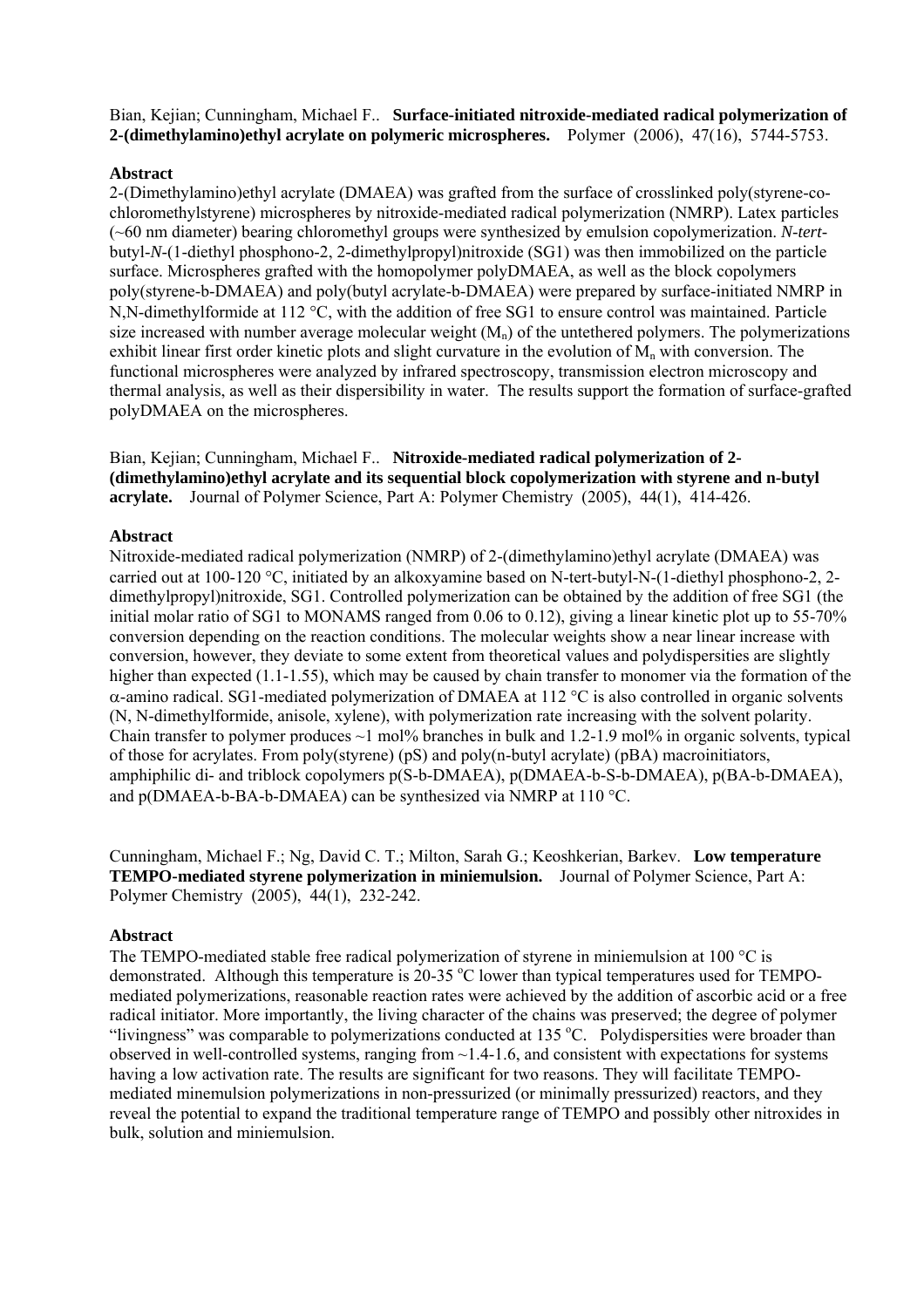### **The Role of Sodium Dodecylbenzenesulfonate in TEMPO-Mediated Styrene Miniemulsion Polymerization**

### **Marcus Lin, James C.C. Hsu, Michael F. Cunningham\***

Department of Chemical Engineering, Queen's University Kingston, Ontario, Canada K7L 3N6

### **Abstract**

In studying TEMPO-mediated styrene miniemulsions, we have observed that the surfactant sodium dodecylbenzenesulfonate (SDBS) acts not only to provide colloidal stability, but also influences the rate of polymerization. Increasing the [SDBS] results in higher polymerization rates, although the molecular weight distribution and particle size distribution are not significantly impacted. We have also examined another common sulfonate surfactant, DOWFAX 8390. In contrast to SDBS, DOWFAX 8390 does not affect the polymerization rate. Furthermore DOWFAX stabilized polymerizations are slower than SDBS stabilized polymerizations. TEMPO-mediated bulk styrene polymerizations were also accelerated significantly in the presence of SDBS. While the mechanism for the rate acceleration is unknown, the experimental evidence suggests SDBS is participating in the generation of radicals capable of propagating, thereby reducing the TEMPO concentration within the particles.

#### **Miniemulsion Polymerization Initiated by L-Ascorbic Acid and Sulfonate/Sulfate Surfactants**

#### **Martina Osti, Michael F. Cunningham\***

Dept. of Chemical Engineering, Queen's University, Kingston, Ontario, Canada K7L 3N6 **Ralph A. Whitney**  Dept. of Chemistry, Queen's University, Kingston Ontario, Canada K7L 3N6 **Barkev Keoshkerian, Thomas Enright**  Xerox Research Centre of Canada, Mississauga, Ontario, Canada L5K 2L1

#### **Abstract**

Styrene miniemulsions stabilized by common anionic surfactants (sodium dodecylbenzenesulfonate (SDBS), sodium dodecyl sulphate (SDS), or DOWFAX 8390 (disulfonated alkyldiphenyloxide sodium salt)), polymerize at 25°C in the presence of L-ascorbic acid without added free radical initiator. The polymerizations exhibited high rates and molecular weights, with conversions >70% achieved in less than 1 h and  $M_w > 1x10^6$  g/mol. Polymer did not form in the absence of L-ascorbic acid. While the final conversion was only slightly independent on [L-ascorbic acid], it was dependent on the surfactant concentration. Rate and final conversion were also strongly dependent on the surfactant type. It was also possible to initiate polymerization with a monomer soluble derivative of L-ascorbic acid (L-ascorbic acid 6-palmitate), although rates were dramatically reduced compared to when the water soluble L-ascorbic acid was used. High yields and high molecular weight polymer were also produced with butyl acrylate and methyl methacrylate using L-ascorbic acid in the presence of SDBS. Initiation is attributed to an interaction between the surfactant and L-ascorbic acid, forming a redox initiation system that generates radicals capable of adding monomer. These results are of particular significance for redox-initiated emulsion/miniemulsion polymerizations using L-ascorbic acid as the reducing agent, with sulphate or sulfonate surfactants.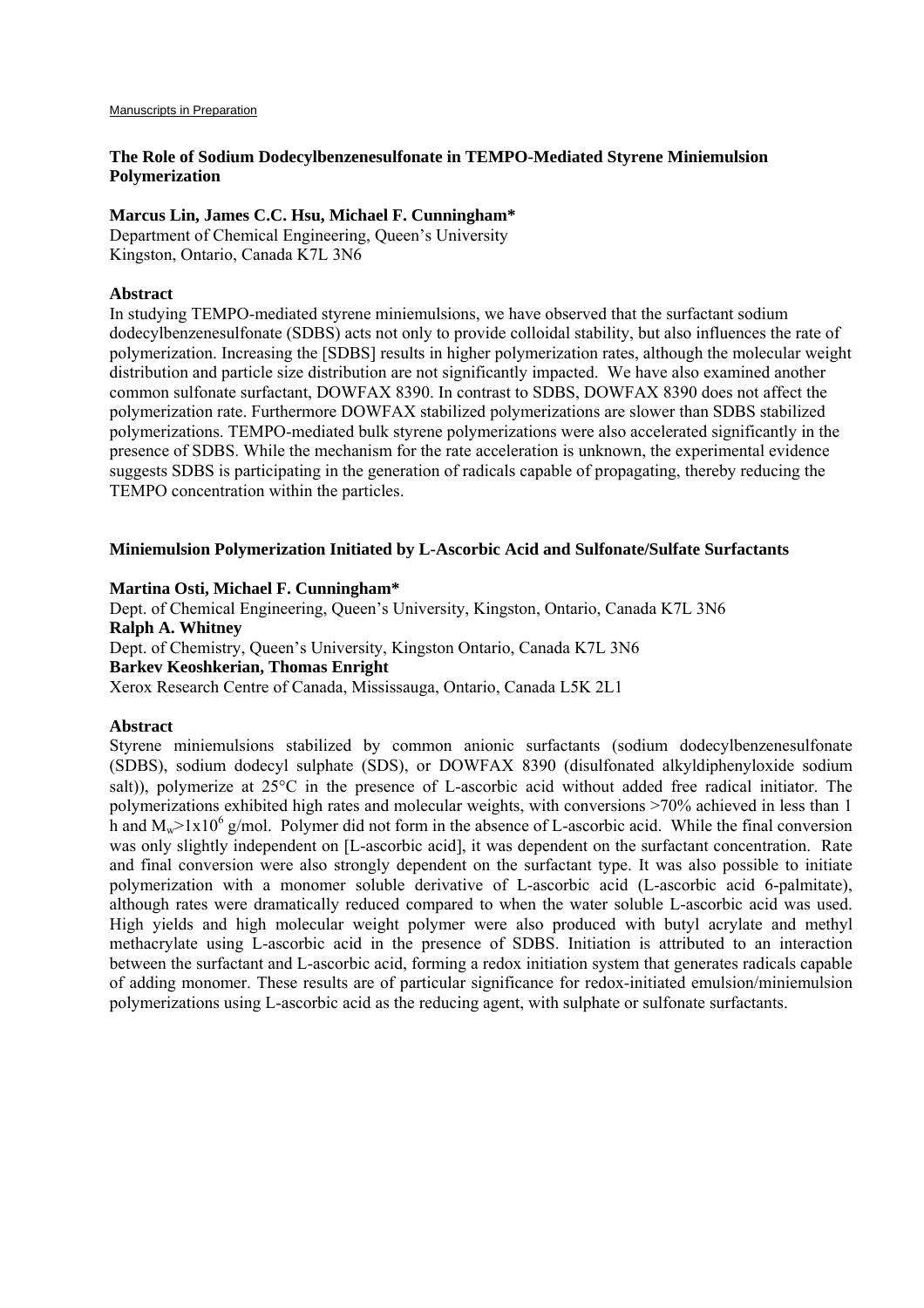### **High Molecular Weight Poly(Butyl Methacrylate) by Reverse Atom Transfer Radical Polymerization in Miniemulsion Initiated by a Redox System**

### **Ryan W. Simms, Michael F. Cunningham\***

Department of Chemical Engineering, Queen's University, Kingston, Ontario, Canada, K7L 3N6

### **Abstract**

The reverse atom transfer radical polymerization of butyl methacrylate in miniemulsion, initiated with the redox pair hydrogen peroxide/ascorbic acid and mediated with copper(II) bromide tris[2-di(2-ethylhexyl acrylate)aminoethyl]amine ( $\text{CuBr}_2\text{-EHA}_6\text{TREN}$ ) produced high-molecular weight poly(butyl methacrylate)  $(M_n = 989900, PDI = 1.25)$ . The miniemulsion was carried out with 15% solids (based on 100%) conversion), 10 wt% of the nonionic surfactant Brij 98 (based on monomer), and 3.8 wt% hexadecane (based on monomer), with the final weight-average particle diameter typically less than 110 nm. The use of the redox pair to initiate the polymerization also facilitated a relatively fast rate of polymerization. The polymerizations were carried out at 60°C and typically reached their maximum conversion (with degrees of polymerization up to 6900) of approximately 80% in only 8 hours. Additionally, the polymerization of methyl methacrylate produced well-defined high-molecular weight polymers with a controlled degree of polymerization and narrow molecular weight distribution.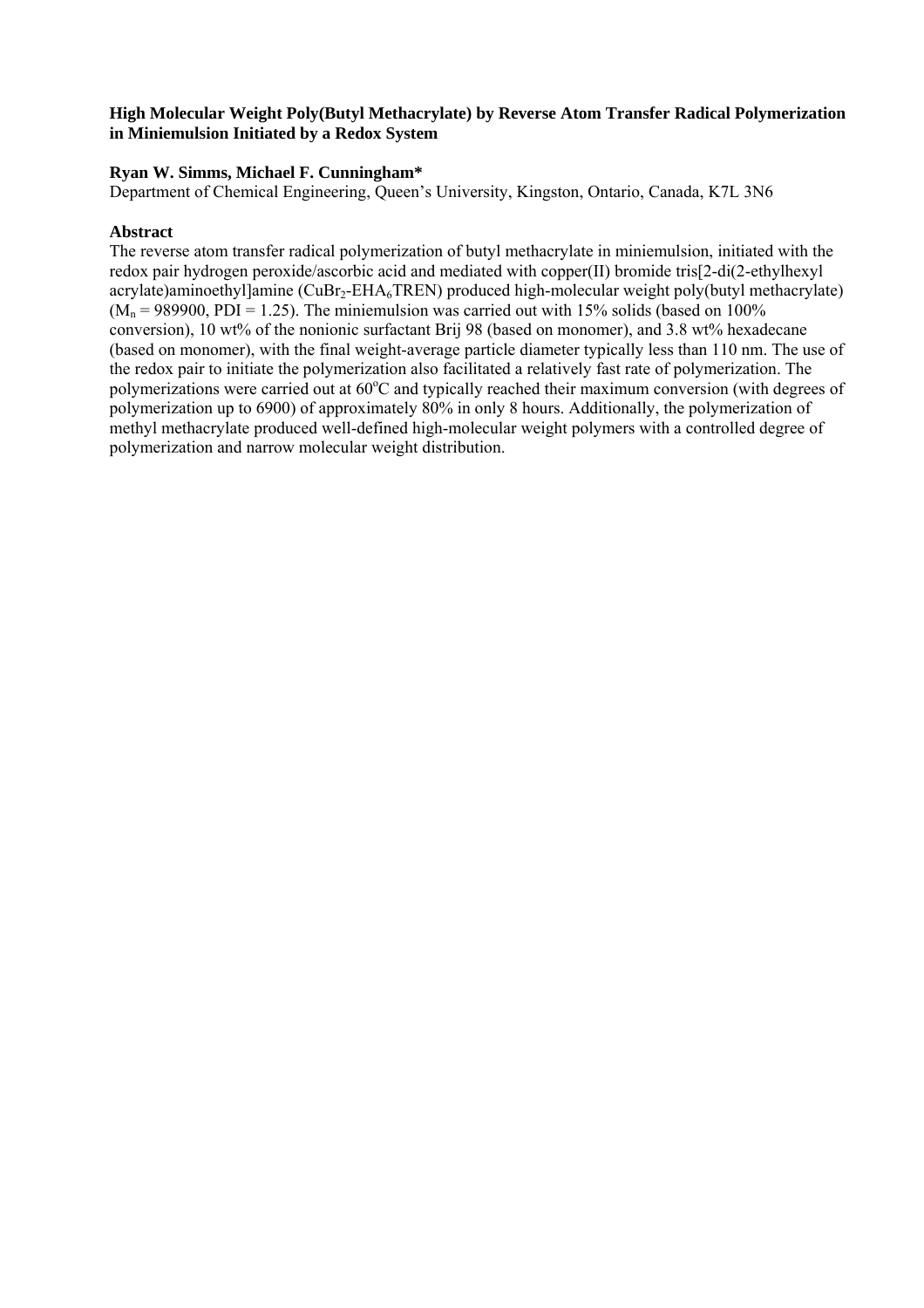

**International Polymer Colloids Group Newsletter September 2006** 



Eric S. Daniels, Victoria L. Dimonie, **Mohamed S. El-Aasser**, Andrew Klein, Cesar A. Silebi, and **E. David Sudol**

*Emulsion Polymers Institute Lehigh University, Iacocca Hall, 111 Research Drive Bethlehem, Pennsylvania 18015-4732 USA*

### **Recent Publications**

**Encapsulation of Titanium Dioxide in Styrene/***n***-Butyl Acrylate Copolymer by Miniemulsion Polymerization**, G. H. Al-Ghamdi, E. D. Sudol, V. L. Dimonie, M. S. El-Aasser, *J. Appl. Polym. Sci.* **101**(5),  $3479 - 3486(2006)$ .

Miniemulsion copolymerization of styrene/*n*-butyl acrylate was investigated as a means of encapsulating hydrophilic titanium dioxide (TiO<sub>2</sub>) in a film forming polymer. Dispersion studies of the TiO<sub>2</sub> were first carried out to determine the choice of stabilizer, its concentration, and the dispersion process conditions for obtaining stable  $TiO<sub>2</sub>$  particles with minimum particle size. Through screening studies of various functional stabilizers and shelf-life stability studies at both room and polymerization temperatures, Solsperse  $32,000$  was selected to give relatively small and stable TiO<sub>2</sub> particles at 1 wt% stabilizer and with 20 - 25 min sonification. The subsequent encapsulation of the dispersed TiO<sub>2</sub> particles in styrene/*n*-butyl acrylate copolymer (St/BA) via miniemulsion polymerization was carried out and compared to a control study using styrene monomer alone. The latexes resulting from the miniemulsion encapsulation polymerizations were characterized in terms of the encapsulation efficiencies (via density gradient column separations; DGC) and particle size (via dynamic light scattering). Encapsulation efficiencies revealed that complete encapsulation of all of the TiO<sub>2</sub> by all of the polymer was not achieved. The maximum encapsulation efficiencies were 79.1 % TiO<sub>2</sub> inside 61.7 % polystyrene and 63.6 %  $TiO<sub>2</sub>$  inside 38.5 % St/BA copolymer. As the density of the particles collected from the DGC increased from one layer to another, both the average particle size and the number of the TiO<sub>2</sub> particles contained in each latex particle increased.

**Preparation of Hollow Polystyrene Nanocapsules via a Miniemulsion Polymerization Process**, Y. Kim, D. Sudol. V. Dimonie, and M. El-Aasser, *Key Engineering Materials Vols. 306-308, Pt. 2, Fracture and Strength of Solids IV*, 1091 – 1096 (2006).

Hollow polystyrene nanocapsules with sizes of  $\sim$ 100 nm have been prepared via a miniemulsion polymerization process by applying the encapsulation of a nonsolvent (i.e., isooctane). Divinylbenzene has been added to styrene as a cross-linking comonomer in order to improve the structural stability of the hollow polymer capsules. Morphology variation of nanocapsules with concentration of divinylbenzene and also isooctane has been studied using transmission electron microscopy analysis. Kinetic study on the miniemulsion polymerization of styrene in the presence of divinylbenzene and isooctane has been carried out using fractional conversion data determined by the gravimetric analysis.

**Gold-Encapsulated Latex Particles with Kinetically-Controlled Morphologies**, H. Kim, E. S. Daniels, V. L. Dimonie, and A. Klein, *Polymeric Materials: Science and Engineering,* **51**, 219 (2006).

Hydrogen tetrachloroaurate (HAuCl4) with an excess amount of cetyltrimethylammonium bromide (CTAB) was added to a gold-seeded latex particle dispersion in the presence of ascorbic acid. As a result of this process gold-encapsulated latex particles could be obtained with different gold loading levels and their morphologies could be controlled by varying the kinetics of the gold reduction. A smooth and continuous gold shell was obtained by using the fast reduction of gold ions on the surface of gold seed particles or a bumpy and incomplete gold shell was obtained by slow reduction. As a result, the morphologies of the gold-encapsulated latex particles can be controlled by varying the type and concentration of reductants, the amount of gold-seed particles present on the latex particle surfaces, and the method of feeding gold ions, such as a semi-batch process. The corresponding optical properties exhibited a red-shift of extinction bands as a gold shell was formed.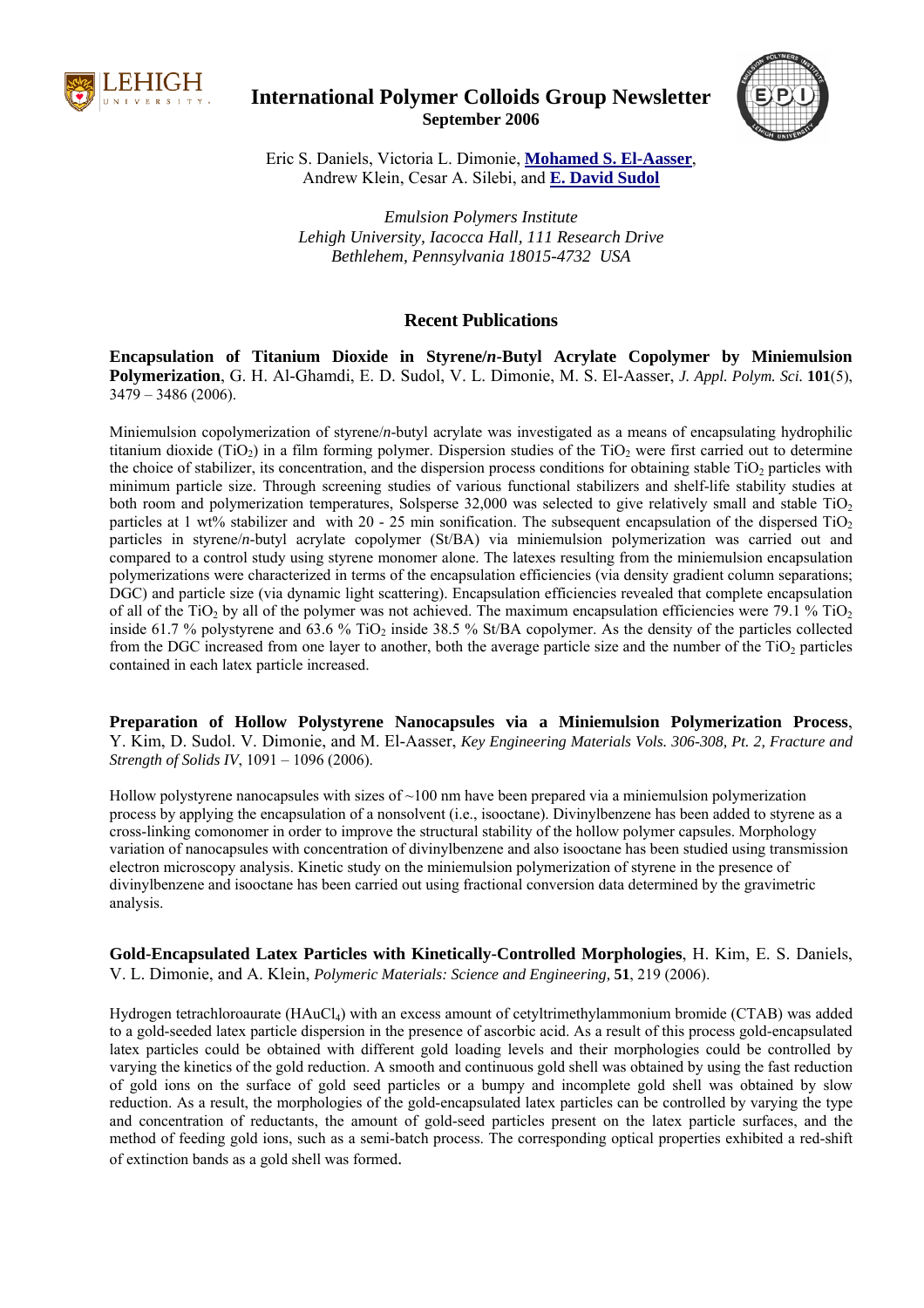**Stability in Styrene/HD Miniemulsions Containing a RAFT Agent**, X. Huang, E. D. Sudol. V. L. Dimonie, C. D. Anderson, M. S. El-Aasser, *Macromolecules,* Web Release Date: 07-Sep-2006.

Styrene miniemulsions stabilized by sodium lauryl sulfate surfactant and hexadecane costabilizer were prepared and polymerized with the RAFT (reversible addition fragmentation chain transfer) agent cumyl dithiobenzoate. The instability noted by others in controlled radical miniemulsion polymerizations via RAFT was seen in these reactions as well and was investigated to determine the nature of this instability. Clues were found in the phase- separated emulsions and latexes as they evolved during polymerizations. Methods of improving the stability provided additional information along with some control studies excluding the RAFT agent. Instability was attributed to an initial Ostwald ripening leading to large micron-size droplets with a relatively low concentration of the RAFT agent and hexadecane, which separated as an oil layer upon centrifugation. At the other end, the Ostwald ripening created small droplets containing high concentrations of the RAFT agent, and these coagulated to form droplets significantly larger than the droplets remaining in the miniemulsion  $(50 - 250 \text{ nm})$ . These were separated as an emulsion layer at the top of the centrifuge tube. Polymerization in these differing loci produced polymer with a bimodal molecular weight distribution and particles with broad or multimodal size distributions. Systems with no RAFT agent also showed some characteristics of this instability.

*The abstracts of the following papers appeared previously in the February 2006 issue of the IPCG Newsletter and have recently appeared in print.* 

**Miniemulsion and Conventional Emulsion Copolymerization of Styrene and Butadiene: A Comparative Kinetic Study,** D. Li, E. D. Sudol, and M. S. El-Aasser, *J. Appl. Polym. Sci.* **101**(4), 2304 – 2312 (2006).

**High PVC Film-Forming Composite Latex Particles via Miniemulsification. 1. Preparation**, G. H. Al-Ghamdi, E. D. Sudol, V. L. Dimonie, M. S. El-Aasser, *J. Appl. Polym. Sci.,* **101**(6) 4504 – 4516 (2006).

**High PVC Film-Forming Composite Latex Particles via Miniemulsification. 2. Efficiency of**  Encapsulation, G. H. Al-Ghamdi, E. D. Sudol, V. L. Dimonie, M. S. El-Aasser, *J. Appl. Polym. Sci.,* **101**(6) 4517 – 4525 (2006).

**High PVC Film-Forming Composite Latex Particles via Miniemulsification. 3. Optical Properties**, G.H.Al-Ghamdi, E.D.Sudol, V.L.Dimonie, M.S.El-Aasser, *J. Appl. Polym. Sci.,* **101**(6) 4526 – 4537 (2006).

*The abstracts of the following papers appeared previously in the September 2005 issue of the IPCG Newsletter and have recently appeared in print.* 

**Film Formation from Pigmented Latex Systems: Drying Kinetics and Bulk Morphologies of Ground Calcium Carbonate/Carboxyl Group Functionalized Poly(***n***-Butyl Methacrylate-co-***n***-Butyl Acrylate) Blend Films,** T. Ding, E. S. Daniels, M. S. El-Aasser, A. Klein, *J. Appl. Polym. Sci*., **100**, 2267 – 2277 (2006).

**Film Formation from Pigmented Latex Systems: Mechanical and Surface Properties of Ground Calcium Carbonate/Functionalized Poly(***n***-Butyl Methacrylate-co-***n***-Butyl Acrylate) Latex Blend Films**, T. Ding, E. S. Daniels, M. S. El-Aasser, A. Klein, *J. Appl. Polym. Sci*., **100**, 4550 – 4560 (2006).

**Evaluation of the Shrinking-Core Model for Examining the Kinetics of Film Formation in a Reactive Latex Blend**, B. Boyars, E.S. Daniels, and A. Klein, *J. Appl. Polym. Sci.,* **101**, 3659 – 3665 (2006).

### **Publications Accepted**

**Miniemulsion Copolymerization of Styrene and Butadiene: Effect of Process on Gel Content,** D. Li, E. D. Sudol, and M. S. El-Aasser, accepted by *J. Appl. Polym. Sci.* 

The properties of styrene/butadiene copolymers obtained by conventional emulsion and miniemulsion polymerizations were studied. Thin layer chromatography with flame ionization detection (TLC/FID) was used to determine the gel fraction of the copolymer in the latex particles as a function of conversion. It was found that the gel formation began at a higher conversion in the miniemulsion polymerization compared to the conventional process. Also, a lower glass transition temperature was noted at the lowest conversion sampled  $(-25%)$ , implying a higher initial butadiene monomer concentration within the nucleated miniemulsion monomer droplets as compared to particles formed conventionally.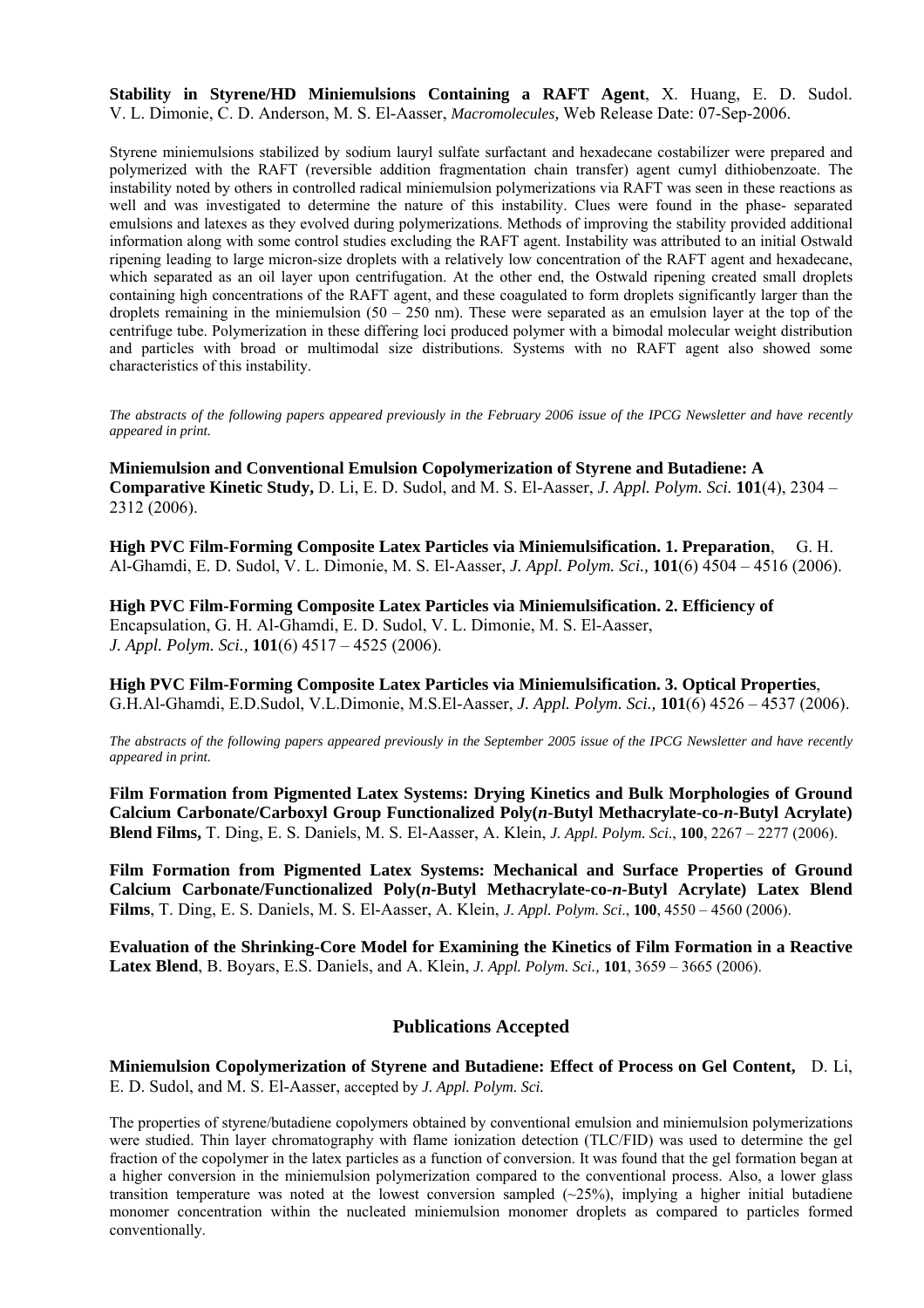#### **Ph.D. Dissertation**

#### **Metal Encapsulation of Latex Particles**

Hyungsoo Kim

Metallic gold has been deposited on functionalized latex particle surfaces from isolated gold islands to full surface coverage. Imidazole-functionalized latex particles were prepared by using two-stage emulsion copolymerization of styrene (St) and 1-vinyl imidazole (VIMZ) where the surface-charge densities were varied independently of the latex diameters. Gold ions were associated with the imidazole groups by metal-ligand formation, were anchored on the latex particle surface, and then reduced to nucleate gold particles. Reduced gold atoms were desorbed, aggregated in the water phase, and then, re-adsorbed on latex particle surfaces. However, the utilization of strong reductants such as NaBH<sub>4</sub> and dimethylamine borane (DMAB) under mildly acidic condition (pH~4) led to the de-swelling of hydrophilic polymer surface layers as a result of the deprotonation of imidazole-rich polymer chains of polymer particles. This led to the entrapment of well-dispersed gold nanoparticles in the hydrophilic polymer surface. To obtain high gold coverage, two technical approaches were considered. First, the electroless plating of gold was carried out in the presence of the palladium-catalyzed latex particles, resulting in the formation of metal aggregates. Second, when gold ions were added into a gold-seeded latex particle dispersion in the presence of an excess amount of cetyltrimethylammonium bromide (CTAB) and ascorbic acid, gold-encapsulated latex particles could be prepared with different surface coverages of gold islands without forming free gold particles in the water phase. The kinetics of the gold reduction in the CTAB-micelle mediated gold growth process in the presence of gold seed nanoparticles was monitored by measuring the extinction cross-section of the gold-latex composite particles at a wavelength of 522 nm as a function of time. The rate of gold reduction was proportional to the initial concentration of gold ions present in the water phase and the total surface area of the gold seed nanoparticles. The morphologies of the gold-encapsulated latex particles were kinetically controlled by varying the type of reductant, the concentration of reductant, the initial goldloading level in the seed stage, and the method of feeding gold ions.

#### **M.S. Report**

### **Functionalized Environmentally-Responsive Particles**

Li Zhang

Hollow microspheres are widely used as additives and fillers in industry. Suspension polymerization and sequential emulsion polymerization process are typically used to produce these hollow microspheres. Expandable particles are prepared by suspension polymerization by including a blowing agent, while alkali-swellable core/shell particles are made by sequential emulsion polymerization process. Poly(N-isopropyl acrylamide) (PNIPAM), well-known as a thermosensitive polymer with a lower critical solution temperature (LCST), can reversibly switch from a fully soluble, hydrophilic random coil at a temperature lower than its LCST to an insoluble globule at a temperature higher than its LCST. Because of this unique property, PNIPAM can potentially be applied to prepare hollow particles. The objective of this study is to investigate the feasibility of synthesizing PNIPAM/PMMA or PNIPAM/PS hydrophilic core/ hydrophobic shell nanoparticles while the PNIPAM core is in the swollen state. When the ambient temperature is higher than its LCST, the PNIPAM core will release the water. This water can be vaporized and released from the particles by increasing the temperature to or above 100 °C. With loss of the water, the core/shell particles will form hollow particles. These hollow particles would have a smaller size than conventional expandable particles (usually one micron or above). In addition, those core-shell particles before releasing the water may also be potentially used in biological applications, drug delivery systems, sensors, and micro-reactors.

 In this report, PNIPAM latex synthesis and characterization have been studied. Crosslinked PNIPAM particles were successfully synthesized. The particle size in water was around 300 nm at room temperature and was monodisperse. The dry particle size was under 150 nm. The PNIPAM particles contain 96% water at room temperature. They have a LCST at 34.9 °C and a  $T_g$  of 154.4 °C. The linear fraction of PNIPAM was separated and measured to be 11% for the typical recipe. The NIPAM polymerization conversion-time profile with thermal initiator at 70 °C was studied in the Mettler RC1 reaction calorimeter. The conversion reached 85% in the first 15 min of the reaction. NIPAM polymerization with redox initiators at room temperature was investigated. No PNIPAM particles were formed and instead a highly viscous gel was formed.

 The feasibility of PNIPAM/PMMA and PNIPAM/PS core/shell synthesis was investigated. To form a coreshell structure, the most important obstacle to overcome is the large difference in hydrophilicity between NIPAM and MMA and styrene. By using semi-batch and multistage seeded polymerization methods, it is likely that MMA was polymerized inside the PNIPAM particles instead of forming the shell. However, by modifying the experimental conditions, it was thought that there may be a possibility that MMA could be polymerized in the aqueous phase to form small particles, which heterocoagulate with the seed particles, and form a core-shell structure. When styrene was used as the shell monomer, a tie layer technique was employed for the two-stage polymerization. Although there was a secondary population generated, the seed particle size increased from 150 nm in the first stage to 300 nm after the second stage. It is likely that PS had been polymerized on the outside of the PNIPAM particles. In the multistage experiment, uniform "raspberry" structured particles were obtained. The reason that these "raspberry" structures formed is currently unclear and is recommended for further investigation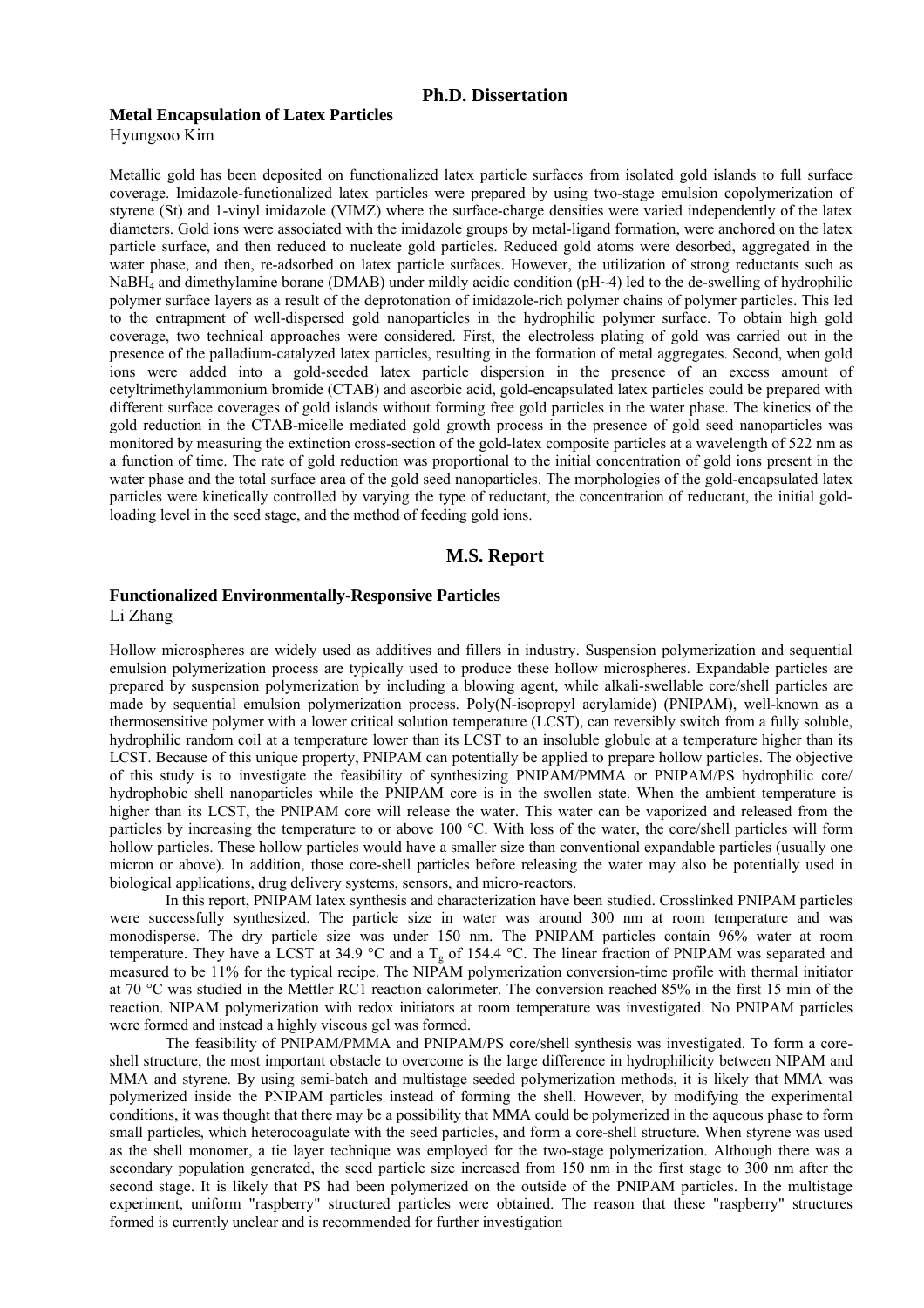### *Alice P. Gast, IPCG Member, becomes Lehigh University's 13th President*

On August 1, 2006, Alice P. Gast, longtime member of the International Polymer Colloids Group, became Lehigh University's 13<sup>th</sup> president. Previously she was the Robert T. Haslam Professor of Chemical Engineering and the Vice President for Research and Associate Provost at Massachusetts Institute of Technology.

Prior to moving to MIT in 2001, she spent 16 years as a professor of chemical engineering at Stanford University and at the Stanford Synchrotron Radiation Laboratory.

In her research she studies surface and interfacial phenomena, in particular the behavior of complex fluids. Some of her areas of research include colloidal aggregation and ordering, protein lipid interactions and enzymes reactions at surfaces. In 1997 Gast coauthored the sixth edition of "Physical Chemistry of Surfaces." with Arthur Adamson.



Alice P. Gast

Professor Gast received her BS in Chemical Engineering from the University of Southern California. After earning her Ph.D. in chemical engineering from Princeton University, Gast spent a postdoctoral year on a NATO fellowship at the École Supérieure de Physique et de Chimie Industrielles in Paris.

She returned there for a sabbatical as a Guggenheim Fellow. She was a 1999 Alexander von Humboldt Fellow at the Technical University in Garching, Germany. She received the National Academy of Sciences Award for Initiative in Research, and the Colburn Award of the American Institute of Chemical Engineers. She was elected to the National Academy of Engineering in 2001 and to the American Academy of Arts and Sciences in 2002.

She has served on numerous advisory committees including the NRC Board on Chemical Science and Technology, and the Homeland Security Science and Technology Advisory Committee. She was elected to the Board of the American Association for the Advancement of Science in 2006.

The full announcement can be viewed at http://www3.lehigh.edu/pressearch/newpresident.html.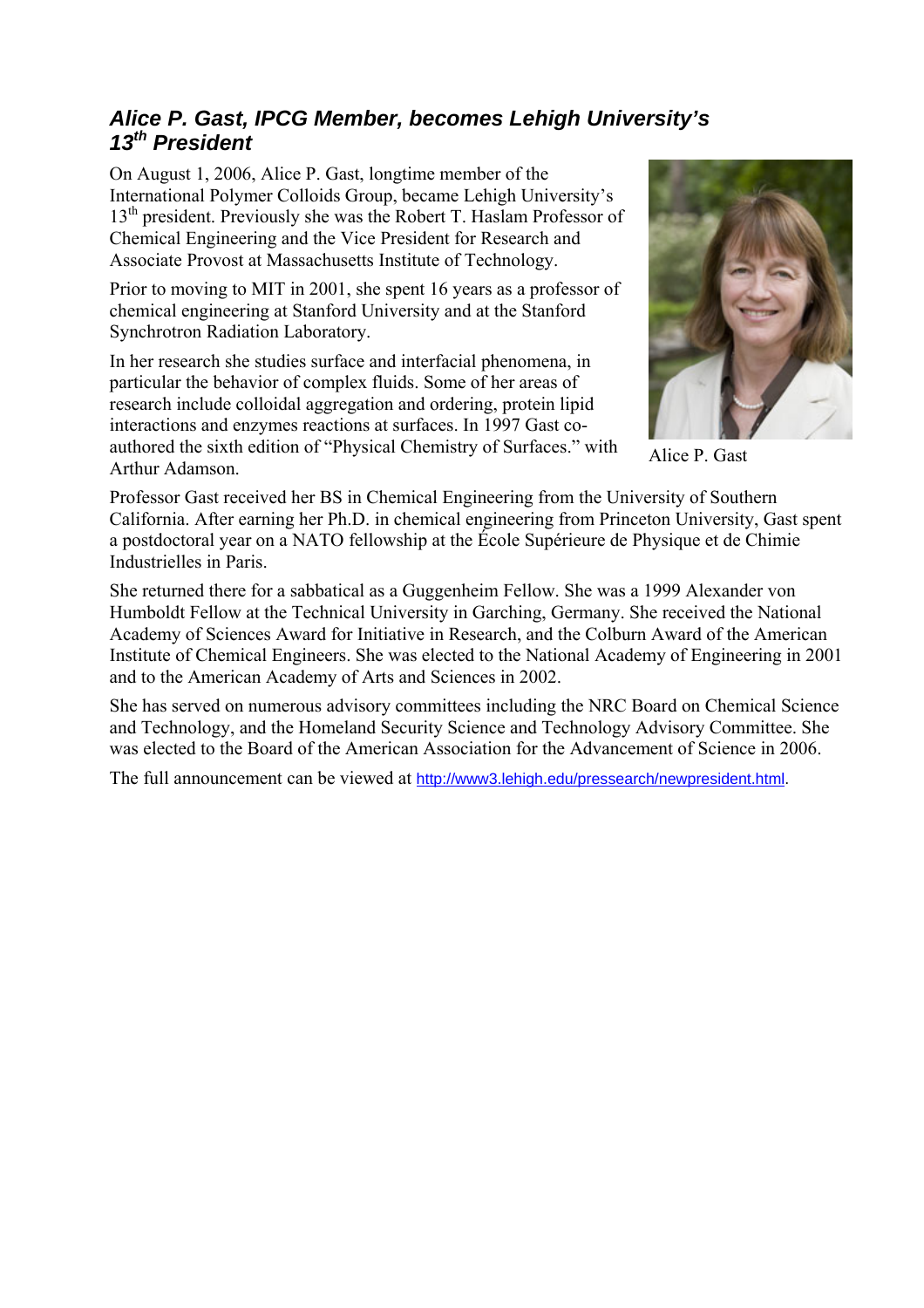

### **A. ELAISSARI**

CNRS-bioMérieux ENS de Lyon, 46 allée d'Italie F-69364 Lyon cedex France



Tuesday, October 31, 2006

### *Papers in press*

**ELABORATION of hydrophilic, cationic and submicron magnetic particles for biomedical**  use, Hanna Mouaziz<sup>1</sup>, Raphaël Veyret<sup>1</sup>, Alain Theretz<sup>1</sup>, Frédéric Ginot<sup>2</sup>, and Abdelhamid Elaïssari<sup>1</sup>, Particles2005. Journal of dispersion Science and Technology.

Magnetic particles are largely used in various applications in biomedical diagnostic such as in nucleic acids extraction and detection, cell sorting, immunoassay, bacteria and viruses isolation and biomolecules concentration. Nowadays, the main problem in biomedical diagnostic is to elaborate well appropriate functionalized magnetic particles dedicated to a given application. In fact, each application needs welldefined colloidal carrier in order to be adequately adapted in terms of dispersability, colloidal stability, biological compatibility etc…. In non-specific nucleic acids extraction, purification, concentration and enzymatic amplification, hydrophilic cationic submicron magnetic particles are of great interest. The hydrophilic property is to reduce the protein adsorption. The cationic character is to favour attractive electrostatic interaction with the DNA and RNA. The submicron size range is to avoid particles sedimentation and to favour high specific surface area.

Amino containing polysaccharides based magnetic particles are elaborated by exploring two routes: (i) adsorption of dextran onto iron oxide nanoparticles followed by dextran modification via oxidation and reductive amination and (ii) iron oxide synthesis in the presence of amino-containing dextran. The elaborated magnetic particles are characterized in terms of chemical composition, particle size and size distribution, surface charge density and magnetic properties. The elaborated functionalized magnetic particles are evaluated in nucleic acids extraction and amplification.

**Synthesis of Quantum Dots-tagged Submicronic Polystyrene Particles by Miniemulsion**  Polymerization. Nancy Joumaa, Muriel Lansalot\*, Alain Théretz, and Abdelhamid Elaissari<sup>,</sup> Alyona Sukhanova, Mikhail Artemyev, Igor Nabiev, and Jacques H.M. Cohen. *Langmuir,* 

**Reversible Film Formation From Nano-Sized PNIPAM Particles Below Glass Transition** Ugur, S. Elaissari, A., Yargi,O., Pekcan, O.Colloid & Polymer Sciences

**Film Formation from Polystyrene-Poly(Butylacrylate-co-Methyle Methacrylate) Latex** Blends. Ugur, S., Elaissari, A., Holl, Y., Polymer Composite

**Hofmeister Effects on PNIPAM Microgel Particles: Macroscopic Evidence of ion Adsorption and Changes in Water Structure**. Lopez-Leon, T., Elaissari, A., Ortega-Vinuesa, J.L., Bastos-Gonzalez, D. ChemPhysChem.,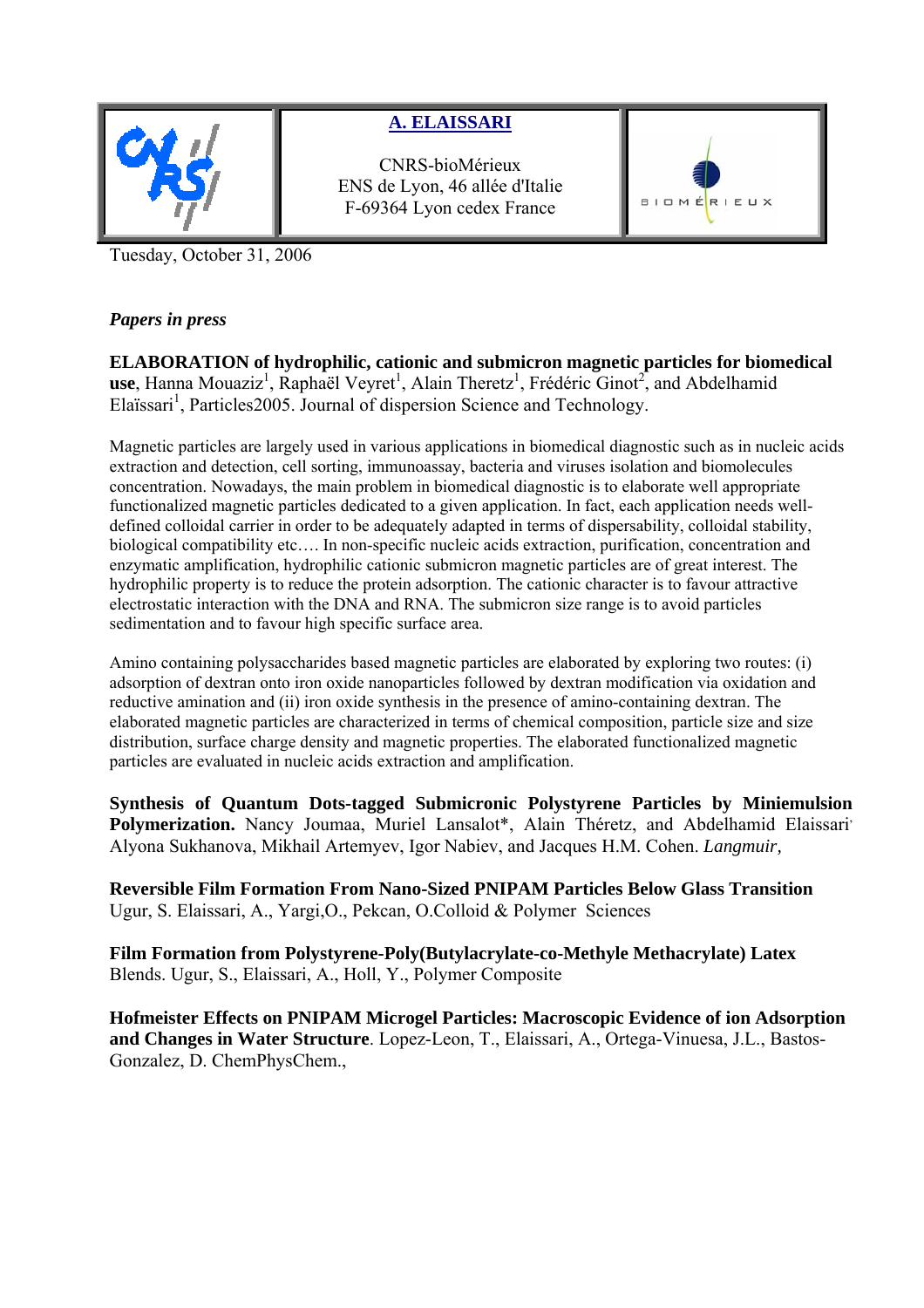### *Published papers*

**Loading and release studies of proteins using Poly(N-isopropylacrylamide) based nanogels** Cuie Yan<sup>1</sup>, Abdelhamid Elaissari<sup>\*</sup>, Christian Pichot. Journal of Biomedical Nanotechnology. 2006;  $2:1-9$ 

**Highly Magnetic Latexes from Submicrometer Oil in Water Ferrofluid Emulsion,** Journal of Polymer Science: Part A: Polymer Chemistry, 2006 ; 44, 2642-2656

**Short Review: Thermally sensitive colloidal particles: From preparation to biomedical applications,** Abdelhamid Elaissari, *Progress in Colloid Polymer Science, 2006; 133,* **9-14** 

**Force measurements between emulsion droplets-ssDNA conjugates: A new tool for medical diagnostics**. F. Montagne, S. Braconnot, A. Elaïssari\* , C. Pichot, J.C. Daniel, B. Mandrand, O. Mondain-Monval\* . *Journal of Nanoscience and Nanotechnologies*. 2006; 6, 2312-2319

**Effect of thiol-containing monomer on the preparation of temperature-senstive hydrogel microspheres**. Meunier, F. Pichot, C., Elaissari, A. Colloid & Polymer Science, (2006), 284 : 1287-1292.

**Cationic and Anionic Poly(N-isopropylacrylamide) Based Submicron Gel Particles: Electrokinetic proprties and Colloidal Stability**. Lopez-Leon,T., Ortega-Vinuesa, J.L., Bastos-Gonzales, D., Elaissari, A. J. Phys.Chem. B. 2006 ; 110, 4629-4636.

**Cationic biodegradable particles: Comparison of one or two step processes.** Messai, I.; Delair, T., Colloids and Surfaces a-Physicochemical and Engineering Aspects 2006, 278, (1-3), 188-196.

**Surfactant-free anionic PLA nanoparticles coated with HIV-1 p24 protein induced enhanced cellular and humoral immune responses in various animal models.** Ataman-Onal, Y.; Munier, S.; Ganee, A.; Terrat, C.; Durand, P. Y.; Battail, N.; Martinon, F.; Le Grand, R.; Charles, M. H.; Delair, T.; Verrier, B., Journal of Controlled Release 2006, 112, (2), 175-185.

*Chapter* **: Trigger Responsive Nano- and Microspheres: Preparation and Biomedical** Applications. Elaissari,A. Yang,W. MML serie, Kenji Kono, Reza Arshady, (Editors), Handback, 2005, Volume 7.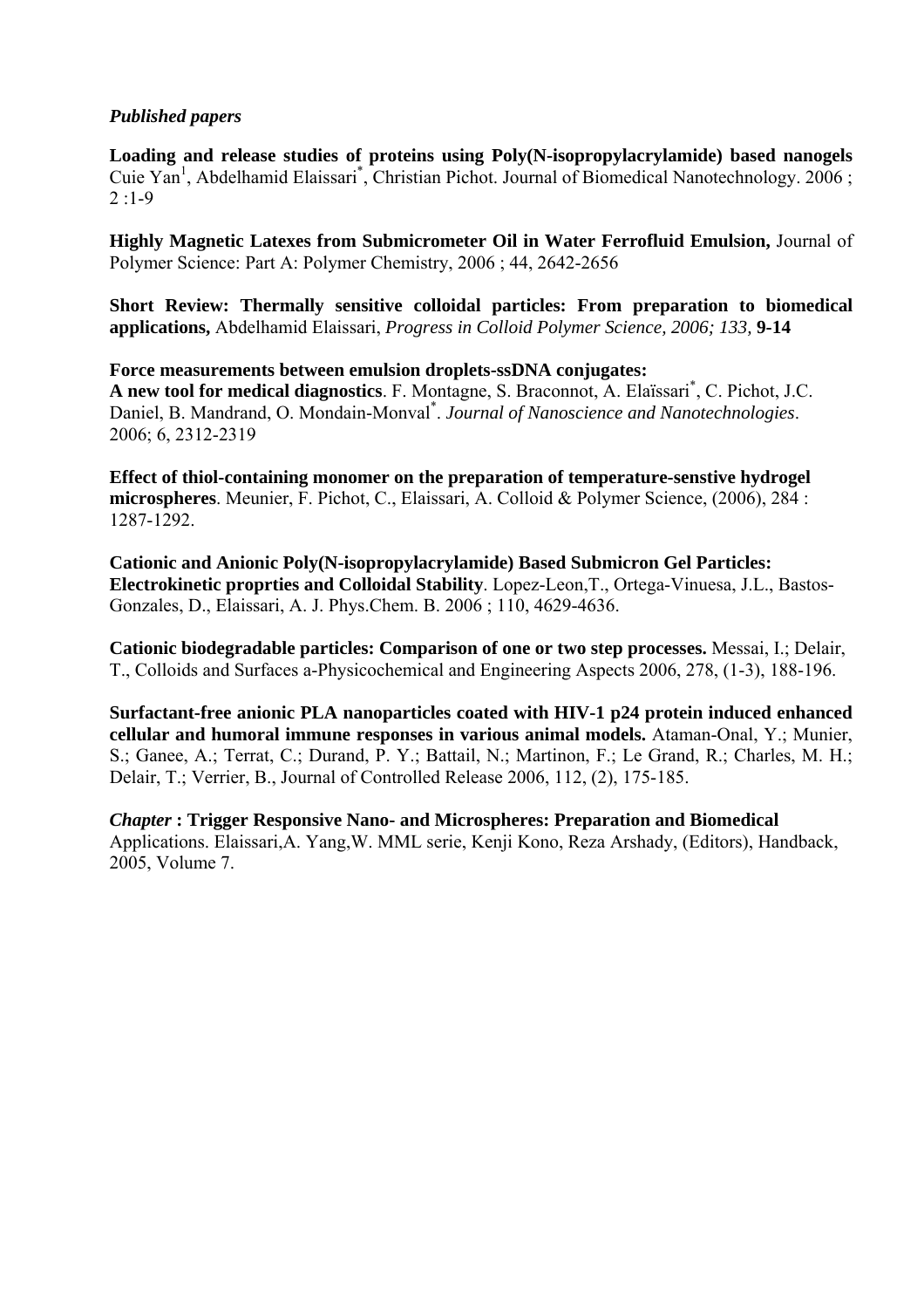

LABORATOIRE DE CHIMIE MACROMOLECULAIRE – UMR – CNRS 5076 8 Rue de l'Ecole Normale – 34296 MONTPELLIER Cedex 5 Téléphone : (33) (0)4 67 14 72 96 – Télécopie : (33) (0)4 67 14 72 20 E-mail : ganachau@enscm.fr – site web : www.lcm.enscm.fr

### **Contribution to IPCG Letter**

**September 2006**

Unpublished papers:

### **Quasiliving Cationic Polymerization of** *p***-Methoxystyrene in Solution and Aqueous Suspension Using Tris(pentafluorophenyl)borane as a Lewis Acid**

S. V. Kostjuk, F. Ganachaud, , B. Boutevin, A. V. Radchenko, F. N. Kaputsky

*To be submitted to Macromolecules* 

**Abstract.** The quasiliving cationic polymerization of *p*-methoxystyrene using 1-(4-methoxyphenyl)ethanol/B( $C_6F_5$ )<sub>3</sub> initiating system in solution, under air atmosphere and without further purification of reactants, i.e. in the presence of water traces, and in aqueous suspension is reported. The molecular weight of the obtained polymers increases in direct proportion to the monomer conversion and molecular weight distribution stays narrow in the course of the polymerization (Mw/M<sub>n</sub>∼1.2). The quasiliving nature of the growing chains was confirmed by sequential monomer addition experiments, although MALDI revealed some hydroxyl elimination under monomer-starved conditions. The quasiliving aqueous suspension polymerization of *p*-methoxystyrene using the same initiating system was successfully performed in a mixture H<sub>2</sub>O:CH<sub>3</sub>CN 3:2 (v/v) for the first time. Basically, the polymerization starts at the interface, then the chains propagate up to critical DP (DP∼8-10) and penetrate inside the particles where the hydroxyl-terminated poly(*p*-methoxystyrene)s are reactivated by  $B(C_6F_5)$  and polymerization is reinitiated. In this case almost pure hydroxyl-terminated poly(*p*-methoxystyrene)s with lower than theoretical molecular weight and narrow molecular weight distribution (M<sub>w</sub>/M<sub>n</sub>∼1.3) are obtained.

Recently submitted papers:

### **Phosphonic Acid Functionalized Polyethylene Glycol And Derivatives**

M. Essahli, F. Ganachaud, M. In, B. Boutevin, M. El Asri, M. Zenkouar

#### *Submitted to "Polymer"*

**Abstract.** This article describes the synthesis of mono or diphosphonic acid functionalized polyethylene glycol chains. The grafting reaction is performed in two steps, first an esterification reaction by thioglycolic acid, the second a radical addition of vinyl phosphonic acid on the thiol group. All products were obtained quantitatively and characterized by 1  ${}^{1}H, {}^{13}C, {}^{31}P$  NMR spectroscopy techniques, MALDI and step-by-step chemical titration. Enhanced thermal properties were found while phosphonating PEG, particularly when the sulfide group was oxidized into a sulfone one. Other monofunctional PEG derivatives, i.e. bearing a methoxy group (MPEG) or a fatty chain (Brij 700) on one extremity were also derivatized. Small angle neutron scattering revealed that interaction between micelles of modified Brij700 are pH-sensitive, thus confirming the presence of phosphonic end-groups, which titration by NMR is made difficult on such surfactants with large molar masses.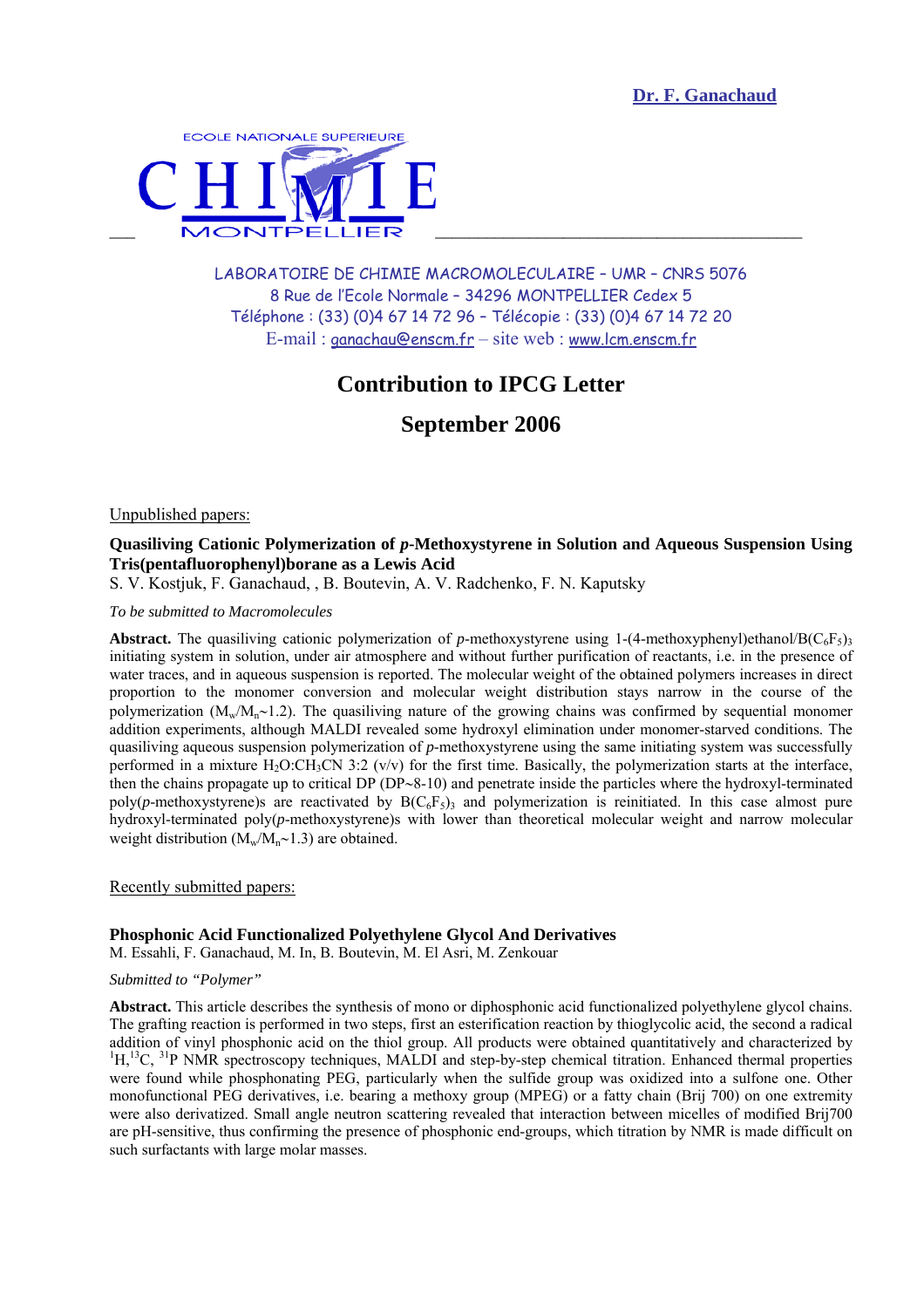#### **Polymerization in aqueous dispersed media**

B. Charleux, F. Ganachaud

*Accepted in "Macromolecular Engineering : From Precise Macromolecular Synthesis to Macroscopic Materials Properties and Applications". K. Matyjaszewski, Y. Gnanou, L. Leibler Editors. Wiley-VCH.* 

**Abstract.** A review. Almost all polymerization techniques have been used in water dispersion processes within the last years. This has led to a rejuvenation of a field, which was almost entirely devoted to conventional free-radical polymerization. The application of living polymerization methods in particular controlled/living free-radical polymerization, opens the door to new systems. Diblock, triblock and star-block copolymers have been achieved in aqueous dispersed systems, with similar characteristics as those synthesized via homogeneous polymerization methods. From the point of view of the macromolecular architectures, CRP in aqueous dispersed systems presents the advantage of the process, which is solvent-free, environmentally friendly and hence might be attractive for industrial production. In addition, as nano- or micro-particles are generated, the morphology of the colloids can also be chosen. Among other, the development of well-defined capsules, of core-shell particles made of diblock copolymers, the ability of fine-tuning the location of the crosslinks in the particle volume, of designing particles with different types of polymers originating from different polymerization chemistries ...etc are advantages which might lead to the creation of new nano-or microobjects in the future, with additional properties with respect to the complex architectures generated by the simpler homogeneous polymerization processes.

### **DR. P. LACROIX-DESMAZES**

#### Unpublished papers:

#### **DECONTAMINATION OF SOLID SUBSTRATES USING SUPERCRITICAL CARBON DIOXIDE – APPLICATION WITH TRADE HYDROCARBONATED SURFACTANTS**

Julien Galy, Kayo Sawada, Bruno Fournel, Patrick Lacroix-Desmazes\*, Serge Lagerge and Michel Persin. *In preparation:* 

**Abstract**: The phase behavior of poly(ethylene oxide)-b-poly(propylene oxide)-b-poly(ethylene oxide) triblock copolymers (PEO)-(PPO)-(PEO) in liquid and supercritical carbon dioxide has been studied by cloud point measurements. An empirical model based on the molecular weight of the copolymer has been proposed to predict the pressure-temperature phase diagram for a series of Pluronics. Furthermore, the water/CO2 interfacial tension has been measured to investigate the interactions between water and the polar head of the surfactants (PEO and hydroxyl end-group) as well as the interactions between CO2 and the "CO2-philic" moiety of the surfactants (PPO-block). A correlation between CO2-philic characteristics and surface active properties of the copolymers is given.

#### Work in progress:

Jeff TONNAR (second year PhD student, supervisor: Patrick LACROIX-DESMAZES):

- Study of reverse iodine transfer polymerization (RITP) in emulsion , mini-emulsion, and suspension;
- Synthesis of multiblock copolymers by living free-radical mini-emulsion polymerization (collaboration with Emmanuel POUGET, second year PhD student);

Julien REBOUL (first year PhD student, co-supervisor: Patrick LACROIX-DESMAZES):

Synthesis of double hydrophilic block copolymers by living radical polymerization and their stimuliresponsive behavior in aqueous medium;

Julien GALY (third year PhD student, co-supervisor: Patrick LACROIX-DESMAZES):

- Solubility of trade hydrocarbonated surfactants in supercritical carbon dioxide and their surface active properties at the water/ $CO<sub>2</sub>$  interface;

#### Recently published papers:

#### **Synthesis of Poly(styrene)-b-Poly(dimethylsiloxane)-b-Poly(styrene) Triblock Copolymers by Iodine Transfer Polymerization in Miniemulsion**

Emmanuel Pouget, Jeff Tonnar, Cédric Eloy, Patrick Lacroix-Desmazes\*, Bernard Boutevin.

*Macromolecules (2006), 39(18), 6009-6016.* 

**Abstract**: The first synthesis of poly(styrene)-b-poly(dimethylsiloxane)-b-poly(styrene) triblock copolymer in miniemulsion has been achieved by controlled/living radical polymerization of styrene using a modified hydroxypropyl terminated poly(dimethylsiloxane) as a transfer agent for Iodine Transfer Polymerization. First an α,ωhydroxypropyl poly(dimethylsiloxane) was modified by esterification with 2-bromopropionic acid. The second step consisted in a nucleophilic substitution of bromine by iodine through the reaction with sodium iodide in acetone. Then, miniemulsion polymerization of styrene was performed in the presence of sodium dodecylsulfate as surfactant, 2,2' azobisisobutyronitrile as radical initiator, and the  $\alpha$ , $\omega$ -diiodo-poly(dimethylsiloxane) as both the hydrophobe and the macrotransfer agent. Stable white latexes were obtained with a good correlation between theoretical and experimental molecular weights. Considering the process and the polymerization type, rather low polydispersity indexes (around 1.7) were reached. A kinetic study showed an increase of the molecular weight with conversion. Lastly, a chain extension led to a shift of the molecular weight distribution giving evidence for the living character of the triblock copolymers.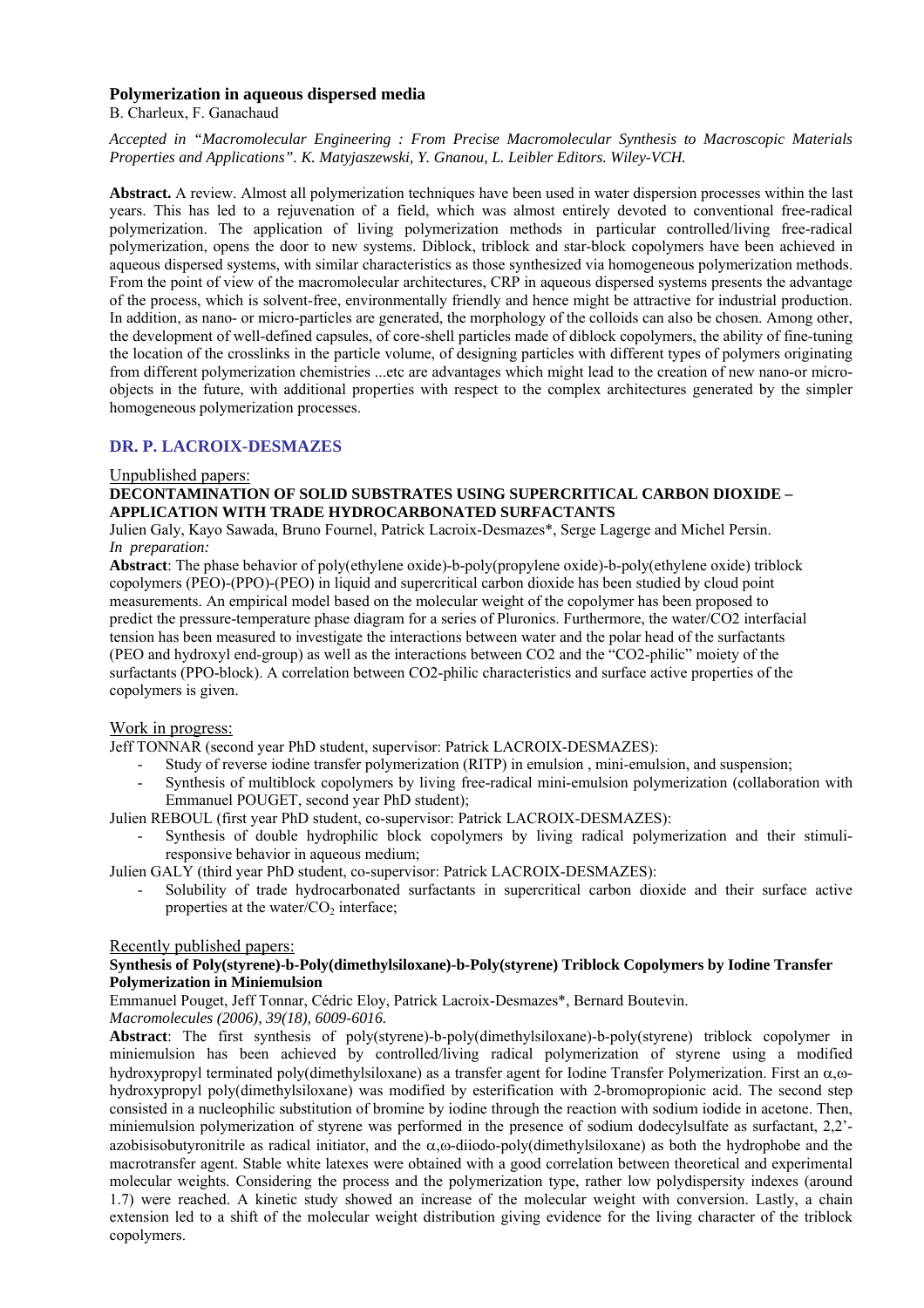Contribution to the IPCG Newsletter from the Key Centre for Polymer Colloids Reporter: Bob Gilbert and Patrice Castignolles Chemistry School, Sydney University, NSW 2006, Australia.

http://www.kcpc.usyd.edu.au

gilbert@chem.usyd.edu.au



The Key Centre for Polymer Colloids comprises about 35 researchers. The Director is Professor Robert G Gilbert, Dr Brian S Hawkett is Development Manager, Dr Patrice Castignolles is Senior Research Fellow, plus a team of technical officers, graduate students, researchers and visiting scholars from around the world. More information about the Centre can be found on the website given above.

To be able to access pdf versions of our papers (all from about 1994, and some before that) and inpress articles from the KCPC website:

http://www.kcpc.usyd.edu.au/resources/restricted/preprints/

username: kcpc password: 32coastavenue

you can see the total list from http://www.chem.usyd.edu.au/~gilbert/RGG\_publns.pdf

### **Papers submitted or in press**

Controlled radical polymerization in dispersed aqueous media (review). M Save, Y Guillaneuf, RG Gilbert. *Aust. J. Chem.*, submitted.

Controlled radical polymerization (CRP), sometime also termed 'living' radical polymerization, offers the potential to create a vast range of polymer architectures, and its implementation in dispersed aqueous media (e.g. emulsion polymerization, used on a vast scale industrially) opens the way to large-scale manufacture of products based on this technique. Until recently, implementing CRP in aqueous dispersed media was plagued with problems such as loss of 'living' character and of colloidal stability. This review examines the basic mechanistic processes in free-radical polymerization in disperse media, and then examines, through this mechanistic understanding, the new techniques that have been developed over the last few years to implement CRP successfully in dispersed aqueous media. The strategies which have led to these successes can thus be understood in terms of the various mechanisms which dominate CRP systems in dispersed media, which are sometimes quite different from those in conventional free-radical polymerization in these media.

Multiple-detection SEC of complex branched polyacrylates. M Gaborieau, J Nicolas, M Save, B Charleux, J-P Vairon, RG Gilbert, P Castignolles. submitted.

Polyacrylates have been analyzed by multiple-detection SEC and proved to contain long-chain branches at high conversions when targeting high molecular weights in controlled free radical polymerization and even at low conversions in photopolymerization. This analysis involves a new method for correct fitting during the calibration of the columns via multiple-detection SEC. Universal calibration using online viscometer and light-scattering based techniques are then compared via the resulting conventional calibration curves  $log M = f(t_{el}) (M = m$  olecular weight,  $t_{el}$ = elution time). Average molecular weight (MW) yielded by the viscometry-based techniques are lower than those from low angle light scattering or triple detection because of the presence of a distribution of long-chain branches (LCB), which leads to an incomplete separation by SEC. This illustrates the well known, but often unappreciated fact that SEC of complex branched polymers cannot yield the true MW distribution, but rather that in terms of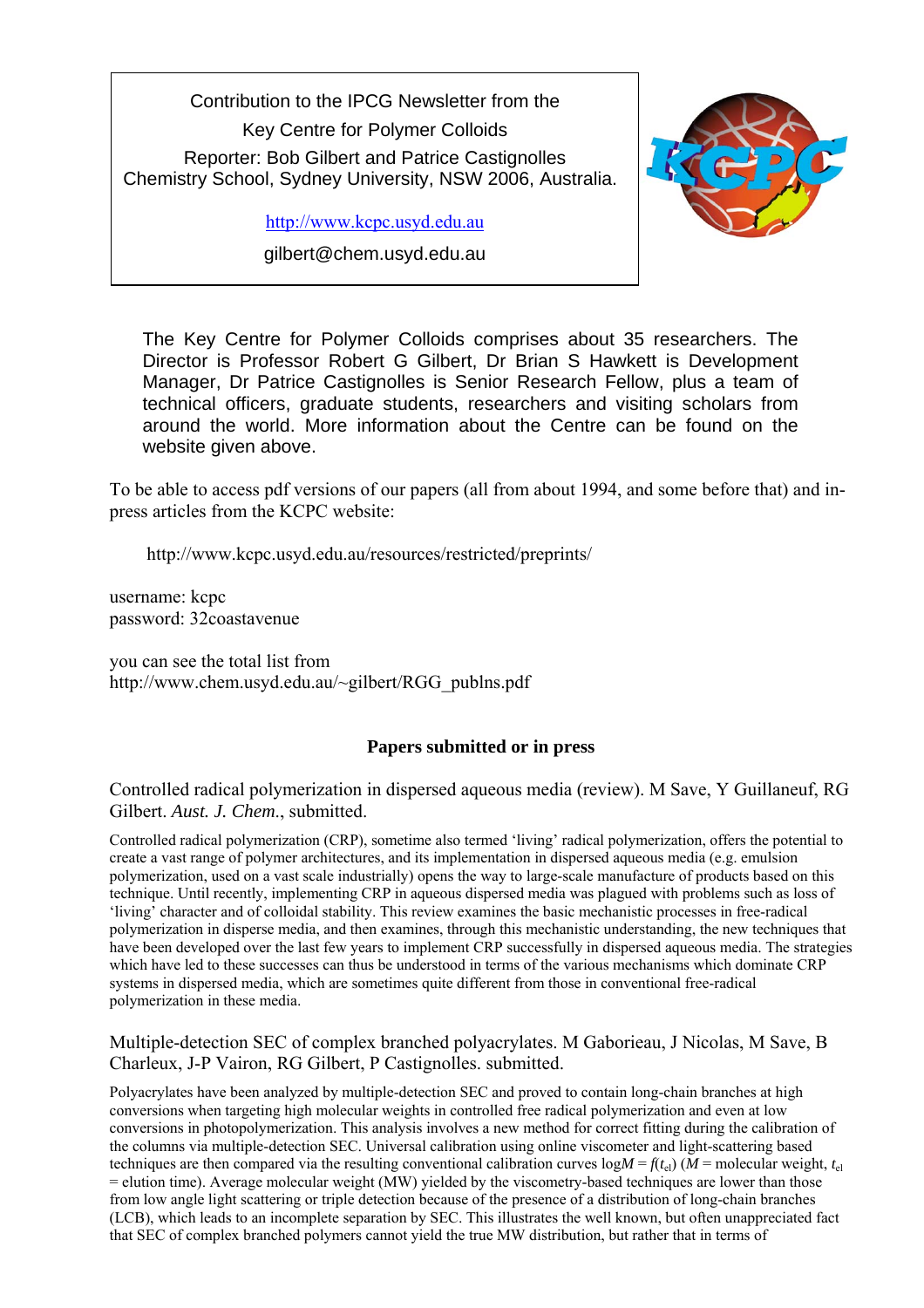hydrodynamic volumes,  $V<sub>h</sub>$ . Using these distributions, the true average molecular weight  $\overline{M}_n$  and  $\overline{M}_w$  for the whole

MWD have then be calculated by appropriate treatment of the SEC data. The values from this method, which rigorously takes into account branching effects, are significantly different from those given by some commercial software.

Theory of multiple detection size exclusion chromatography of complex branched polymers. JM Hernandez, M Gaborieau, A Gray-Weale, RG Gilbert, P. Castignolles. *Macromol. Theory Simulation*, in press.

Size exclusion chromatography (SEC) separates complex branched polymers by hydrodynamic volume, rather than by molecular weight or branching characteristics. Equations relating the response of different types of detectors are derived including band broadening, by defining a distribution function N'(M,Vh), the number of chains with molecular weight M and hydrodynamic volume  $V<sub>h</sub>$ . While the true molecular weight distribution of complex polymers can not be determined, the formalism enables multiple detection SEC data to be processed to both analyze the polymer sample and reveal mechanistic information about the polymer synthesis. The formalism also shows how the true weight- and

number-average molecular weight,  $\overline{M}_n$  and  $\overline{M}_w$ , can be obtained from correct processing of the hydrodynamic volume distributions.

Mechanism of radical entry in electrosterically stabilized emulsion polymerization systems. SC Thickett, RG Gilbert. *Macromolecules*, in press (DOI 10.1021/ma061326g).

Interpreting size-exclusion data on highly branched (bio)polymers by Reverse Monte Carlo simulations. CJC Watts, A Gray-Weale, RG Gilbert. Submitted.

Size-exclusion chromatography with multiple detection provides data on the distributions of various properties in a branched polymer sample: for example, distributions of the number, average mass, mean-squared mass and branching fraction against hydrodynamic volume. A methodology is developed which provides a basis to use such data for obtaining structural and biosynthetic information on highly branched polymers, such as amylopectin. We generate by simulation a reference distribution of *randomly branched* polymers from the experimental distribution of *debranched* chains of the target polymer*.* We then select from these simulated chains a set with the same number (or other) distribution as the actual polymer sample, using Reverse Monte-Carlo simulations. Properties of these model polymers are used to interpret the differences with experiment as due to correlations in branching structure. The same methodology can be applied to data from other separation techniques such as field-flow fractionation and highperformance anionic exchange chromatography.

Starch-*graft*-copolymer latexes initiated and stabilized by ozonolyzed amylopectin. H De Bruyn, E Sprong, M Gaborieau, G David, JA Roper, RG Gilbert, *J Polym Sci Part A Polymer Chem*, in press.

A method is presented for synthesizing surfactant-free latexes comprising starch-*graft*-(vinyl polymer) (1) starting with a suspension of the highly branched starch amylopectin, either native or degraded, then (2) using ozonolysis to create free-radical initiation sites on this amylopectin scaffold, and then (3) adding monomer and inducing polymerization. The ozone simultaneously thins the starch and creates initiating/grafting sites on the starch from which starch–*g*– copolymer latexes can be grown. Encapsulation of starch inside hydrophobic polymer particles created by a heterogeneous free-radical polymerization process was demonstrated using energy dispersive spectroscopy (EDS), the first time the particle morphology of such a latex has been so characterized. The data unambiguously prove that low molar mass degraded starch can be encapsulated within a latex particle. The underlying mechanisms have been explored and data quantifying rates of production of hydroperoxides by ozone, thermal decomposition of the starch hydroperoxides so formed and degradation of amylopectin by ozone are reported. The activation energy for thermal decomposition of the starch macroinitiatior, determined in this work to be  $125 \pm 8$  kJ⋅mol<sup>-1</sup>, is consistent with the proposition that the initiating species are mainly hydroperoxides. Colloidally stable poly(styrene-*co*-n-butyl acrylate) latexes based on high molar mass amylopectin were developed. These were stable against electrolyte (several months in 4 mol⋅L<sup>-1</sup> NaCl), with 20 % of the starch effectively grafted to the particles. Films cast from such latexes were more pliable than starch films and readily redispersed in water.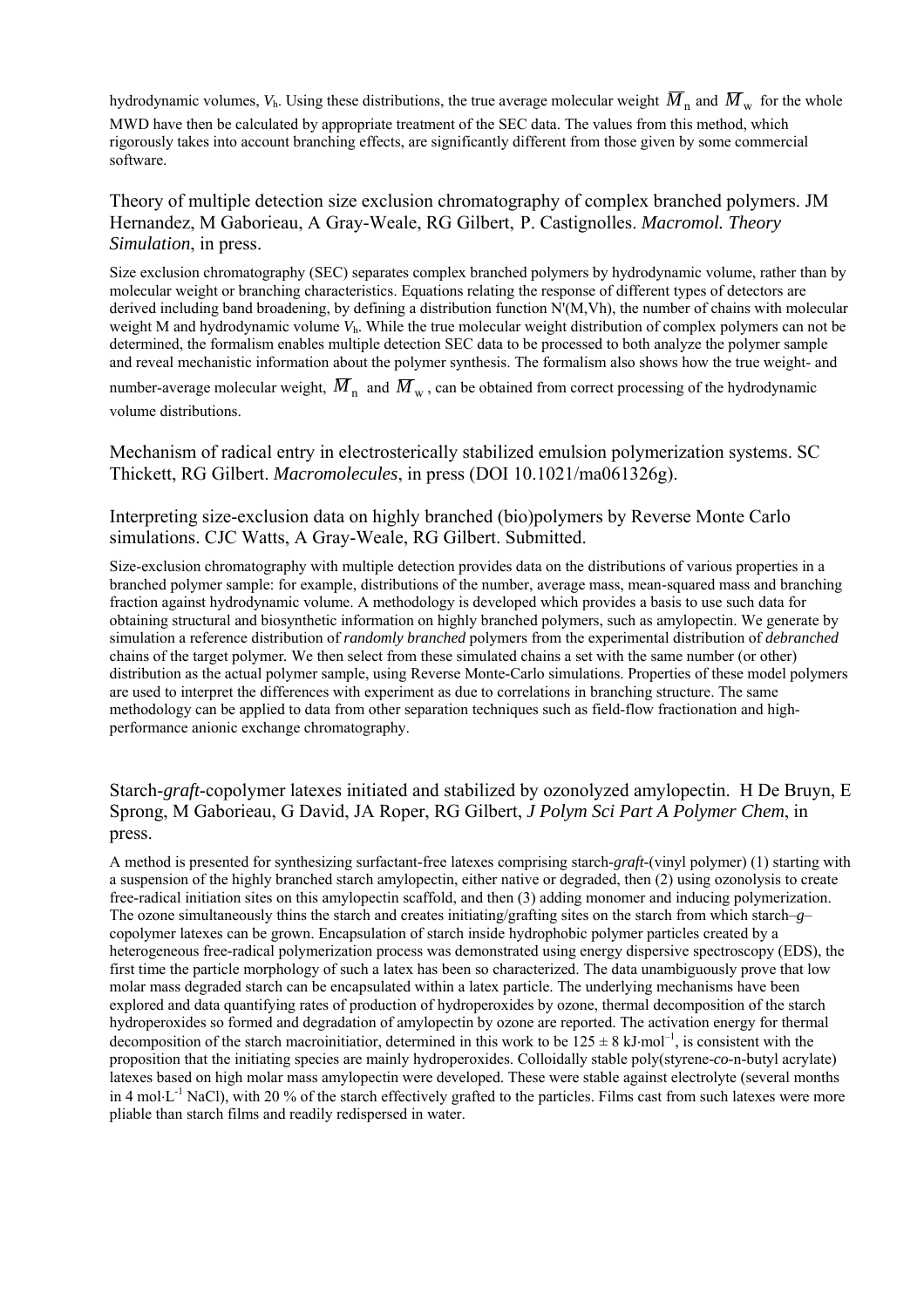### **The following publications have appeared since the previous Newsletter**

The dissociation rate coefficient of persulfate in emulsion polymerization systems. KY van Berkel, GT Russell, RG Gilbert. *Polymer*, **47**, 4667-75 (2006).

Synthesis of anisotropic nanoparticles by seeded emulsion polymerization. EB Mock, H De Bruyn, BS Hawkett, RG Gilbert, CF Zukoski. *Langmuir*, **22,** 4037-43 (2006).

Rate-controlling events for radical exit in electrosterically stabilized emulsion polymerization systems. SC Thickett, RG Gilbert. *Macromolecules*, **39**, 2081-91, 2006.

Fluorescence recovery after photobleaching as a probe of diffusion in starch systems. PA Perry, MA Fitzgerald, RG Gilbert. *Biomacromolecules*, **7**, 521-30 (2006).

Online control of molar mass and particle-size distributions in emulsion polymerization. J Zeaiter, JA Romagnoli, VG Gomes. *AIChE J.,* **52**, 1770-9 (2006).

Improved methods for the structural analysis of the amylose-rich fraction from rice flour. RM Ward, Q Gao, H de Bruyn, DJ Lamb, RG Gilbert, MA Fitzgerald. *Biomacromolecules*, **7**, 866-76, 2006.

Particle formation by self-assembly in controlled radical emulsion polymerizations. RG Gilbert, *Macromolecules*, **39**, 4256-8 (2006)*.*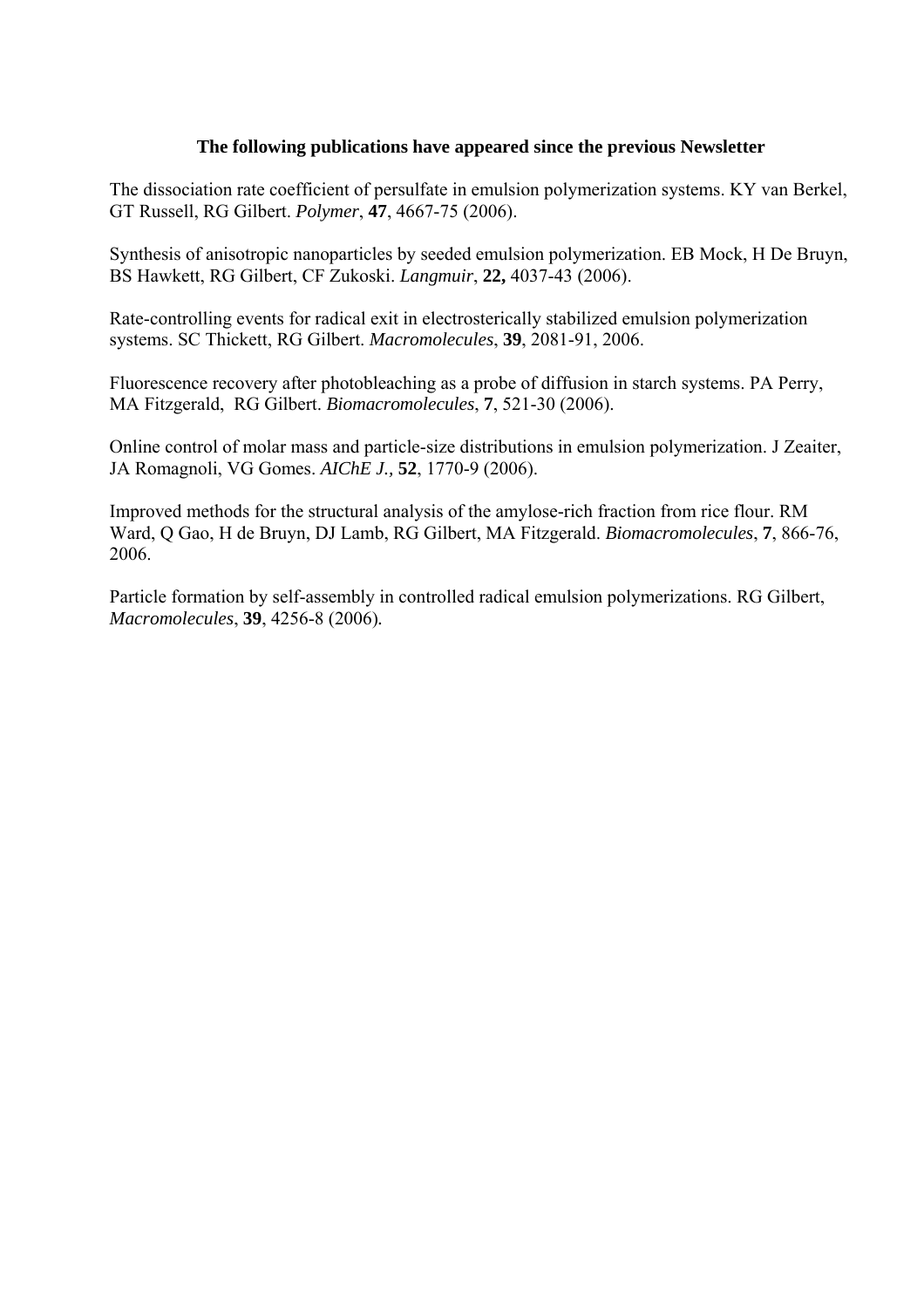

# **Contribution to IPCG Newsletter September 2006**

**Wolf-Dieter Hergeth; Wacker Polymers; Burghausen; Germany** 

### **Recent Publications**

1. W.-D. Hergeth, M. Krell **"Industrial Polymerization Monitoring"**  Anal. Bioanal. Chem. **384** (2006) 1054-1058

Recent trends in reaction monitoring of polymerizations on an industrial scale are summarized. The advantages of combining heat balance reaction calorimetry with Raman and/or NIR spectroscopy are briefly discussed. The use of soft sensing methods to evaluate reaction runs and to predict product properties is demonstrated.

2. J. Rottstegge, C.C. Han, W.-D. Hergeth

### **"Compatibility Investigations on Polymer-Fiber-Reinforced Cement Modified with Polymer Latexes"**

Macromol. Mater. Eng. **291** (2006) 345-356

In construction, polymer fibers are commonly applied beside steel, glass and mineral fibers to improve material's flexibility to shear stress. As in other composite systems, there are compatibility problems present between the fibers and the cement due to the different chemical natures and the different thermal expansion coefficients of the cement and the polymers. Within this study the interactions between two Portland cements and polymer fibers were investigated by SEM and solid-state NMR spectroscopy. To improve the wetting ability of the polymer fibers by the cement matrix, redispersible latex powders were successfully applied to improve the adhesion between the cement matrix and the fibers. Within this study, several solid-state nuclear magnetic resonance (NMR) spectroscopy methods, detecting  ${}^{1}H$ ,  ${}^{13}C$ ,  ${}^{27}$ Al and  ${}^{29}Si$  nuclei, and scanning electron microscopy (SEM) were applied. Thus, cement pastes, inorganic additives and organic admixtures could be monitored individually.

3. W.-D. Hergeth, M. Krell **"Prozessanalytik in der chemischen Industrie"**  In R.W. Kessler (Ed.): "Prozessanalytik – Wissensbasierte Produkte und Verfahren" Wiley-VCH, Weinheim, 2006, 475-498

Book chapter in German on process monitoring of chemical reactions (polymerization).

4. J. Rottstegge, M. Arnold, L. Herschke, G. Glasser, M. Wilhelm, H.W. Spiess, W.D. Hergeth **"Solid state NMR and LVSEM studies on the hardening of latex modified tile mortar systems"** 

Cem. Concr. Res. **35** (2005) 2233-2243

Construction mortars contain a broad variety of both inorganic and organic additives beside the cement powder. Here we present a study of tile mortar systems based on portland cement, quartz, methyl cellulose and different latex additives. As known, the methyl cellulose stabilizes the freshly prepared cement paste, the latex additive enhances final hydrophobicity, flexibility and adhesion.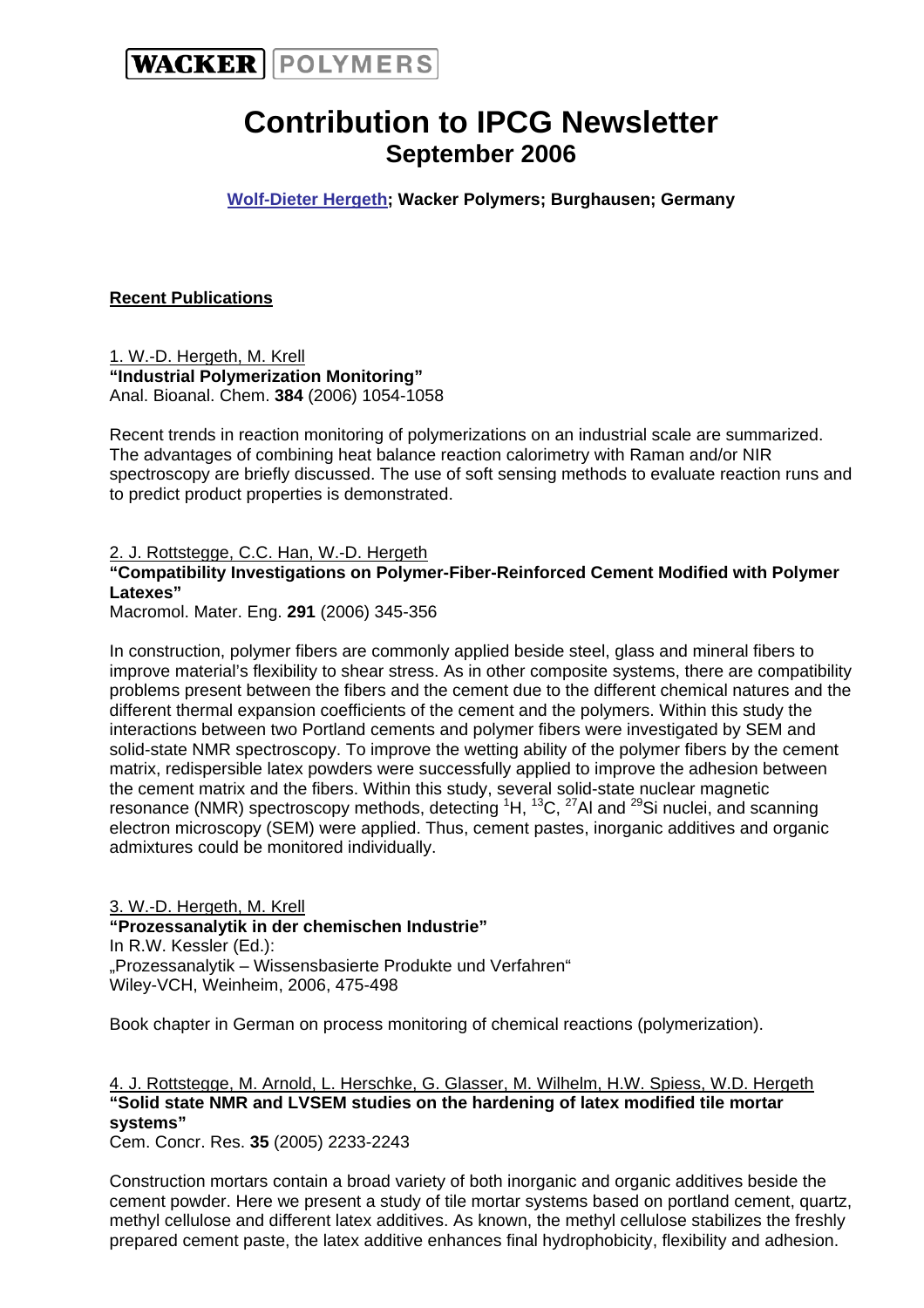Measurements were performed by solid state nuclear magnetic resonance (NMR) and low voltage scanning electron microscopy (LVSEM) to probe the influence of the latex additives on the hydration, hardening and the final tile mortar properties. While solid state NMR enables monitoring of the bulk composition, scanning electron microscopy affords visualization of particles and textures with respect to their shape and the distribution of the different phases.

Within the alkaline cement paste, the poly(vinyl acetate) (VAc)-based latex dispersions stabilized by poly(vinyl alcohol) (PVA) were found to be relatively stable against hydrolysis. The influence of the combined organic additives methyl cellulose, poly(vinyl alcohol) and latexes stabilized by poly(vinyl alcohol) on the final silicate structure of the cement hydration products is small. But even small amounts of additives result in an increased ratio of ettringite to monosulfate within the final hydrated tile mortar as monitored by  $27$ Al NMR. The latex was found to be adsorbed to the inorganic surfaces, acting as glue to the inorganic components. For similar latex water interfaces built up by poly(vinyl alcohol), a variation in the latex polymer composition results in modified organic textures. In addition to the networks of the inorganic cement and of the latex, there is a weak network build up by thin polymer fibers, most probably originating from poly(vinyl alcohol). Besides the weak network, polymer fibers form well-ordered textures covering inorganic crystals such as portlandite.

### 5. W.-D. Hergeth, C. Jaeckle, M. Krell

**"Industrial Process Monitoring of Polymerization and Spray Drying Processes"**  Polym. React. Engng. **11** (2003) 663-714

Radical polymerizations in emulsion, suspension and solution are very important industrial production processes. To be able to control these processes to achieve good product quality makes the development of methods to observe these reactions in situ a very important topic not just in academia, but also in industry. In this paper, the advantages and disadvantages of different methods to follow emulsion and suspension polymerization reactions as well as spray drying processes are discussed from an industrial point of view. Calorimetry, near infrared spectroscopy and Raman spectroscopy are the methods with the highest potential for on-line applications. Droplet formation in spray drying can be observed by laser light scattering methods.

Spectroscopic methods have used data analysis methods (principal component analysis, partial least squares) for a number of years. These methods can also be used as "soft sensors" with standard process data. Examples how these soft sensors can be applied to emulsion polymerization processes are shown.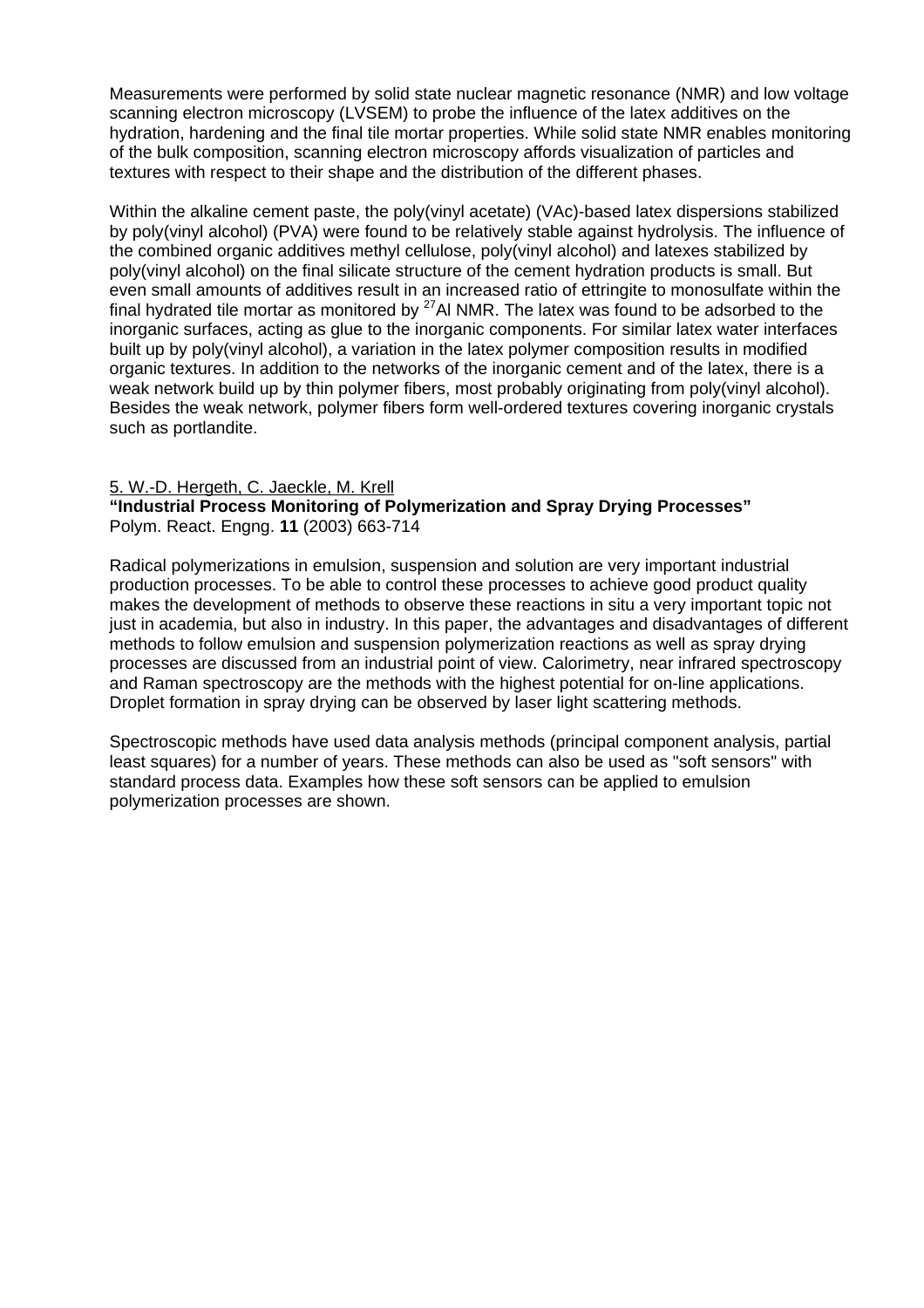### **Research group Alex van Herk**

### **Eindhoven University of Technology, Laboratory of Polymer Chemistry**

**The group consists of Dr. Hans Heuts (as of 1-11-2005), Dr. Jan Meuldijk, two technicians and six PhD students:** 

**Joost Leswin, Roxana Albu, Niels Smeets, Hector Tello Manon, Nadia Grossiord (with Cor Koning) and Syed Imran Ali (as of 1-11-2005).** 

#### **(Controlled) radical/emulsion polymerization**

Within this theme, two main research lines are explored, i.e. Living Radical Polymerization (LRP), and Emulsion Polymerization. LRP is performed both in solution and in emulsion. In order to be able to generate polymeric materials with added value, like e.g. responsive compartments for controlled drug release and self-healing of polymers, well-organized structures for optical data storage, performance coatings with enhanced properties etc. etc., absolute control of the molar mass and molar mass distribution and the architecture of the synthesized (block) copolymers is required.

After an initial focus on Atom Transfer Radical Polymerization (ATRP), the current activities in the field of LRP are largely based on Reversible Addition-Fragmentation chain Transfer (RAFT)-mediated polymerization. Projects in this part of the group are generally aimed at the development of a specific polymer structure, e.g. telechelic polymers, block copolymers, incorporation of uncommon monomers, etc. Since LRP in general and RAFTmediated polymerization in particular are new polymerization techniques, significant effort is put in the elucidation of mechanistic details. For practical reasons, these mechanistic studies are usually embedded in the synthetic projects. On the basis of an increased understanding of the polymerization mechanism, for which the available SEC-DV, GPEC and MALDI-TOF MS characterization techniques are indispensable, the future goal within this theme is to design and synthesize increasingly advanced polymer architectures. For this purpose, new synthetic techniques such as the highly efficient Cu(I) catalyzed cyclo-addition between azides and alkynes (commonly referred to as 'click chemistry') will be employed in conjunction with LRP techniques.

In the field of emulsion polymerization four areas are covered. First of all the kinetics and mechanisms of the basic steps in emulsion polymerizations are studied, this includes the determination of the basic kinetic parameters in radical (co)polymerization (the general polymerization mechanism in emulsion polymerization). A second area is the use of alternative initiation methods like electron beam and ultrasound initiation, the third area is on-line monitoring and control of emulsion (co)polymerizations through for example on-line Raman spectroscopy and the largest theme comprises 'Control of internal morphology and particle size distribution of (reactive) polymer latex particles and vesicles', (which may contain inorganic submicron particles). Based on the knowledge of the relation between kinetic parameters and chemical composition distribution along the molecular weight distribution, we want to control the internal morphology of the generated polymer particles, and therewith the physical properties of the end products.. The possibility to apply the environmentally friendly latex technology, one of the key expertises of the Polymer Chemistry Group, for developing added value products and materials, e.g. in the field of functional materials, is explored.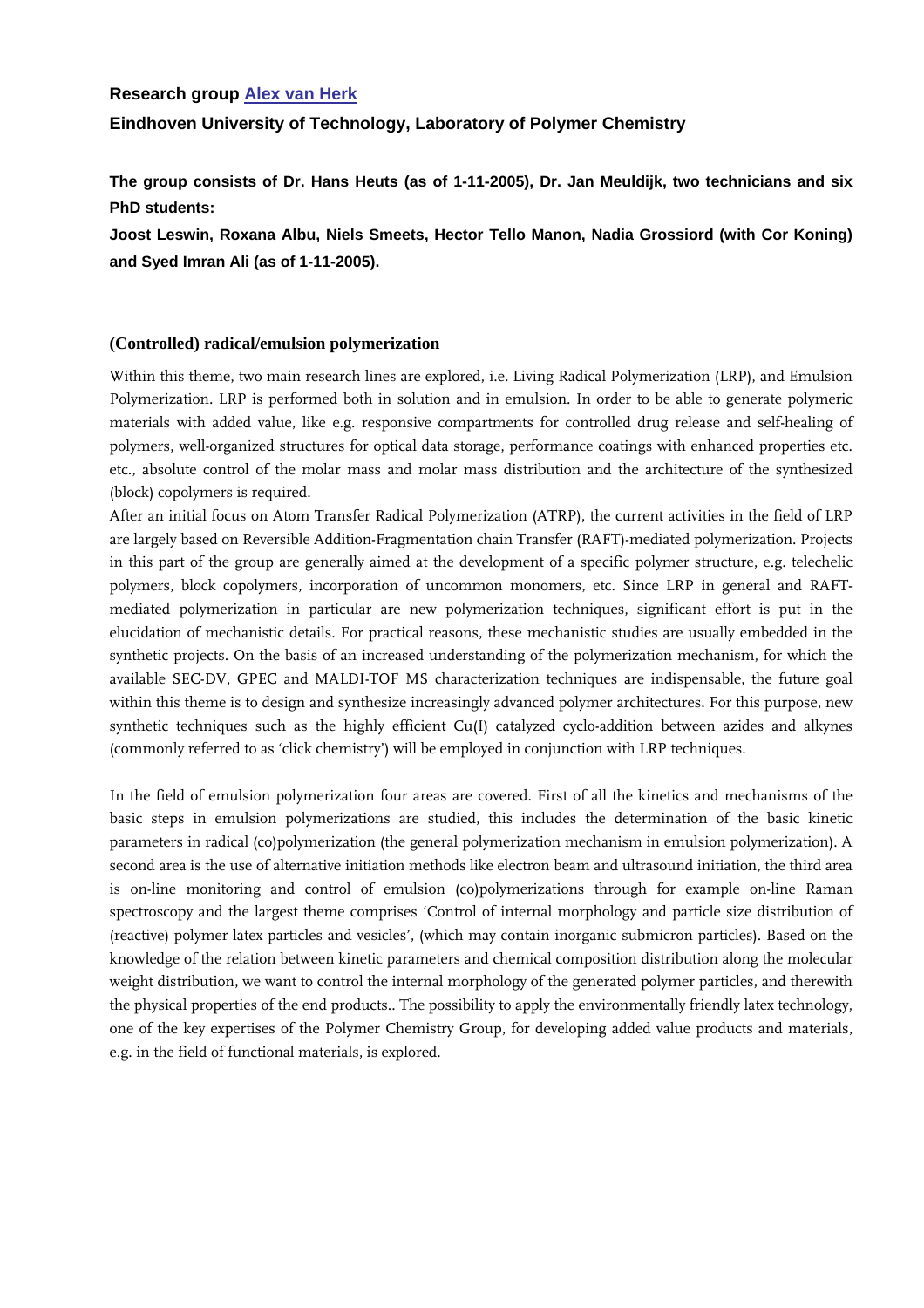N. Grossiord, J. Loos, O. Regev, C.E. Koning, *Toolbox for dispersing carbon nanotubes into polymers to get conductive nanocomposites*, Chem. Mater., **18**(3), 1098-1099, (2006)

J.P.A. Heuts, G.T. Russell, *The nature of the chain-length dependence of the propagation rate coefficient and its effect on the kinetics of free-radical polymerization. I. Small-molecule studies*, Eur. Polym. J., **42**, 3-20, (2006)

D.A. Morrison, T.P. Davis, J.P.A. Heuts, B. Messerle, A. Gridnev, *Free radical polymerization with catalytic chain transfer: using NMR to probe the strength of the cobalt-carbon bond in small molecule model reactions*, J. Polym. Sci., Part A: Polym. Chem., **44**, 6171-6189, (2006)

D.J. Voorn, W. Ming, A.M. van Herk, *Polymer-clay nanocompiste latex particles by inverse pickering emulsion polymerization stabilized with hydrophobic montmorillonite plates*, Macromolecules, **39**(6), 2137-2143, (2006)

D.J. Voorn, W. Ming, A.M. van Herk, *Clay platelets encapsulated inside latex particles*, Macromolecules, **39**(14), 4654-4656, (2006)

R.X.E. Willemse, A.M. van Herk, *Copolymerization kinetics of methyl methacrylate-styrene obtained by PLP-MALDI-ToF-MS*, J. Am. Chem. Soc., **128**, 4471-4480, (2006)

N. Grossiord, O. Regev, J. Loos, B. Voogt, E. Miltner, B. van Mele, C.E. Koning, *Modeling of the conductivity of a composite nanotubepolystyrene made with a latex-based process*, Polym. Prepr. (Am. Chem. Soc., Div. Polym Sci.), **46**(1), 207-208, (2005)

N. Grossiord, J. Loos, C.E. Koning, *Strategies for dispersing carbon nanotubes in highly viscous polymers*, J. Mater. Chem., **15**(24), 2349- 2352, (2005)

N. Grossiord, O. Regev, J. Loos, J. Meuldijk, C.E. Koning, *Time-dependent study of the exfoliation process of carbon nanotubes in aqueous dispersions by using UV-visible spectroscopy*, Anal. Chem., **77**, 5135-5139, (2005)

M.J. Monteiro, M.M.F. Adamy, B.J. Leeuwen, A.M. van Herk, M. Destarac, *A living radical ab initio emulsion polymerization of styrene using a fluorinated xanthate agent*, Macromolecules, **38**(5), 1538-1541, (2005)

M.J. Monteiro, M.M.F. Adamy, B.J. Leeuwen, A.M. van Herk, M. Destarac, *Preparation of polymer nanocomposite materials by living radical polymerization using the raft process*, Polym. Prepr. (Am. Chem. Soc., Div. Polym Sci.), **46**(2), 353-354, (2005)

S.C.J. Pierik, A.M. van Herk, C. Plessis, J.H. van Steenis, T. Loonen, A.J. Bombeeck, *A pulsed light reactor for molecular weight control in free-radical polymerization*, Eur. Polym. J., **41**(6), 1212-1218, (2005)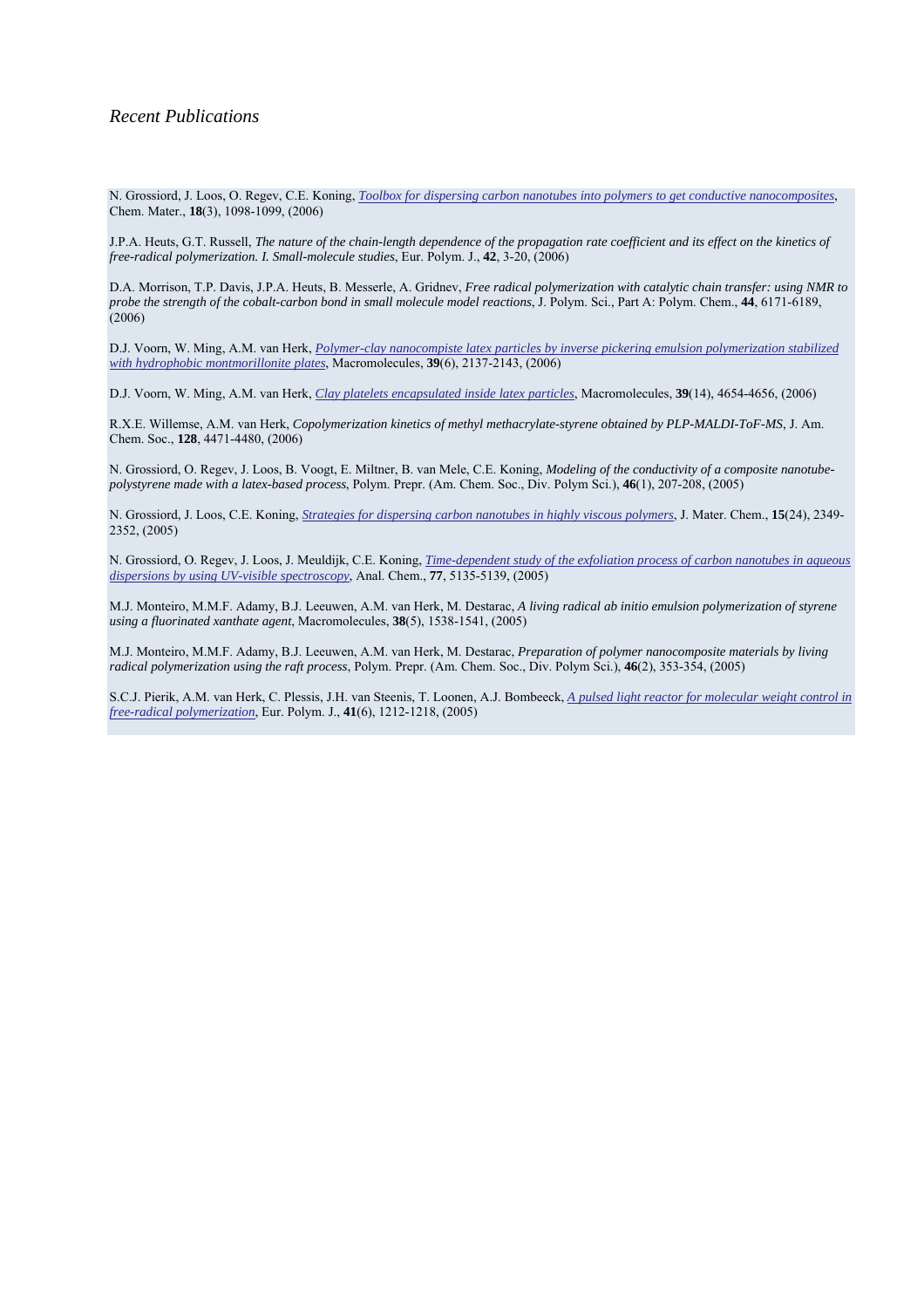#### **Clay Platelets Encapsulated inside Latex Particles**

D. J. Voorn, t. \* W. Ming, \* \* and A. M. van Herk \* \*

<sup>1</sup>Laboratory of Polymer Chemistry and <sup>4</sup>Laboratory of Materials and Interface Chemistry, Eindhoven University of Technology, P.O. Box 513, 5600 MB Eindhoven, The Netherlands, and <sup>§</sup>Dutch Polymer Institute (DPI), P.O. Box 902, 5600 AX Eindhoven, The Netherlands

#### RECEIVED DATE (automatically inserted by publisher); Corresponding authors. E-mail: (W.M.) w.ming@tue.nl; (A.M.v.H) a.m.v.herk@tue.nl

There has been increasing interest for encapsulation of fine inorganic powders with organic molecules or polymers to afford various desired physical properties. Inorganic platelets such as lavered silicates have been extensively investigated as polymerclay nanocomposites over the past decade.<sup>1</sup> One often employed strategy to modify inorganic clay is the exchange of stabilizing alkali by organic cations such as alkylammonium, making the clay organophilic and compatible with polymers.<sup>2</sup> Melt intercalation and in-situ polymerizations in the presence of organically modified clays have been used to produce polymer-clay nanocomposites with improved mechanical and thermal properties of the polymer.<sup>3</sup> Emulsion polymerization in the presence of clays was employed to prepare polymer/clay hybrid particles,<sup>4-6</sup> but only armored particles (clay being located at the particle surface) were obtained. Encapsulation of clavs by polymers appears to be very challenging. We previously reported a physical approach, heterocoagulation, to encapsulate gibbsite (much thicker than individual clay) platelets by polymer.<sup>7</sup> In this communication we present, for the first time, the encapsulation of clay platelets by polymers via conventional emulsion polymerization.

Clay platelets, including synthetic Laponite RD (LRD,  $D = -25$ nm) and natural sodium montmorillonite (MMT,  $D = -150$  nm). were first covalently modified in dichloromethane (Figure 1 and Supporting Information) by using silane or titanate containing polymerizable (meth)acrylic moeity.8 Both silane and titanate led to primarily edge modification of the platelets.<sup>8</sup> After the silane modification slightly turbid dispersions were obtained for both MMT and LRD  $(D_z = 161$  and 32 nm, respectively, as determined with dynamic light scattering, DLS). The titanate modification also led to slightly turbid platelet dispersions in dichloromethane  $(D<sub>x</sub> = 169$  and 32 nm for MMT and LRD, respectively). For the silane modification, it was shown from thermogravimetric analysis (Figure S1, Supporting Information) that about 4.9 and 8.1 wt% of silane was grafted to MMT (MMT-Si) and LDR  $(LDR-Si)$ . in

respectively, agreement with values reported in literature.<sup>6,8a</sup> The titanate modification vielded about 6.9 and 11.3 wt% increase for MMT (MMT-Ti) and LRD (LRD-Ti), respectively. After drying, the modified platelets could be dispersed in water, but the dispersions were more turbid than the unmodified clay dispersions, likely due to the edge hydrophobization of clay platelets. Emulsion Polymerizations of

methyl methacrylate (MMA) in the presence of unmodified LRD and

MMT platelets did not result in encapsulation of the clay platelets by latex particles.<sup>5</sup> Attempts to encapsulate organo-cationically modified clavs also failed. Batch emulsion polymerizations under the same conditions in the presence of covalently modified platelets were attempted; only a small fraction of clays were encapsulated, but the vast majority of the platelets were observed to cover the latex particles, as was observed by Herrera et al.<sup>6</sup> Covalently modified clay platelets were successfully encapsulated by latex particles via surfactant-free, starved-feed emulsion polymerization.



Figure 1. Schematic illustration of clay platelet modification and encapsulation via emulsion polymerization with a vinyl monomer.

Cryogenic TEM (cryo-TEM) was used to examine the particle morphology in the wet state. Figure 2 shows representative cryo-TEM images of PMMA latex particles containing LRD-Ti and MMT-Ti. The black line in Figure 2a is a LRD-Ti platelet with its basal plane parallel to the electron beam (Entry DV01, Table S1, Supporting Information). The individual LRD platelets are diskshaped with a lateral diameter of  $\sim$  25 nm and a thickness of  $\sim$ 1 nm. Depending on the defocus of the objective lens, Fresnel fringes appear on both sides of the diffracting platelets, which may artificially increase the platelet thickness value.<sup>6</sup> The image defocus can aid to examine the particle morphology. Contrast differences and Fresnel fringes of the latex particles and the platelets differ significantly and suggest that the LRD-Ti platelets



Figure 2. Cryo-TEM micrographs of PMMA latex particles by emulsion polymerization containing (a) LRD-Ti and (b) MMT-Ti; (c) the same particle as in (b) but viewed at a tilt angle of -25° (see text for details).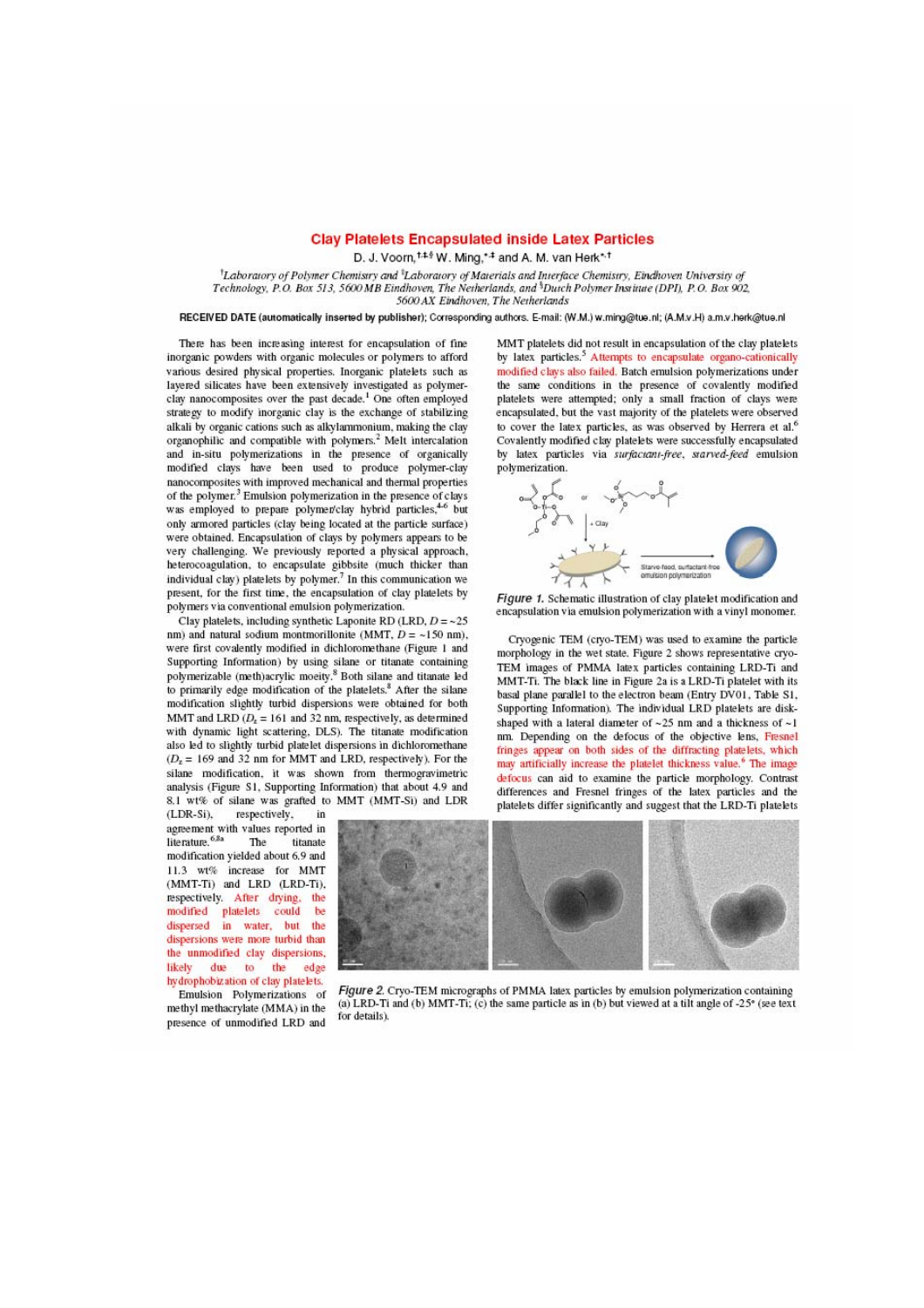are encapsulated. Average particle size of the clay-containing latex particles was about 60 nm obtained by TEM (see Table S1, Supporting Information).

MMT-Ti platelets were encapsulated by the similar procedure as the LRD-Ti platelets. Figure 2b shows the unique, dumbbelllike shape of a PMMA/MMT-Ti hybrid latex particle examined by cryo-TEM (Entry DV05, Supporting Information). The black line in Figure 2b corresponds to a MMT-Ti platelet, orientated parallel to the electron beam. As a result of this orientation, the electron density in the beam direction was very high and the sharp black line was observed. The dumbbell-like shape is due to the presence of a clay platelet (about 130 nm in length) inside. The unique dumbbell-like, non-spherical shape<sup>9</sup> of the latex particles cannot be obtained via emulsion homopolymerizations in one single step;<sup>10</sup> batch emulsion polymerization in the presence of unmodified<sup>5</sup> or covalently modified<sup>6</sup> clays only led to latex particles with surface covered by clays. The starved-feed, surfactant free emulsion polymerization conditions, combined with covalent clay modification, appear to be the key to obtaining clay encapsulation. During the starved-feed, surfactant-free emulsion polymerization, most likely the PMMA chain would start growing from the methacrylic molety at the edge of modified MMT, and then grow along both sides of the platelet. When the clay platelet is large enough, like in the case of MMT-Ti, the presence of the platelet would prevent the uniform growth of the latex particle, resulting in non-spherical particles. For the much smaller LRD-Ti, the effect of the platelet on the particle growth appeared to be less significant, leading to spherical particles (Figure 2a). Nonetheless, complete encapsulation of clay platelets in latex particles was successfully obtained.

It was found from cryo-TEM analysis that not all dumbbell-like or snowman-like particles appeared to contain clay platelets inside. To clarify the presence of the clay platelets inside latex particles, micrographs at several tilt angles of the cryo-stage between -45° and +45° were obtained. The MMT-Ti platelet, clearly visible in Figure 2b, appeared to "disappear" completely at a tilt angle of -25° (Figure 2c). The tilting of the stage made the basal plane orientation of MMT-Ti more perpendicular to the electron beam and reduced the diffraction contrast of the platelet, effectively making it invisible. In addition, we checked a number of dumbbell-like particles in the tilt angle range from -45° and +45°; the "sticking-out" of the platelet from the particle surface was never observed. The dumbbell-like or snowman-like shape of the latex particles, irrespective of the "visibility" of clay inside the particle by TEM, further corroborates the full encapsulation of clay platelets insides latex particles.



Figure 3. Cryo-TEM micrographs of PMMA latex particles containing (a) MMT-Si; and (b) the same particle as in (a) but viewed at a tilt angle of 45°.

MMT-Si platelets were also successfully encapsulated inside snowman-like PMMA latex particles (Entry DV06, Table S1), as depicted in Figure 3. We found that it was possible to obtain latex particles with more than one clay platelet inside (Figure 3a); when the sample was tilted at 45°, it is interesting that only one platelet was visible (Figure 3b), again due to different platelet orientation. The presence of the clay platelets inside the latex particles apparently had a significant influence on the shape of the hybrid latex particles (see also another image, Figure S2, in Supporting Information).

Environmental scanning electron microscopy (SEM) analysis of latex particles can provide additional information on the location of the clay platelets (see Support Information). Unlike the rugged surface for the particles with clay platelets at the surface,  $511$  smooth surface (Figure S3, Supporting Information) was observed for the hybrid particles, confirming that the clay platelets are completely encapsulated inside the latex particles.

It should be noted that from both TEM and SEM images a large fraction of particles are still spherical when modified MMT was used. Careful inspection revealed that  $\sim$  50% of the particles are non-spherical. This is likely due to the low amount of clay used during emulsion polymerization (Table S1). Efforts toward 100% encapsulation of clays are under way in our laboratories.

In summary, we demonstrated direct encapsulation of covalently modified clay platelets via surfactant-free, starved-feed emulsion polymerization. With cryo-TEM and SEM we showed that small LRD-platelets were encapsulated inside spherical latex particles, whereas larger MMT-platelets were encapsulated inside dumbbell-like or snowman-like non-spherical latex particles.

Acknowledgment. This research forms part of the research program of the Dutch Polymer Institute (DPI), Project #424. Paul Bomans and Dr. Peter Frederik (University of Maastricht, The Netherlands) are acknowledged for their assistance with the cryo-TEM measurements and analysis.

Supporting Information Available: Experimental details; TGA analyses for modified clays; SEM and cryo-TEM images for clay-encapsulated PMMA particles. This material is available free of charge via the Internet at http://pubs.acs.org.

#### References

- (a) Giannelis, E. P. *Adv. Mater.* 1996, 8, 29. (b) Biswas, M.; Ray, S. S.; (a) Giannelis, E. P. *Adv. Mater.* 1996, 8, 29. (b) Biswas, M.; Ray, S. S.; *Polym. Sci.* 2003, 28, 1539. (d) Usuki, A.; Hasegawa, N.; Kato, M. *A*  $1.$
- $\overline{2}$
- $2503$ , dia, R. A.; Ishii, H.; Giannelis, E. P. Chem. Mater. 1993, 5, 1694. (b) Alexandre, M.; Dubois, P. Mater. Sci. Eng. R 2000, 28, 1. (c) Viville, P.; Lazzaroni, R.; Pollet, E.; Alexandre, M.; Dubois, P. J. Am. Chem. 3.
- zu Putlitz, B.; Landfester, K.; Fischer, H.; Antonietti, M. Adv. Mater.<br>2001, 13, 500. 4.
- 
- $\mathcal{T}$
- 2001, 13, 500.<br>
Cauvis D., Lancesover, Tar, Theodor, Tar, Theodor, Tar, Tare, Lances<br>
2001, 13, 500.<br>
Cauvis, S.; Colver, P. J.; Bon, S. A. F. M.; Paterson of external, E.<br>
Herera, N. N.; Letoffe, J. M.; Putaux, J. L.; Da 8.
- 9.
- 3. volume Lens, D. C.; Casassa, A. P.; Pantazopoulos, J.; Muscato, M. R.;<br>Kronberg, B.; Berg, J. J. Appl. Polym. Sci. 1990, 41, 1425. (b) Gilbert, R. G. Emulsion Polymerization: a Mechanistic Approach; Academic Press:<br>New New York, 1995
- 11. Voorn, D. J.; Ming, W.; van Herk, A. M. Macromolecules 2006, 39, 2137.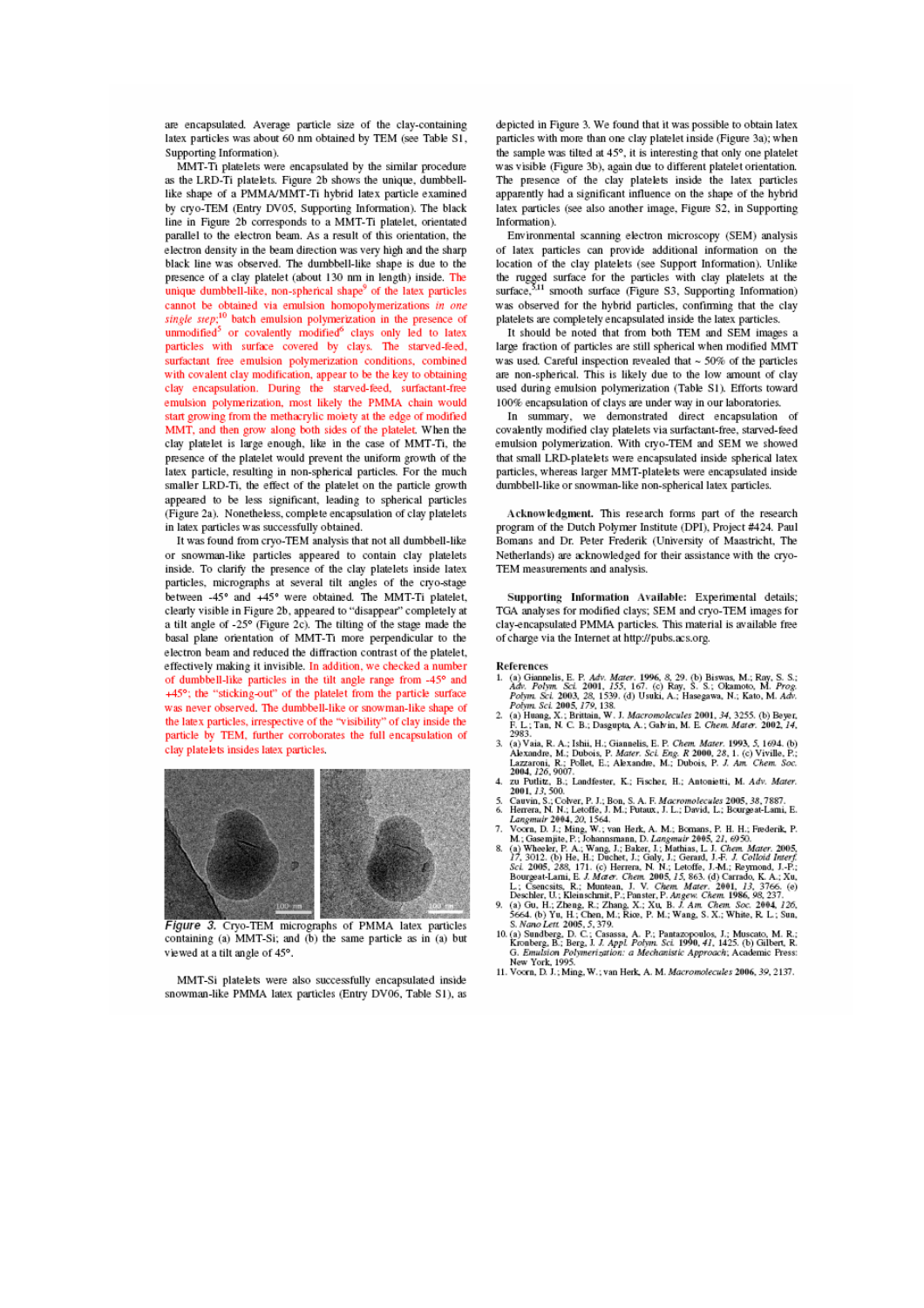

#### ABSTRACT

In this communication we present, for the first time, direct encapsulation of covalently modified clay platelets via surfactant-<br>free, starved-feed emulsion polymerization. With cryo-TEM and SEM we showed that small Laponi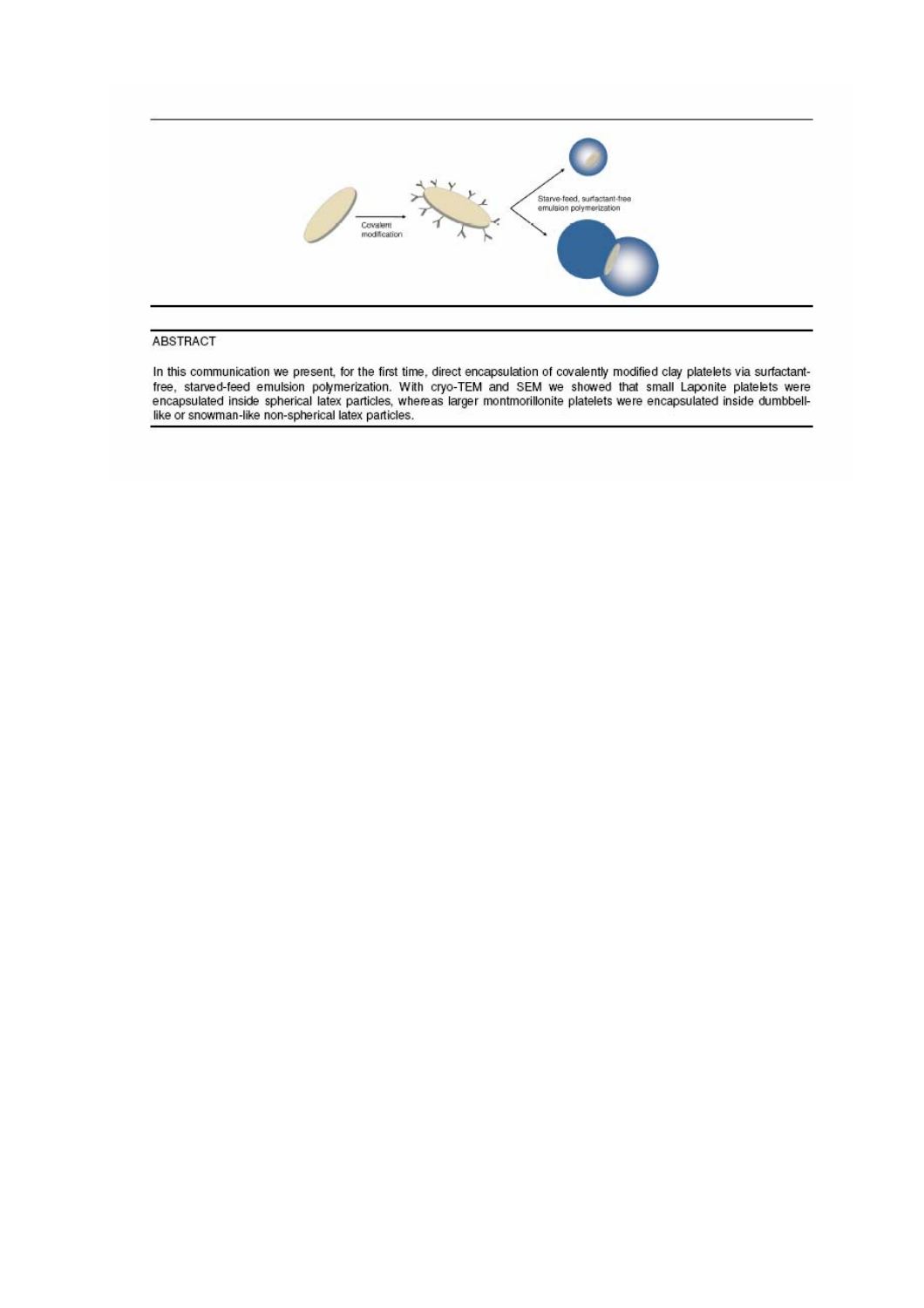### **Contribution to IPCG Newsletter from the Group of Polymer Particles**

Institute of Macromolecular Chemistry, Academy of Sciences of the Czech Republic Heyrovskeho Sq. 2, 162 06 Prague 6 Czech Republic

Reporter **Daniel Horak** horak@imc.cas.cz

### **Submitted papers**

**Labeling efficiency and viability of stem cells cultured with dextran-coated and polycation-bound iron oxide nanoparticles.** Glogarová K.,Babič M., Herynek V., Horák D., Amemori T., Lesný P., Jendelová P., Hájek M., Syková E.:, *Magn. Resonance Med, submitted*.

**Abstract.** Dextran-coated superparamagnetic iron oxide nanoparticles (DCSPIO) are widely used for cell labeling at cytotoxic iron concentrations or in combination with transfection agents. Newly developed polycation-bound SPIO (PCSPIO) were compared with DCSPIO (Endorem®) for cytotoxicity, labeling efficiency and MRI detection limit in several types of cells including mesenchymal stem cells (MSCs), olfactory ensheathing cells (OECs) and chondrocytes (CHONCs). Depending on cell type, cell viability (measured by the WST-1 assay) decreased by 36-56% after DCSPIO labeling but only by 3-20% after PCSPIO labeling. Sixty to eighty per cent of MSCs were labeled with PCSPIO, 50- 70% with DCSPIO. With chondrocytes, 93% were labeled with PCSPIO and 82% with DCSPIO. Eleven per cent of OECs were labeled with DCSPIO, but 28% with PCSPIO. *In vitro* imaging of labeled cells was performed to assess the MR detection limit of the nanoparticles. Using a gradient echo sequence, MR contrast changes were detected in phantoms containing only 5000 iron-labeled cells in 0.5 ml gelatin (0.2 cells/voxel). The average iron content per cell was 14.6 pg with DCSPIO and 35.9 pg with PCSPIO. In conclusion, our new polycation-bound nanoparticles have better properties than those of dextran-coated nanoparticles when used for intracellular labeling.

**Keywords:** Iron oxide, nanoparticles, stem cells, cell labeling, dextran, polycation.

### **Magnetic IDA-modified hydrophilic methacrylate-based polymer microspheres for IMAC protein separation.** Přikryl P., Horák D., Tichá M., Kučerová Z., *J. Sep. Sci., in press*.

**Abstract.** Preparation of a new type of magnetic non-porous poly(2-hydroxyethyl methacrylate-*co*-glycidyl methacrylate) microspheres with hydrophilic properties containing coupled iminodiacetic acid (IDA) was described. The prepared microspheres were used for the immobilization of Ni(II) or Fe(III) ions and to show their application in protein binding studies. Human IgG was bound to magnetic Ni(II)-IDA-modified microspheres and conditions of its adsorption and elution were optimized. Non-specific binding of the protein to magnetic microspheres in the absence of Ni(II) ions was low. Fe(III) ions immobilized on magnetic IDA-modified microspheres were used for the specific binding of porcine pepsin, as a model phosphoprotein. The ability of phosphate buffer to release the adsorbed enzyme from the microspheres and a low adsorption of the dephosphorylated protein indicate the participation of phosphate groups in the pepsin interaction. The elaborated method represents a rapid technique not only for the separation of proteins but it can be also used for analytical purposes.

**Keywords:** Magnetic, microspheres, glycidy methacrylatae, imino diacetic acid, pepsin, phosphoprotein purification.

## **Poly(***N***,***N***-dimethylacrylamide)-based microspheres prepared by heterogeneous polymerizations**.

Babič M., Horák D., *Macromol. React. Eng., in press*.

**Abstract.** Poly(*N,N*-dimethylacrylamide) (PDMAAm) microspheres were obtained by inverse suspension, inverse emulsion and dispersion polymerization. Conventional inverse suspension polymerization in toluene/trichloroethene was modified by the use of ultrasound. The resulting hydrogel microspheres were examined by dynamic light scattering (DLS) and scanning electron microscopy to afford the morphology, dispersity and size of the microsphers. Inverse suspension polymerization yielded 100-µm particles, inverse emulsion polymerization then 0.13-1 µm microspheres. While the inverse techniques produced particles of broad size distribution, monodisperse microspheres were obtained by Kraton G 1650-stabilized dispersion polymerization of DMAAm in toluene/heptane medium. Particle size and polydispersity could be controlled by the addition of water into the dispersed phase, cellulose acetate butyrate or Kraton G 1650 concentration and toluene/trichloroethene or toluene/heptane ratio.

**Keywords:** Dimethylacrylamide, inverse suspension polymerization, inverse emulsion polymerization, dispersion polymerization, Kraton G 1650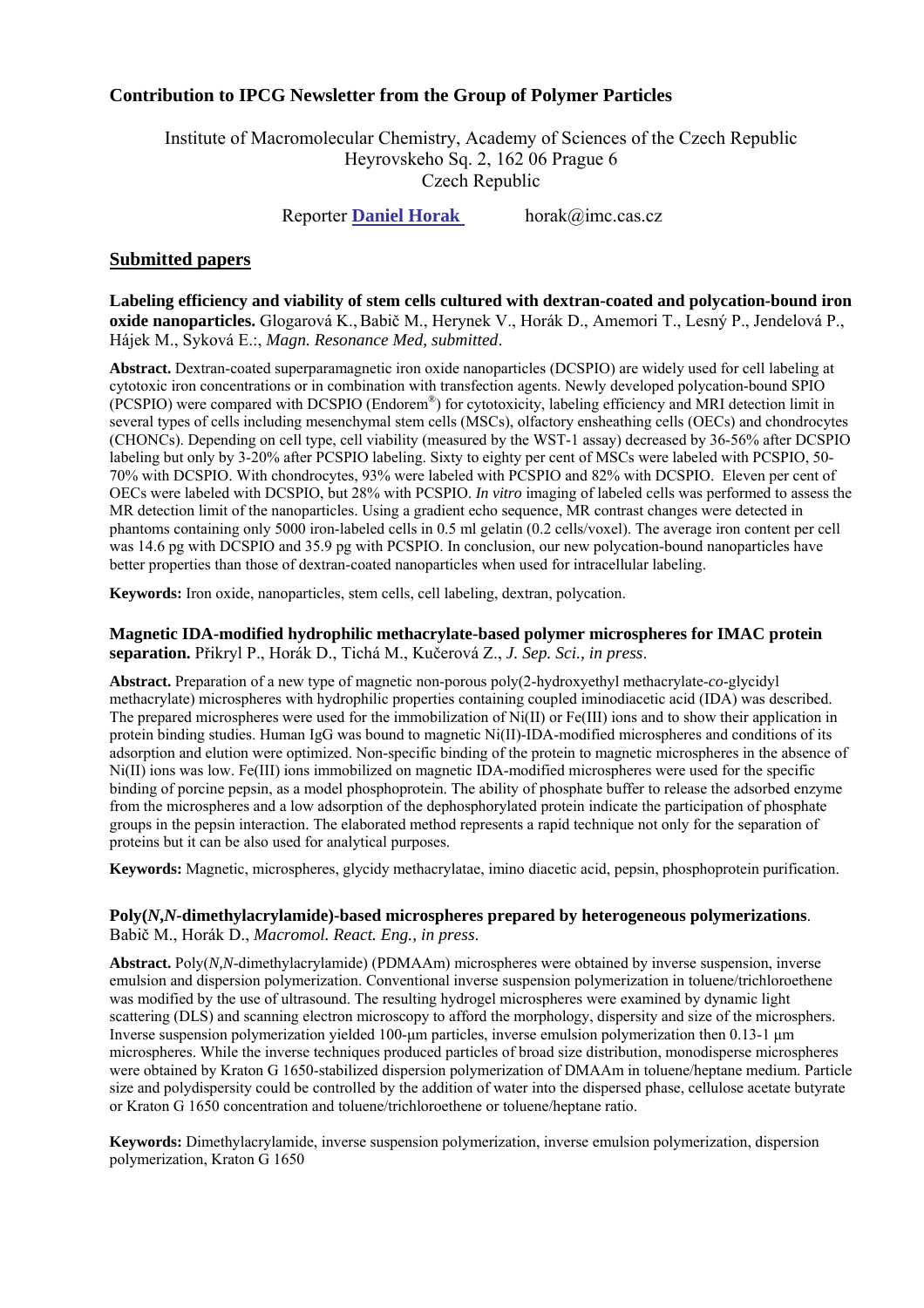**Magnetic poly(glycidyl methacrylate) microspheres containing maghemite prepared by emulsion polymerization**. Pollert E., Knížek K., Maryško M., Závěta K., Lančok A., Boháček J., Horák D., Babič M., *J. Magn. Magn. Mater*., *in press*.

**Abstract.** Magnetic poly(glycidyl methacrylate) (PGMA) microspheres were prepared by emulsion polymerization of glycidyl methacrylate (GMA) in the presence of (carboxymethyl)dextran (CM-dextran)-stabilized iron oxide colloid. Microstructural studies carried out by SEM and TEM showed a spherical shape of the particles in 72–84 nm size range of and two kinds of the iron oxide nanoparticles of the dimensions  $D_n < 10$  nm, partly inside the PGMA microspheres and partly adhering to the microsphere surface. X-ray phase analysis revealed spinel structure of the iron-oxide particles according to the Mössbauer spectra predominantly consisting of the maghemite phase. Temperature evolution of the spectra completed by the magnetization measurements confirmed superparamagnetic behaviour at room temperature and the transition to the ordered state at lower temperatures. An expected, increase of the saturated magnetization with increasing content of the maghemite phase in the magnetic PGMA microspheres was observed.

**Keywords**: Magnetic microspheres; nanoparticles; maghemite; magnetic properties.

### **Magnetic poly(glycidyl methacrylate) microspheres by emulsion polymerization in the presence of sterically stabilized magnetite nanoparticles.** Horák D., Chekina N., *J. Appl. Polym. Sci., in press.*

**Abstract.** With the aim to synthesize water-dispersible superparamagnetic nanoparticles, magnetite was precipitated in aqueous solution of dextran, (carboxymethyl)dextran (CM-dextran), [2-(diethylamino)ethyl]dextran (DEAE-dextran) or D-mannose. Glycidyl methacrylate (GMA) was emulsion-polymerized in the presence of the nanoparticles and the effect of  $Fe<sub>3</sub>O<sub>4</sub>$  modification on the product properties was investigated. The main factors affecting the morphology, size and size distribution of the latex particles are the type and concentration of emulsifier (Disponil AES 60, Tween 20, Triton X-100) and initiator (APS and ACVA). Disponil AES 60 and ACVA are the preferred emulsifier and initiator, respectively, because oxirane groups hydrolyzed during the APS-initiated polymerization. Up to some 5 wt % of iron was found in PGMA microspheres obtained by emulsion polymerization in the presence of dextran-coated magnetite and emulsified with Disponil AES 60. The size of magnetic PGMA microspheres could be controlled in the range *ca.* 70−400 nm.

**Keywords:** Magnetite; emulsion polymerization; glycidyl methacrylate; Disponil AES 60.

### **Synthesis and characterization of magnetic poly(glycidyl methacrylate) microspheres**. Horák D.,

Petrovský E., Kapička A., Frederichs T., *J. Magn. Magn. Mater., in press*.

**Abstract.** Magnetic nanoparticles encapsulated in poly(glycidyl methacrylate) microspheres were prepared and their detailed structural and magnetic characteristics given. Iron oxide nanoparticles were obtained by chemical coprecipitation of Fe(II) and Fe(III) salts and stabilized with dextran, (carboxymethyl)dextran or tetramethylammonium hydroxide. The microspheres were prepared by emulsion or dispersion polymerization of glycidyl methacrylate in the presence of ferrofluid. The microspheres were uniform both in shape and usually also in size; their size distribution was narrow. All the magnetic parameters confirm superparamagnetic nature of the microspheres. Blocking temperature was not observed suggesting the absence of magnetic interactions at low temperatures. This is most probably caused by complete encapsulation and the absence of agglomeration. Such microspheres can be used in biomedical applications.

**Keywords***:* Magnetic, glycidyl methacrylate, microspheres.

### **Recent publications**

### **Functional polymer hydrogels for embryonic stem cell support.** Kroupová J., Horák D., Šlouf M., Pacherník J., Dvořák P., *J. Biomed. Mater. Res., Appl. Biomater. 76B, 315-325 (2006).*

**Abstract.** Embryonic stem (ES) cells are pluripotent cells with capacity to give raise a wide variety of differentiated cells of the body. Derivation of human ES cells opened up way for treating many serious disorders by stem cell-based transplantation therapy. One of the most exciting applications of human ES cells in transplantation therapies is to repair damaged parts of organ or tissue by transplantation of ES cells grown in three-dimensional polymer scaffold. This way allows both renewal of structure and restoration of function of the organ. To address this issue, new polymer hydrogels were synthesized and tested. Cationic hydrogel slabs were synthesized by bulk radical copolymerization of 2 hydroxyethyl methacrylate (HEMA) and 2-(dimethylamino)ethyl methacrylate (DMAEMA) with ethylene dimethacrylate (EDMA) or 1-vinyl-2-pyrrolidone (VP) with *N, N'*-divinylethyleneurea (DVEU) or EDMA in the presence of saccharose (NaCl) as a porogen. Swelling studies of synthesized copolymers showed a high water content in the swollen state. Biocompatibility was studied using feeder-independent mouse ES cells line D3. Cells grown either on the surface or inside synthesized polymer slabs suggest that the tested slabs are not toxic. Moreover, ES cells kept their undifferentiated state independently on properties of the hydrogel slabs, presence or absence of surface charges, type of crosslinking agent and matrix (PHEMA or PVP). Compared with unmodified PHEMA, number of ES cells was still lower in the presence of cationic polymers.

**Keywords:** Hydrogel; cationic; embryonic stem cells; 2-hydroxyethyl methacrylate; 1-vinyl-2-pyrrolidone.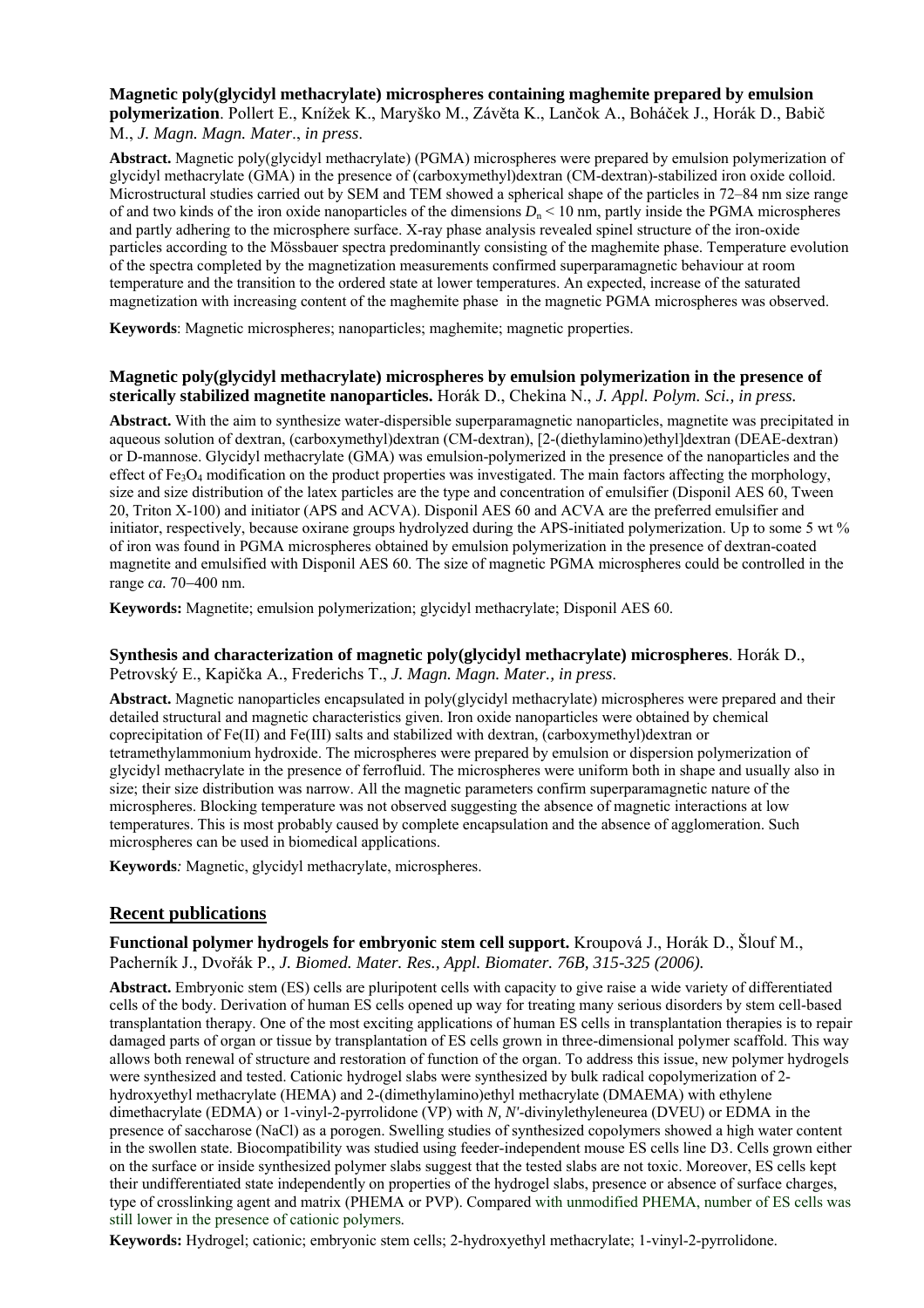### **Poly(2-hydroxyethyl methacrylate) microspheres/liquid poly(dimethylsiloxane) composition for correction of small defects in face: histological evaluation in animal experiment.** Horák D., Adamyan A., Golubeva O., Skuba N., Vinokurova T., *J. Mater. Sci., Mater. Med. 17, 123-129 (2006).*

**Abstract.** Two kinds of composition based on commercial liquid poly(dimethylsiloxane) and laboratory-made poly(2 hydroxyethyl methacrylate) (PHEMA) microspheres of different size fractions (30-40 or 125-180 µm) were prepared. Tissue reaction on injection of the compositions, optimum microsphere size and morphology were investigated in the experiments on rats. The microspheres induced foreign body reaction characterized by an increased content of fibroblasts and mild infiltration of injection field by inflammatory cells. The 125-180 µm microspheres seemed to be well covered with poly(dimethylsiloxane) and more uniformly distributed in the tissue than the 30-40 µm ones. As a result, the extent of foreign body reaction induced by the former microspheres was somewhat lower than that induced by the latter. Moreover, time-dependent degradation of 30-40 µm PHEMA microspheres was more pronounced than that of 125-180 µm ones, which can affect duration of the aesthetic effect after prospective facioplasty. Results of histological investigations demonstrate a good prospect of the proposed composition for contour and bulk facioplasty of small soft tissue defects and skin wrinkles.

**Keywords:** Poly(2-hydroxeyethyl methacrylate); poly(dimethylsiloxane); animal experiment; facioplasty.

**Functionalized magnetic micro- and nanoparticles: Optimization and application to µ-chip tryptic digestion.** Bílková Z., Slováková M., Minc N., Futterer C., Cecal R., Horák D., Beneš M., le Potier I., Przybylski M., Viovy J.-L, *Electrophoresis 27, 1811-1824 (2006).*

**Abstract.** The preparation of easily replaceable protease microreactor for µ-chip application is described. Magnetic particles coated with poly(*N*-isopropylacrylamide), polystyrene, poly(2-hydroxyethyl methacrylate-co-ethylene dimethacrylate), poly(glycidyl methacrylate), [2-amino-ethyl)hydroxymethylen]biphosphonic acid, or alginic acid with immobilized trypsin were utilized for heterogeneous digestion. The properties were optimized, with the constraint of allowing immobilization in a microchannel by a magnetic field gradient. To obtain the highest digestion efficiency, sub-micrometer spheres were organized by an inhomogeneous external magnetic field perpendicularly to the direction of the channel. Kinetic parameters of the enzyme reactor immobilized in  $\mu$ -chip capillary ( $\mu$ -chip immobilized magnetic enzyme-reactor (MER)) were determined. The capability of the proteolytic reactor was demonstrated by five model (glyco)proteins ranging in molecular mass from 4.3 to 150 kDa. Digestion efficiency of proteins in various conformations was investigate using SDS-PAGE, HPCE, RP-HPCL, and MS. The compatibility of the µ-chip IMER system with total and limited proteolysis of high-molecular-weight (glyco)proteins was confirmed. It opens the route to automated, high-throughput proteomic µ-chip devices.

**Keywords:** Magnetic particles, µ-chip immobilized magnetic resonance reactor, peptide, trypsin.

### **Effect of reaction parameters on properties of thermosensitive poly(***N***-isopropylacrylamide) microspheres prepared by precipitation and dispersion polymerization**. Macková H., Horák D. *J. Polym. Sci. Part A: Polym. Chem*. 44, 968-982 (2006).

**Abstract:** Poly(*N*-isopropylacrylamide) (PNIPAAm)-based microspheres were prepared by precipitation and dispersion polymerization. The effect of several reaction parameters, such as type and concentration of crosslinker (*N,N*'-methylenebisacrylamide or ethylene dimethacrylate), medium polarity, concentration of the monomer and initiator and polymerization temperature on the properties were examined. The hydrogel microspheres were characterized in terms of their chemical structure, size and its distribution and morphological and temperature-induced swelling properties. A decrease in the particle size was observed with increasing polarity of the reaction medium or increasing concentration of poly(vinylpyrrolidone) (PVP) as a stabilizer in the dispersion polymerization. It was found that the higher the content of the crosslinking agent, the lower the swelling ratio. Too much crosslinker gave unstable dispersions. While the solvency of the precipitation polymerization mixture controlled the PNIPAAm microsphere size in the range 0.2−1 µm, the micrometer range was obtained in the Shellvis 50- and Kraton G 1650-stabilized dispersion polymerization of NIPAAm in toluene/heptane. Typically, the particles had fairly narrow size distribution. Copolymerization with the functional glycidyl methacrylate (GMA) monomer afforded microspheres with reactive oxirane groups.

**Keywords:** *N-*isopropylacrylamide; thermosensitive; microspheres; precipitation polymerization; dispersion polymerization.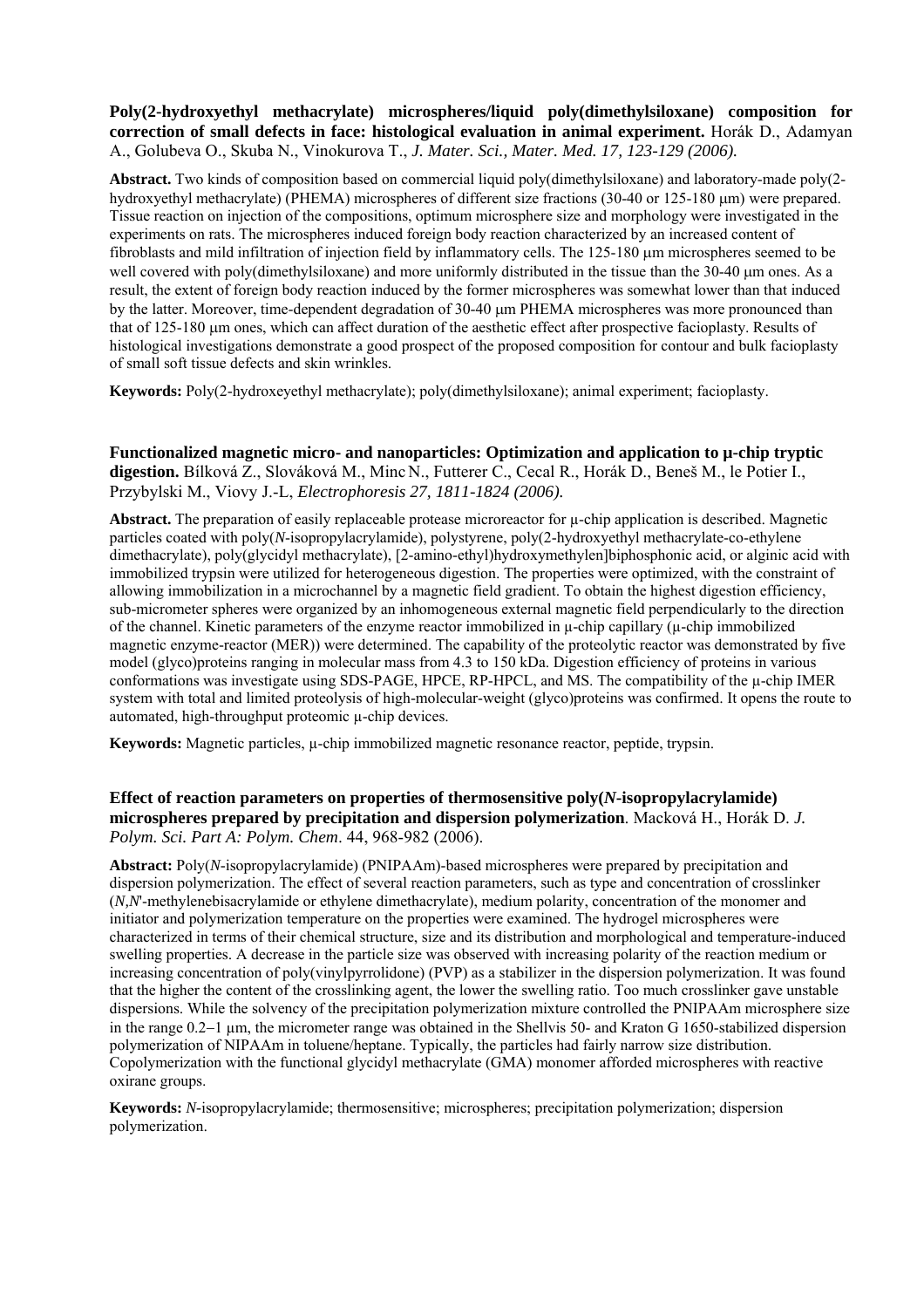### **Contribution from the Department of Physical Chemistry 1 Lund University, P.O. Box 124, SE-221 00 Lund, Sweden**



### **Reported by Ola J. Karlsson**

### *Recently published articles*

### **Suspension structures and film morphologies of high-solids acrylic-alkyd hybrid binders**

*Mehrnoush Jowkar Deriss and Ola J. Karlsson*  Surface Coatings International Part B: Coatings Transactions, 88(4), 251-256 (2005) **Abstract**: in previous IPCGN

### **Free Radical Degradation of Hydroxyethyl Cellulose**

*Stefan Erkselius and Ola J. Karlsson*  Carbohydrate Polymers, 62(4), 344-356, (2005) **Abstract**: in previous IPCGN

### **Effects of thermal annealing on the viscoelastic properties and morphology of bimodal hard/soft latex blends**

*Didier Colombini, Helen Hassander*, *Ola J. Karlsson, Frans H.J. Maurer*  Journal of Polymer Science Part B: Polymer Physics, **43**(17), 2289-2306 **(**2005) **Abstract**: in previous IPCGN

### **The Effect of the Polymerization Route on the Amount of Interphase in Structured Latex Particles and Their Corresponding Films**

*Didier Colombini, Helen Hassander, Ola J. Karlsson*  Polymer, 2005, **46**(4), 1295-1308. **Abstract**: in previous IPCGN

### *PhD Theses*

**Film formation from dispersions : preparation and mechanisms** 

*Stefan Erkselius* (2006) **Abstract**: in previous IPCGN

### **Bimodal Hard/Soft Latex Blends**

*Daniela Vidovska* (2006)

**Abstract:** The focus of this study was on the effect of composition, particle size and particle size ratio (soft particle diameter/hard particle diameter) on the mechanical viscoelastic film properties and morphology of hard/soft latex blends. Viscoelastic properties were determined both in the solid and in the melt state. The results were compared with theoretical predictions based on selfconsistent mechanical modeling. Furthermore, the effect of the addition of a varying amount of silica nanoparticles on the viscoelastic properties, morphology and water permeability of the wellcharacterized hard/soft latex system was studied.

A new empirical equation was established for the characterization of the modulus as a function of volume fraction and particle size ratio. The particle size ratio was shown to have an effect on the film forming properties as well as on the dynamic mechanical properties of the latex films. With increasing volume fraction of hard particles a modulus enhancement was obtained in the temperature range in between the individual  $T_g$ 's of the neat polymeric materials. By introducing silica nanoparticles in the hard/soft latex blends the aggregation of these silica particles enhanced the dynamic modulus further.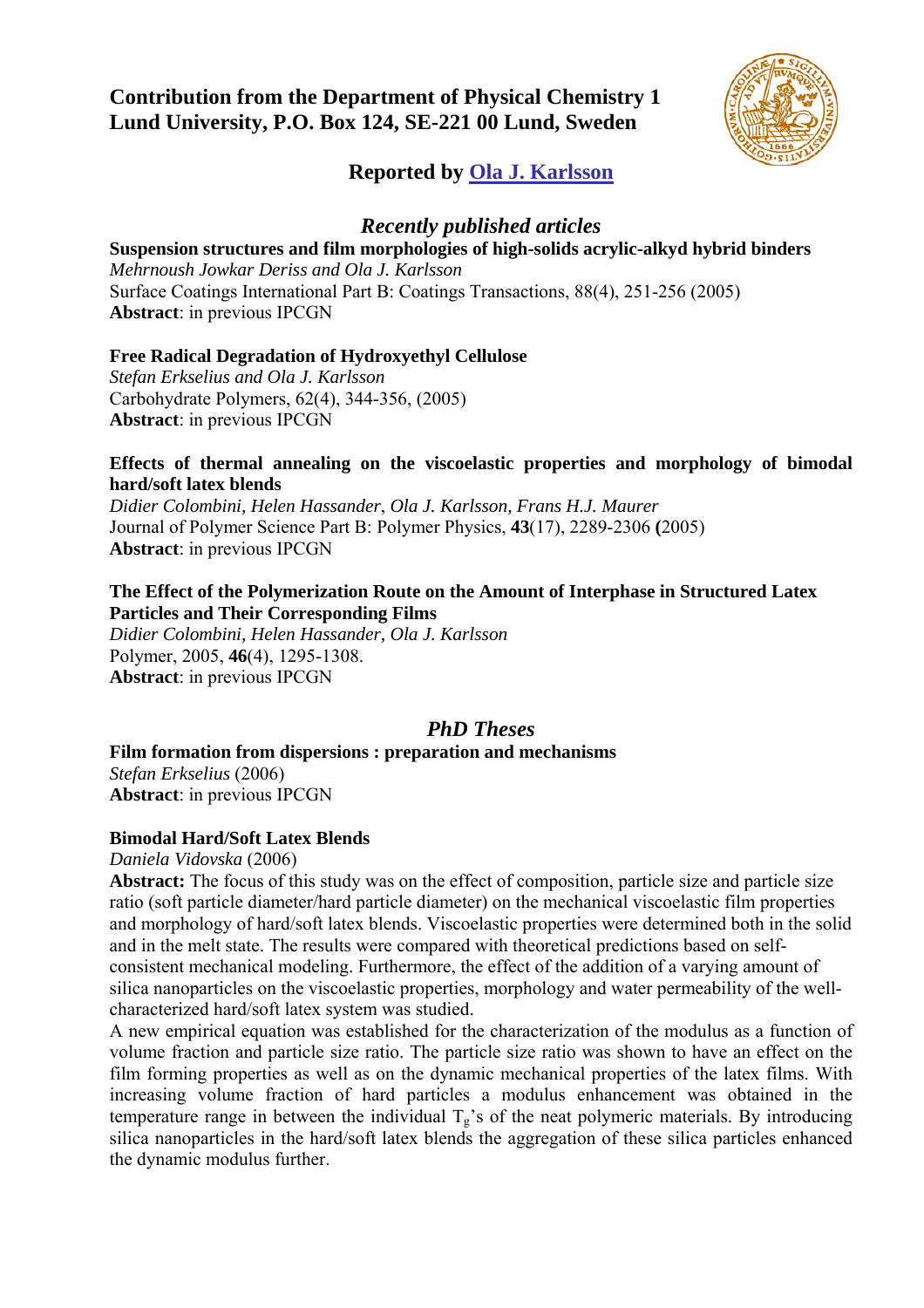### **Dr Joseph Keddie**

Soft Condensed Matter Physics Group, University of Surrey, UK e-mail: j.keddie@surrey.ac.uk

### **Recent Publications**

J. Mallégol, G. Bennett, O. Dupont, P.J. McDonald, and J.L. Keddie, **"Skin Development during the Film Formation of Waterborne Acrylic Pressure-Sensitive Adhesives containing Tackifying Resin," 82**, *The Journal of Adhesion* (2006) 217-238.

V. Nerapusri, J.L. Keddie, B. Vincent, I.A. Bushnak, "**Swelling and deswelling of adsorbed microgel monolayers triggered by changes in temperature, pH, and electrolyte concentration," 22**, *Langmuir* (2006) 5036-5041.

### **Recently Accepted Papers**

### **Waterborne, Nanocomposite Pressure-Sensitive Adhesives with High Tack Energy, Optical Transparency and Electrical Conductivity**

Tao Wang,<sup>1</sup> Chun-Hong Lei,<sup>1</sup> Alan B. Dalton,<sup>1</sup> Costantino Creton,<sup>2</sup> Yi Lin,<sup>3</sup> K. A. Shiral Fernando,<sup>3</sup> Ya-Ping Sun,<sup>3</sup> Mihaela Manea,<sup>4</sup> José M. Asua<sup>4</sup> and Joseph L. Keddie<sup>1</sup>\*

- 1. Department of Physics and UniS Materials Institute,
- University of Surrey, Guildford, Surrey GU2 7XH, United Kingdom
- 2. ESPCI, Laboratoire PPMD, 10, rue Vauquelin, 75231 Paris Cédex 05, France
- 3. Department of Chemistry and Laboratory for Emerging Materials and Technology, Clemson University, Clemson, South Carolina 29634-0973 USA
- 4. The University of the Basque Country, Institute for Polymer Materials (POLYMAT), 20018 Donostia-San Sebastian, Spain

Transparent and conductive pressure-sensitive adhesives (PSAs) have been cast from aqueous colloidal dispersions of poly(butyl acrylate) and functionalized carbon nanotubes (CNT). At the percolation threshold for network formation (at only 0.3 wt.% functionalised CNT), the nanotubes remarkably double the amount of strain at adhesive failure and increase the adhesion energy by 85% (see figure). The tack properties are explained by current models of adhesive debonding.

(To appear in *Advanced Materials*)

### **The Fine Dispersion of Functionalized Carbon Nanotubes in Acrylic Latex Coatings**

P. Vandervorst,\* C. Lei,\* Y. Lin,<sup>‡</sup> O. Dupont,<sup>#</sup> A.B. Dalton,\*Y.-P. Sun,<sup>‡</sup> and J.L. Keddie\*

\* Department of Physics, University of Surrey, Guildford, Surrey GU2 7XH

# Cytec Surface Specialties, Anderlecht Str. 33, B-1620 Drogenbos, Belgium

‡ Department of Chemistry and Centre for Advanced Engineering Fibers and Films,

Clemson University, Clemson, SC 29634-0973 USA

**Abstract**. Nanocomposites of a polymer and carbon nanotubes exhibit high electrical and thermal conductivity and enhanced mechanical properties in comparison to the polymer alone. Film formation from latex dispersions is an ideal way to create nanocomposite coatings with the advantages of solvent-free processing and a high uniformity of dispersion. It is shown here that carbon nanotubes functionalised with poly(vinyl alcohol) (PVA) can be blended with two types of acrylic latex to create stable colloidal dispersions without the need for added surfactant or emulsifier. Waterborne nanocomposite films with optical transparency can be formed. Microscopic analysis shows that the PVA-functionalized nanotubes are finely and uniformly dispersed in the polymer matrix.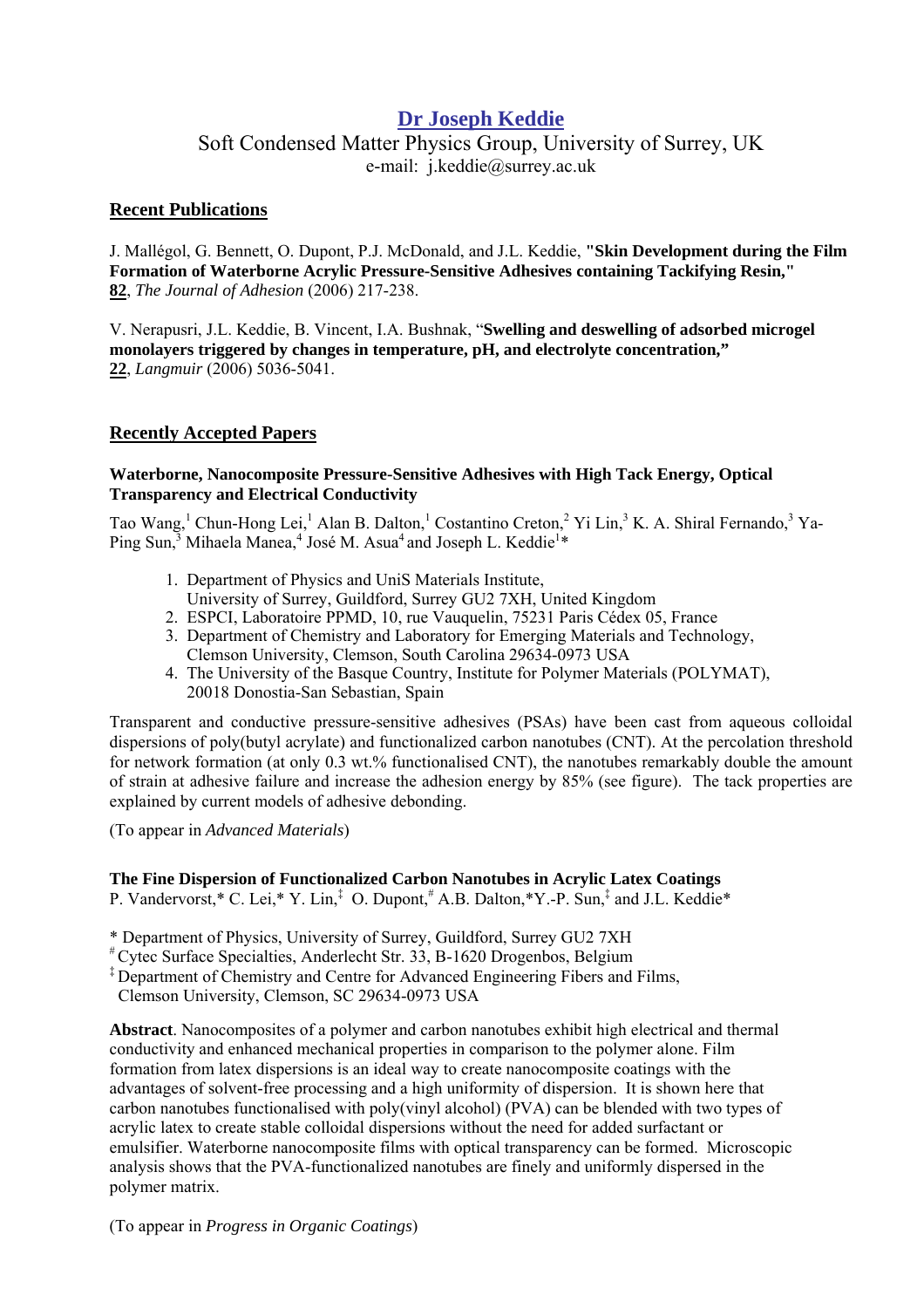### **Professor Jung-Hyun Kim**

Nanosphere Process and Technology Laboratory, Department of Chemical Engineering, Yonsei University, 134 Shinchon-dong, Sudaemoon-ku, Seoul 120-749, Korea Tel : 82-2-2123-4162 Fax : 82-2-312-0305 E-mail : jayhkim@yonsei.ac.kr

### **Recently Published Papers**

### **Hyperdense and Square Lattice-Free Colloid Crystals from Highly Charged Monodisperse Poly(Styrene/Nass) Particles with APTMS-Modified Glass Substrate**

Jung Min Lee, In Woo Cheong and Jung Hyun Kim

*Applied Chemistry*, 10 (1), 141-145 (2006)

2- and 3-dimensional colloid arrays were fabricated using highly-charged and monodisperse

poly(styrene/sodium styrene sulfonate) particles with 3-aminopropyl trimethoxysilane (APTMS)-modified glass substrate. The colloid arrays were formed under natural convection drying at room temperature. The 3 dimensional arrays on the APTMS-modified glass substrate showed denser packing pattern with no crevices, as compared with that of cleaned bare glass substrate. Hyperdense and square lattice-free array can be explained by a stronger capillary force due to the hydrated and hairy surfaces at the water meniscus, and which leaded to substantial particle deformation and hexagonal close packing.

### **Coming Papers**

### **Core-Shell Poly(Styrene/ Sulfonated N-hydroxy Ethyl Aniline) Latex Particles Prepared by Chemical Oxidative Polymerization in Emulsion Polymerization**

Jin Sup Shin, Jung Min Lee, Jung Hyun Kim, Kiyoshi Suzuki, Mamoru Nomura, and In Woo Cheong Macromolecular Research, 14 (4), accepted (2006)

The kinetic behavior of the emulsion polymerizations of styrene in the presence of sulfonated N-hydroxyl ethyl aniline (SHEA) was investigated with different initiators, 2,2'-azobisisobutyronitrile (AIBN) and potassium persulfate (KPS). SHEA was synthesized using a stepwise polyurethane reaction method from 3 hydroxy-1-propane sulfonic acid sodium salt, isophorone diisocyanate (IPDI), and N-(2-hydroxyethyl) aniline. Stable core-shell poly(styrene/sulfonated N-hydroxy ethyl aniline, St/SHEA) latex particles were successfully prepared by using appropriate amount of AIBN, in which SHEA plays a role of 'surfmer', i.e., like both a surfactant in the emulsion polymerization and a monomer in the chemical oxidation polymerization. It was found that kinetic behavior was not similar to the typical emulsion polymerization systems. A long inhibition period and the low rate of polymerization were observed due to radical loss by the oxidation polymerization of SHEA. It was concluded that the initial loci of polymerization were monomer droplets due to the low water-solubility of AIBN and retardation reaction by SHEA; however, growing polymer particles as polymerization loci became predominant as polymerization proceeded. It was suggested that AIBN was more effective, as compared with KPS, in the preparation of the core-shell type poly(St/SHEA) latex particles. In the case of KPS, no substantial polymerization was observed in any of the samples.

#### **Crosslinked Aqueous Dispersion of Silylated Poly(Uresthane-Urea)/Clay Nanocomposites** Sankaraiah Subramani, Jung Min Lee, In Woo Cheong and Jung Hyun Kim

Composites science and technology, accepted(2006)

Abstract : Water-borne silylated poly (urethane-urea) (SPU)/clay nanocomposites reinforced with various content of the organically modified clay were prepared by polyaddition reaction of toluene diisocyanate (TDI) or isophorone diisocyanate (IPDI), polytetramethylene glycol (PTMG) and dimethylol propionic acid (DMPA) followed by end-capping the free NCO groups of PU prepolymer with phenylamino propyl trimethoxysilane (PAPTMS) and self cross-linking. The particle size, viscosity and storage stability of these nanocomposites were measured. The particle size and viscosity of IPDI-based nanocomposites were higher than TDI-based ones. Exfoliation of silicate layer in the SPU matrix by x-ray diffraction pattern (XRD) and intercalation of silicate layer by transmission electron microscopy (TEM) were confirmed. Mechanical properties of the SPU/clay nanocomposites were tested by tensile, dynamic mechanical, and nanoindentation measurements and the respective properties were found to be enhanced by the reinforcing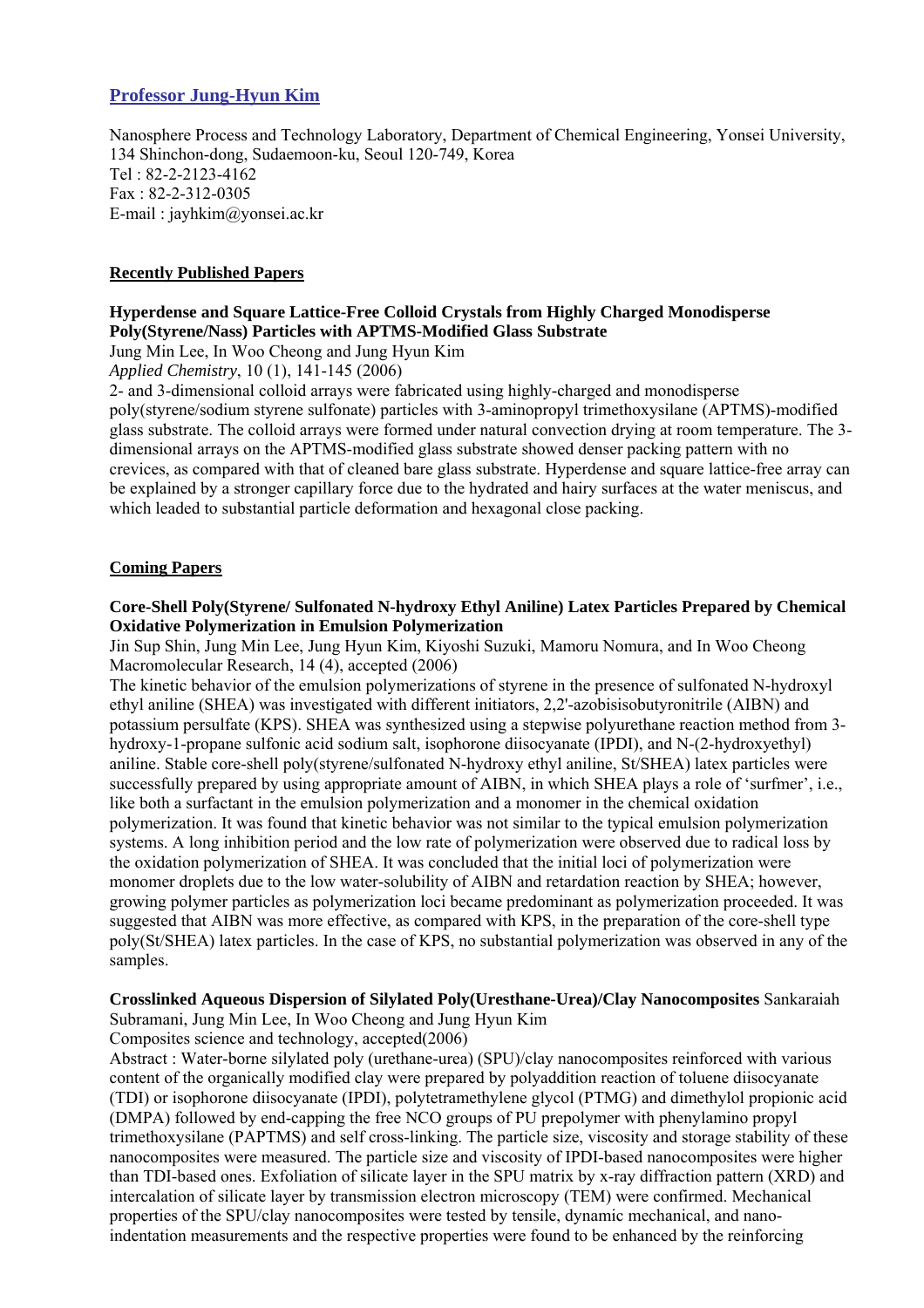effects of organophilic clay. The modulus and hardness increased with increase in the clay content in the SPU matrix. Thermal stability, water and xylene resistance of the nanocomposites increased compared to pure silylated PU and these properties increased with clay content. The mechanical properties, water and xylene resistance of the TDI-based nanocomposites were higher compared to IPDI-based nanocomposites. Marginal reduction in the transparency by added clay was observed. Storage stability results confirmed that the nanocomposite dispersions prepared all were stable.

### **Synthesis and Properties of Room Temperature Curable Trimethoxysilane-terminated Polyurethane and their Dispersions**

Sankaraiah Subramani, Jung Min Lee, Jun-Young Lee, Jung Hyun Kim

Polymers for Advanced Technologies, accepted(2006)

The purpose of this research is synthesis and characterization of stable aqueous dispersions of externally chain extended polyurethane/urea compositions terminated by hydrolyzable or hydrolyzed trialkoxysilane groups incorporated through secondary amino groups. These dispersions with excellent storage stability are substantially free from organic solvents which cure to water and solvent resistant, tough, scratch resistant, preferably light stable (non-yellowing) silylated polyurethane (SPU) films. The films were characterized by FT-IR, DSC, TGA, tensile strength and water contact angle measurements, nanoindentation, gel content, water and xylene swellability tests. The properties of the films were discussed and correlated in detail by changing length of soft segment, diisocyanates, NCO/OH ratio and chain extender, ethylenediamine (EDA). From the results, it was found that the particle size and viscosity are lower whereas the gel content and thermal stability are higher for SPUs. Modulus, hardness and tensile properties of SPU films are superior compared to EDA-PU film. Higher water contact angle and residual weight percentage of SPU films confirm silylation of PU by [3-(Phenylamino)propyl]trimethoxysilane (PAPTMS). Increase in NCO/OH ratios consumes more quantity of PAPTMS which makes PU with superior mechanical properties. Higher PAPTMS content in SPU results in effective cross-linking of the functional silanol groups formed by hydrolysis reaction of trimethoxysilane groups. Overall, SPUs synthesized at 1.4 NCO/OH ratio using PTMG-2000 and isophorone diisocyanate (or) toluene - 2,4 – diisocyanate have excellent properties compared to SPUs prepared using PTMG-1000 and at 1.2 and 1.6 NCO/OH ratios. SPUs prepared at 1.6 NCO/OH ratio are brittle due to higher crosslinking density. In addition, the crosslinking density of the films can be modified through silane end-group modification to produce SPUs with a wide range of physical properties.

### **Preparation and characterization of biodegradable anti-adhesive membrane for peritoneal wound healing**

Si-Nae Park, Han Jeong Jang, Yu Suk Choi, Jae Min Cha, Seo Yeon Son, Seung Hun Han, Hyun Chul Goo, Jung Hyun Kim, Woo Jung Lee and Hwal Suh

Journal of Materials Science: Materials in Medicine, accepted(2006)

Postoperative adhesions remain a significant complication of abdominal surgery although the wide variety of physical barriers has been developed to reduce the incidence of adhesion. In this study, the bilayered composite membrane formed by the association of a methoxy poly (ethylene glycol)-poly(L-lactide-coglycolide) (mPEG-PLGA) film and a crosslinked collagen-hyaluronic acid (Col-HA) membrane with fibronectin (FN) coating was prepared for promoting wound healing and providing tissue adhesion resistance simultaneously. In vitro adhesion test revealed that fibroblasts attached better on Col-HA membrane compared to those on mPEG-PLGA film, PLGA film or InterceedTM(oxidized cellulose) while mPEG-PLGA film had the lowest cell adhesive property. In confocal microscopic observation, the actin filaments were significantly further polymerized when 50 or 100

µg/cm3 fibronectin was incorporated on the COL-HA membranes. After 7-day culture, fibroblasts penetrated throughout the Col-HA-FN network and the cell density increased whereas very few cells were found attached on the surface of the mPEG-PLGA film. In vivo evaluation test showed that the composite membrane could remain during the critical period of peritoneal healing and did not provoke any inflammation or adverse tissue reaction.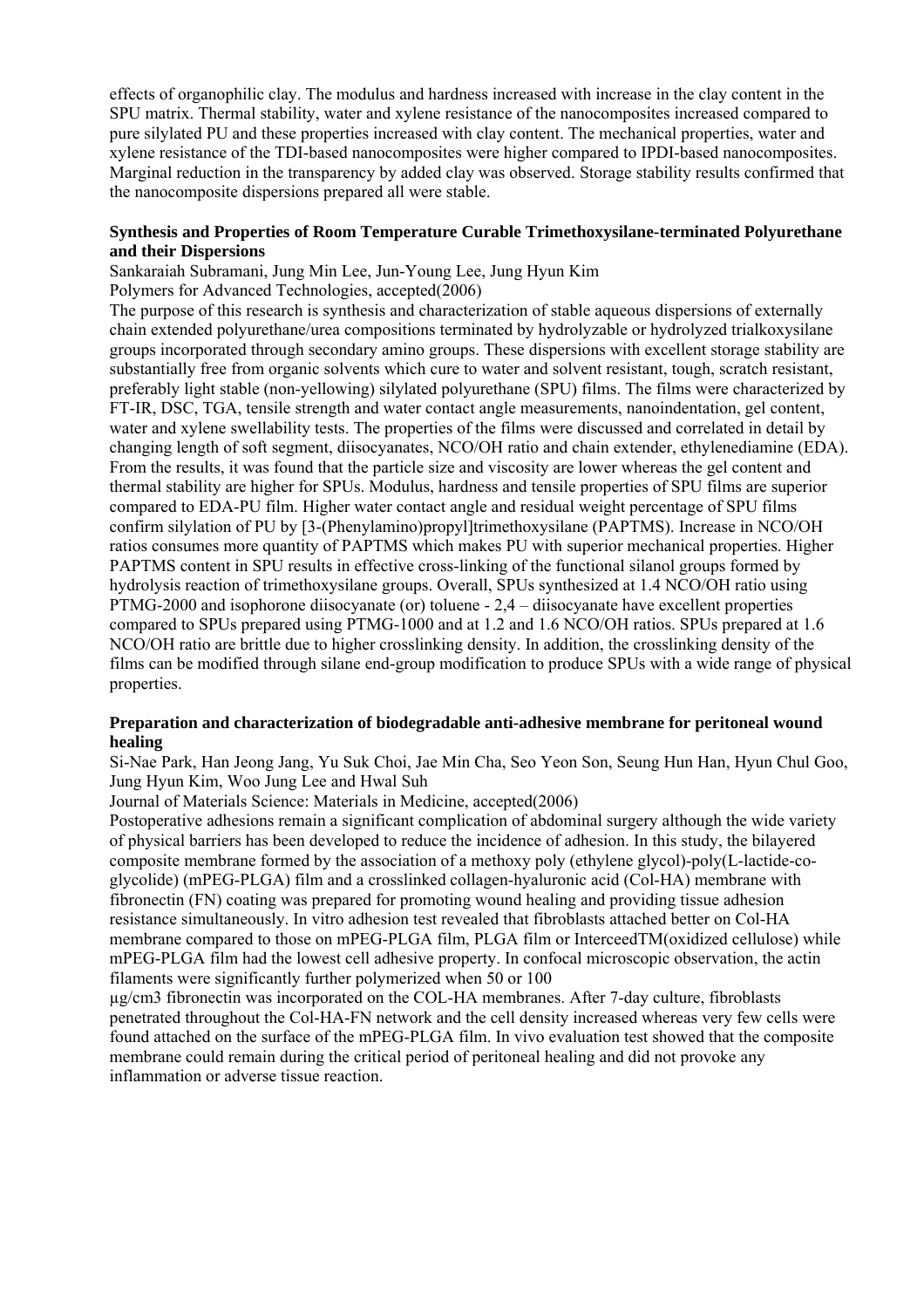### **Colloid and Interface Science group, DelftChemTech, Delft University of Technology**

A complete list of published material is available on http://www.dct.tudelft.nl/pcmt/research/staff/koper/

#### Recent publications

- Chassagne C, Bedeaux D, Van der Ploeg JPM, et al. *Electrically induced anisotropy in a colloidal dispersion of nanospheres as measured by electric birefringence*. J Colloid Interf Sci 295 (2): 528-534, 2006.
- Zhu LJ, Koper GJM, Bedeaux D *Heats of transfer in the diffusion layer before the surface and the surface temperature for a catalytic hydrogen oxidation (H-2+(1/2)O-2 -> H2O) reaction*. J Phys Chem A 110 (11): 4080- 4088, 2006.
- Van Hee P, Lin WK, Benac-Vegas L, et al. *Selective recovery of micrometer particles from mixtures using a combination of selective aggregation and dissolved-air flotation*. Coll Surf A 280 (1-3): 216-231, 2006.
- Garces JL, Koper GJM, Borkovec M *Ionization equilibria and conformational transitions in polyprotic molecules and polyelectrolytes*. J Phys Chem B 110 (22): 10937-10950, 2006.
- Cheikh C, Koper GJM, van de Ven TGM *New method to determine the viscoelastic properties of admicelles around the stick-slip transition*. Langmuir 22 (14): 5991-5993, 2006.

#### Preprints

**Deposition of Nanosized Latex Particles to Silica and Cellulose Surfaces Studied by Optical Reflectometry**  J Kleimann, G Lecoultre G Papastravrou, S Jeanneret, P Galletto, GJM Koper, and M Borkovec

Deposition of positively charged nanosized latex particles to planar silica and cellulose substrates was studied in monovalent electrolyte solutions at pH 9.5. The deposition was probed in situ with optical reflectometry in a stagnation point flow cell. The surface coverage can be estimated reliably with island film theory as well as with a homogeneous film model, as confirmed with atomic force microscopy (AFM).

The deposition kinetics to the bare surface was of first order with respect to the particle concentration, whereby the deposition rate was close to the value expected for a perfect collector. The efficiency coefficient, which was defined as the ratio of the experimental and theoretical deposition rate constant, was in the range of  $0.3 - 0.7$ . Subsequently, the surface saturates and a limiting maximum coverage was attained (i.e., blocking). These trends were in qualitative agreement with predictions of the random sequential absorption (RSA) model, where electrostatic interactions between the particles were included. It was observed, however, that the substrate strongly influences the maximum coverage, which is substantially higher for silica than for cellulose. The major conclusion of this work was that the nature of the substrate

played an important role in a saturated layer of deposited colloidal particles.

### **Nonequilibrium thermodynamics - A tool to describe heterogeneous catalysis**

D Bedeaux, S Kjelstrup, Lianjie Zhu, GJM. Koper

In the study of multi-component mass transfer it is common to use the film model, in which all the resistance to mass transfer towards a catalytic surface is assumed to be localized in a diffusion layer in front of the surface. At the surface one furthermore assumes that the temperature and chemical potentials are continuous, while the coupling of a possible heat flux to the mass fluxes is assumed to be negligible. Both these assumptions are questionable. Using nonequilibrium thermodynamics we discuss how to integrate the coupling between heat and mass fluxes in the description of the film. Furthermore, following Gibbs, we introduce the surface as a separate thermodynamic system. Non-equilibrium thermodynamic theory for surfaces allows one to find the proper rate equations. It allows for a consistent and complete description of mass and heat transfer through the film and subsequently from the film to the surface where the reaction takes place. In this contribution we sketch how to systematically set up the complete description, in which the film and the surface "sum up" to one effective surface.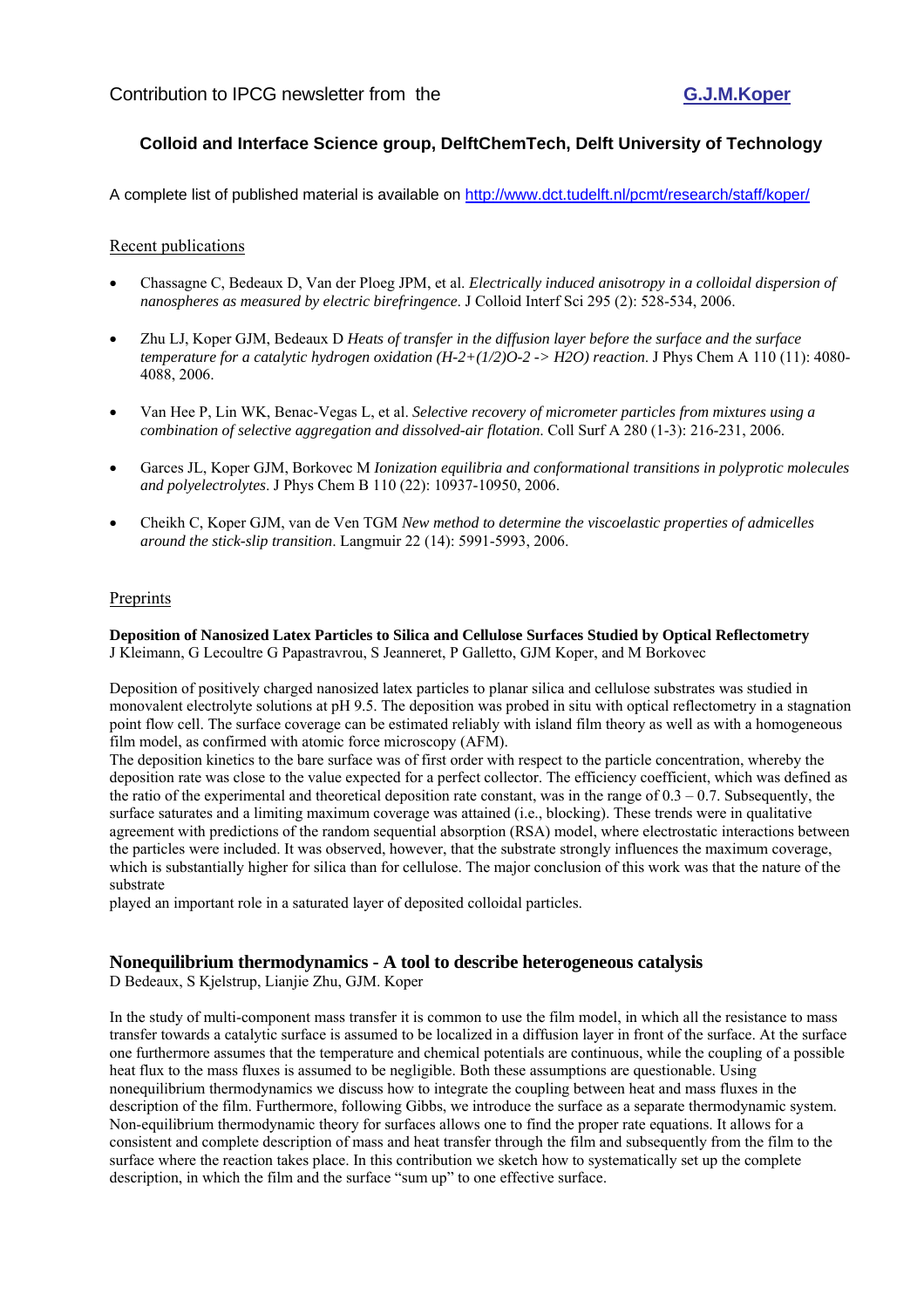#### **UV protective coatings: A botanical approach**

JF Jacobs, GJM Koper, and WNJ Ursem

Solar UV radiation is harmful to many biological systems, as well as all kind of technical applications. UV protective coatings are commonly utilised to shield many susceptible substances. In an attempt to learn from nature we demonstrate that for the Pinus mugo subs mugo (dwarf mountain pine) the cuticular wax layer provides UV protection. This biological coating contains chromophores that absorb UV radiation in

such a way that it removes the most harmful UV-B and UV-A from the solar spectrum received by the plant and does not lower the received PAR (photosynthetically active radiation). In addition the P. mugo grown at high elevations in the Alps has a cuticular wax coat that also contains fluorsphores, which convert the harmful solar UV into blue light. This additional blue light can be utilised for photosynthesis in low-light conditions, which gives the P. mugo ecological advantage over other Alpine species. The principle of turning useless or even harmful radiation into useful energy sets an example for new biological based coatings.

### **Ion Binding to Polyelectrolytes**

M Borkovec, GJM Koper, and Claude Piguet

Binding of simple ions to polyelectrolytes is reviewed. Proton binding in excess salt is understood quite well. At intermediate distances between the group, the binding isotherms broaden due to electrostatic interactions, and are captured by a simple mean-field model. At smaller distances between the groups, short-ranged interactions induce plateaus in the binding isotherms, which correspond to ordered intermediate structures. This scenario is equally applicable to linear and branched polyelectrolytes. Molecular conformations may be coupled to proton binding. For example, protonation may be accompanied by a sudden conformational transition signaled by a jump in the binding isotherm. This behavior results from attractive interactions between the polymer backbone segments. For other types of ions, our understanding is more limited, also due to lack of experimental data. Multivalent ions interact with polyelectrolytes

strongly, partly due to strong electrostatic interactions and their tendency towards multidentate binding.

### **Influence of the stick-slip transition on the electrokinetic behavior of nanoporous material**  C Cheikh and GJM Koper

Electrokinetic phenomena exhibiting discontinuities are described in terms of a stick-slip transition. The flux-force equations are partially linear and in the linear regimes the coecients satisfy Onsager's reciprocal relations. From an interpretation of existing data on ion exchange membranes we find a linear dependence of the slip length with the surface potential. We conclude that slippage offers an alternative

explanation for the so-called anomalous surface conduction, as often found in electrokinetic phenomena. This would imply an enhancement of electrokinetic effects in nanopores.

### **Entropy production for cylinder drying of linerboard and newspaper**

G.J.M. Koper, S. Kjelstrup, M. Sadeghi, M. Douglas, and T.G.M. van de Ven

The entropy produced during paper drying has been calculated for five different cylinder dryer machine runs, three for linerboard and two for newsprint. Entropy produced by evaporation of water and by heat transfer from the cylinders to the paper constitute the largest contributions. Three drying regimes can be distinguished. The initial "free" water evaporation regime, with the largest entropy production, may last until the so called "fiber saturation point" of moisture content is reached. The second regime seems to be the regime where capillary water escapes the fibers. The third regime, with the lowest entropy production, starts when the sorption enthalpy of water to fiber becomes a significant contribution to the enthalpy of

evaporation of (bulk) water. Possibilities for large improvements of the second law efficiency of the dryers were demonstrated: The lost exergy of two newsprint machines differed by 0.1 GJ per ton of paper produced.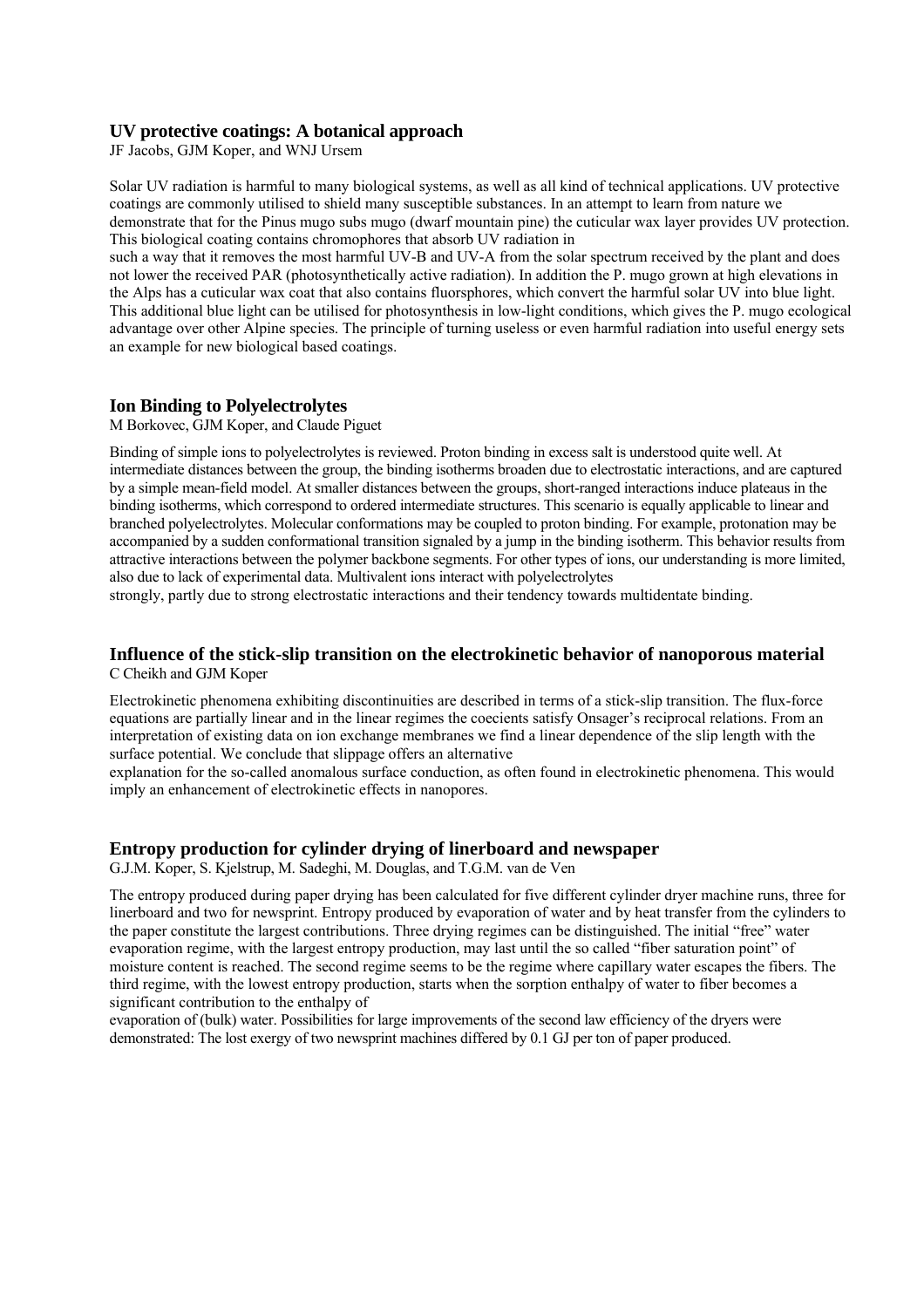### **Controlling Particle Dispersion in Latex Paints Containing Associative Thickeners**

**E. C. Kostansek** Rohm and Haas Co.

(to be presented at ICE 06 in New Orleans, LA USA in November 2006)

Latex paints contain several types of particles including polymer binder, primary pigment, extenders, and colorants. When the paints contain associative thickeners, control of particle dispersion can be very complicated due to the interaction of the particles with dispersants, surfactants, and the associative thickener itself. In particular, dispersion of the pigments can act independently of dispersion of the binder particles. The consequences of this situation are manifested in the physical properties of the paint and of the films it forms. This paper describes these interactions in terms of their colloid chemistry and shows the consequences of additive choices on the particle dispersion and also the optical properties of model paint films.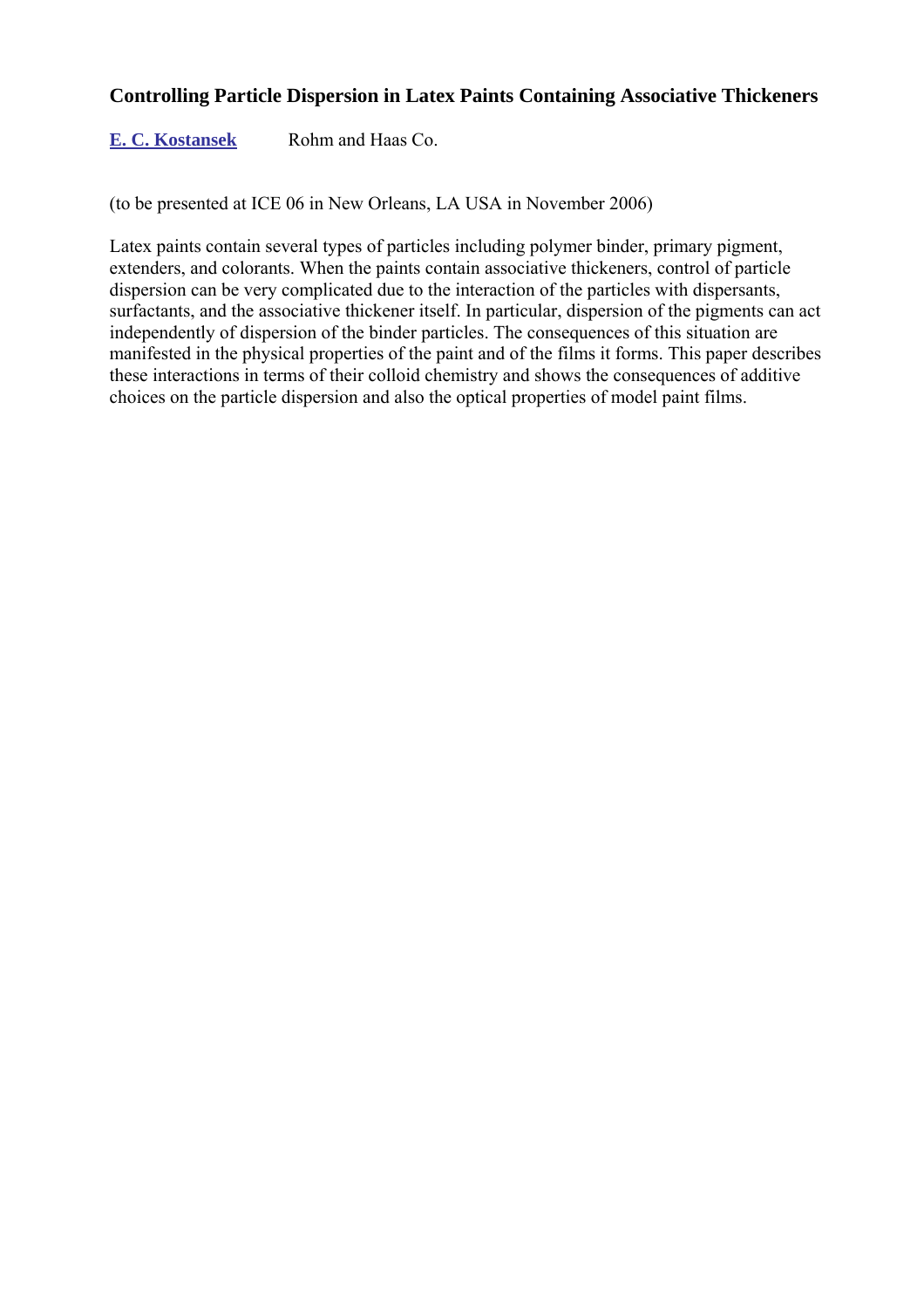### **Activities of the Laboratoire de Chimie et Procédés de Polymérisation for the period March 2006-September 2006**

| Elodie Bourgeat-Lami        | (bourgeat@lcpp.cpe.fr) | +33 4 72 43 17 77   |
|-----------------------------|------------------------|---------------------|
| <b>Timothy F.L. McKenna</b> | (mckenna@cpe.fr)       | +33 4 72 43 17 75   |
| Franck D'Agosto             | (dagaosto@cpe.fr)      | $+33$ 4 72 43 17 70 |

• *Chem. Eng. Sci., 61, 5768-5780 (2006).* 

### **Modelling the Zero Shear Viscosity of Bimodal High Solid Content Latex: Calculation of the Maximum Packing Fraction,**

M. Pishvaei, C. Graillat, P. Cassagnau, T. F. McKenna,

**Abstract:** Different rheological tests were performed on monodisperse polystyrene latices, and mixtures of two different latices with different particle sizes. A critical volume fraction,  $\phi_c$  was defined for each of the latices Subsequently, a method based on the estimation of the porosity of a bed of randomly placed spherical particles was adapted to allow us to define the maximum packing fraction for any bimodal system. This method can be used for any ratio of particle diameter and volume fraction for the two populations provided one has knowledge of the critical volume fractions of related monodisperse latices (see Pishvaei *et al*., 2005, Polymer:46,1235-1244). The model was tested experimentally, and rheological tests allowed us to validate the values of the critical volume fraction  $(\phi_c)$  of different bimodal latices. A master curve of viscosity vs. polymer concentration was obtained using the concept of reduced volume fraction. The results prove that we can predict the viscosity of multimodal systems from the knowledge of monomodal packing fraction.

**Key words**: Viscosity, Emulsion Polymerisation, High Solid Content, Model, Maximum Packing Fraction

### • *Macromol. Symp. (to appear)*

**Summary**: The onset and extent of secondary particle formation in the seeded emulsion polymerization of vinyl chloride were investigated by performing a series of seeded polymerizations at different concentrations of seed latex and surfactant. It was found that, in general, both the onset and the extent of secondary particle formation are determined not only by the rate of homogenous nucleation, but also by the rates of particle coagulation. A comparison of methods to compute the evolution of the particle size distribution in vinyl chloride emulsion polymerization was also carried out. For growth processes, the widely-used pseudo-bulk model gives correct answers. For processes involving particle formation, on the other hand, this model cannot be used because it neglects, among others, the effects of nucleation and coagulation on the radical number distribution. To surmount this problem, we propose to use the zero-one-two model, for which the full population balance equations are given here.

**Keywords**: emulsion polymerization; modeling; particle size distribution; poly(vinyl chloride) (PVC)

#### • *Macromol. Symp. (to appear)*

### **"Modelling the rheological properties of bimodal emulsions,"**

M. Pishvaie, Ph. Cassagnau, T.F.L. McKenna,

**Abstract:** The model of Ouchiyama and Tanaka was successfully adapted to calculate the maximum packing fraction (m) of polymer latexes with varying bimodal particle size distributions based upon rheological measurements performed on its constituent parts. The values of m calculated from the model can be used to predict the rheological properties of the latices. The model was experimentally validated and used for the prediction the viscosity of studied bimodal latices of known concentration using the master curve of viscosity-reduced volume fraction ( vs. / m).

**Keywords:** Rheology, bimodal latex, model, viscosity, maximum packing fraction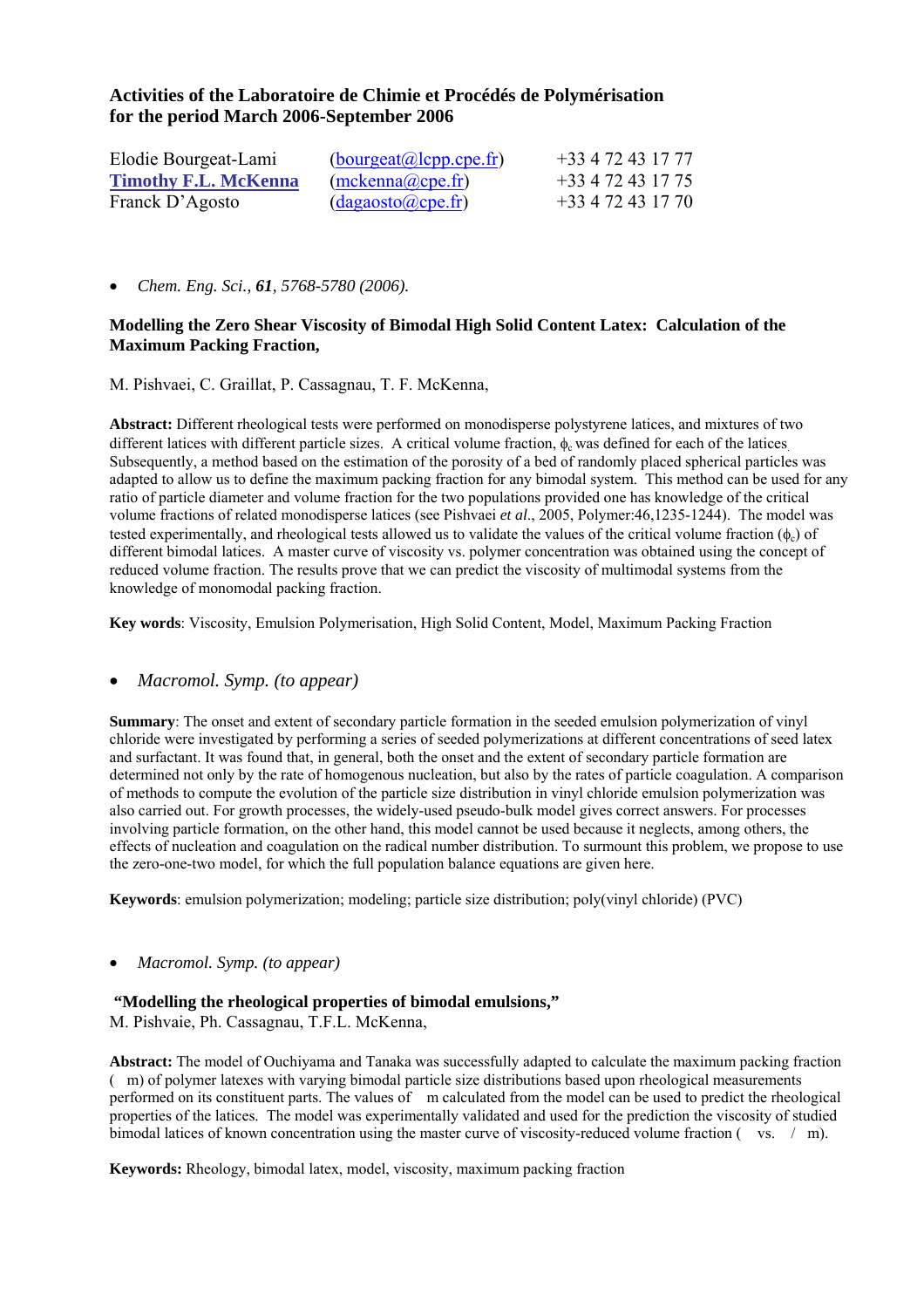• *Ind. Eng. Chem. Res. (In press)* 

### **"Solution of Population Balance Equations for Emulsion Polymerization: Zero-One and Zero-One-Two Systems,"**

H. Vale, T.F.L. McKenna

**Abstract:** A numerical method was developed to solve the sets of population balance equations (PBEs) that govern the evolution of the particle size distribution (PSD) in emulsion polymerization processes, and more specifically, in zero-one and zero-one-two systems. The technique is based on the finite-volume method and uses high-resolution schemes and a generalized fixed pivot technique to discretize the growth and aggregation terms, respectively. Implicitexplicit methods are used to integrate the semidiscrete equations in time. The performance of the method was evaluated by comparing the computed distributions and/or their moments to analytical solutions determined for selected cases. In all four cases analyzed, good qualitative and quantitative agreement was found between numerical and analytical results. The present algorithm made possible to simulate, for the first time, the evolution of PSD for an actual emulsion polymerization system using the zero-one-two model.

**Keywords:** Aggregation; Emulsion polymerization; Finite volume; High resolution; Particle size distribution; Population balance.

### **Conference Presentations**

- T.F.L. McKenna, "High Solid Content Latex Systmes," World Polymer Congress, 41<sup>st</sup> International Symposium on Macromolecules (IUPAC MACRO 2006), 16-21 July 2006, Rio de Janeiro, Brazil.
- T.F. McKenna, C. Graillat, S. Boutti, K. Ouzined, "High Solid Content Latexes with Low Viscosity," Waterborne and High Solid Content Coatings – PRA Technology Conference, 7-8 March 2006, Hotel Mercure Royal Crown, Brussels, Belgium.
- K. Ouzineb, C. Lord, N. Lesauze, C. Graillat, Ph. Tanguy, T.F.L. McKenna, "Homogenisation Devices for the Production of Miniemulsions," Fluid Mixing VIII, 10-12 April 2006, Kings College, London, U.K.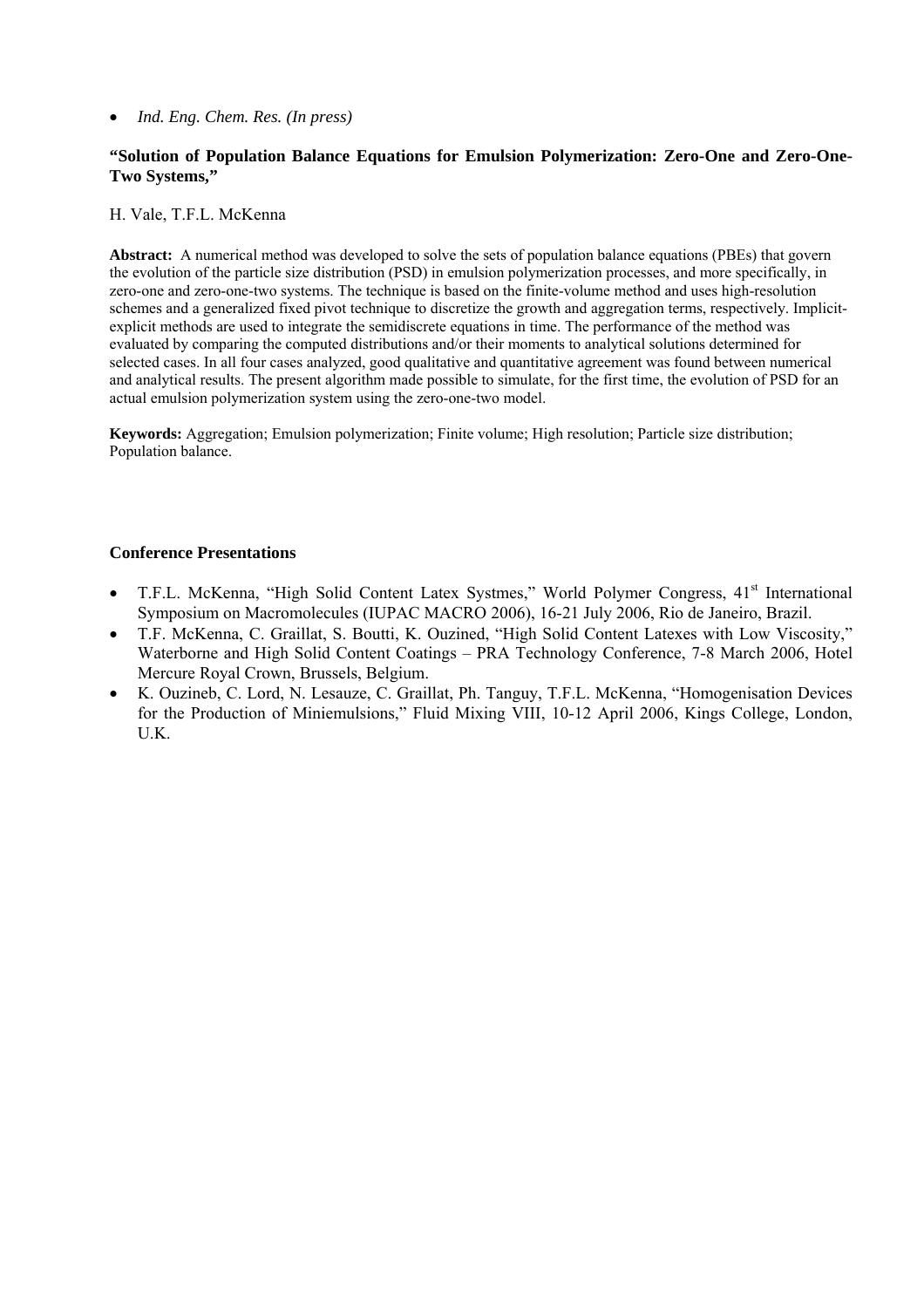Cooperative Research Center, Yamagata University, Johnan 4-3-16 Yonezawa 992-8510 Japan Phone: +81-238-26-3602, Fax: 0238-26-3409, E-mail: okubo@yz.yamagata-u.ac.jp

Institute for Colloidal Organization, Hatoyama 3-1-112, Uji, Kyoto 611-0012, Japan Phone & Fax: +81-774-32-8270, e-mail: okubotsu@ybb.ne.jp

Department of Applied Chemistry and Graduate School of Material Science, Gifu University, Gifu, 501-1193, Japan, e-mail: okubotsu@cc.gifu-u.ac.jp

Main activities of our group are on the self-organization phenomena, especially the convectional, sedimentation & drying dissipative structures of colloidal dispersions and colloidal crystals.

#### **Publications** (2006- )

#### *Dissipative Structures*

#### (1)"**Drying Dissipative Structures of Aqueous Solution of Poly (ethylene glycol) on a Cover Glass**",

T. Okubo, Tomio Yamada, Keisuke Kimura and Akira Tsuchida, *Colloid Polymer Sci*., **284**, 372-379(2006). Macroscopic and microscopic dissipative structural patterns of aqueous solutions of poly (ethylene glycol) PEG having molecular weights ranging from 1000 to  $2x10^6$  have been studied on a cover glass. The broad ring patterns of the hill accumulated with the polymers are formed irrespective of the molecular weights of PEG. The single round hills are formed also in the center in the macroscopic scale, when the molecular weights are large. Cross-like fractal patterns are observed for the diluted solutions in microscopic scale. Interestingly, these microscopic patterns are reflected based on the shape and size of the PEG polymers.

(2)"**Drying Dissipative Structures of Colloidal Dispersions**", T. Okubo, *Molecular and Colloidal Electrooptics*, S. Stoylov & M. Stoimenova (eds.), p573-588, CRC Book, (2006). Studies on the drying dissipative structures hitherto are reviewed.

### (3)"**Sedimentation and Drying Dissipative Structures of Colloidal Silica (1.2 m in diameter)**

**Suspensions in a Glass dish and a Polystyrene Dish**", T.Okubo, *Colloid Polymer Sci*., in press. Sedimentation and drying dissipative structural patterns of colloidal silica suspensions have been studied in a glass dish and a polystyrene dish. The broad ring patterns are formed within a short time in suspension state by the convectional flow of water and colloidal spheres. The sedimentary spheres always move by the convectional flow of water, and the broad ring patterns became sharp with time. Drying patterns of the colloidal suspensions containing sodium chloride are star-like ones, which strongly supports the synchronous cooperative interactions between the salt and colloidal spheres.

#### (4)"**Sedimentation and Drying Dissipative Structures of Colloidal Silica (1.2 m in diameter) Suspensions in a Watch Glass**", T.Okubo, *Colloid Polymer Sci*., **284**, 1191-1196 (2006).

 The macroscopic broad ring patterns were formed on the inner inclined watch glass in suspension state within a short time after suspension was set. It was clarified that the sedimentary spheres move toward upper and outer edges along the inclined cell wall by the cell convection and hence the patterns are formed by the balancing between the outside movement and the downward sedimentation of the spheres. Beautiful microscopic drying patterns were also observed from the optical microscopy.

#### (5)"**Convectional, Sedimentation and Drying Dissipative Structures of Ethanol Suspension of Colloidal Silica (110 nm in diameter) Spheres**", T.Okubo, *Colloid Polymer Sci*., in press.

 Convectional, sedimentation and drying dissipative structural patterns formed in the course of drying ethanol suspensions of colloidal silica spheres (110 nm in diameter) were studied in a glass dish and a watch glass. Vigorous cell convectional flow was observed with the naked eyes, and the patterns changed dynamically with time. Broad ring like sedimentation patterns were observed in the suspension state just before the suspensions were dried up, and the principal macroscopic patterns of the drying patterns were also broad-ring, though the colorful and fine microscopic structures were observed from the optical microscope.

#### (6)"**Sedimentation and Drying Dissipative Structures of Green Tea**",T.Okubo, *Colloid Polymer Sci.*, *in press.*

 Sedimentation and drying dissipative patterns of green tea (Ocha) have been studied in a tea cup (Ochawan), glass dish, polystyrene dish and watch glass. The broad ring patterns are formed within several ten minutes in suspension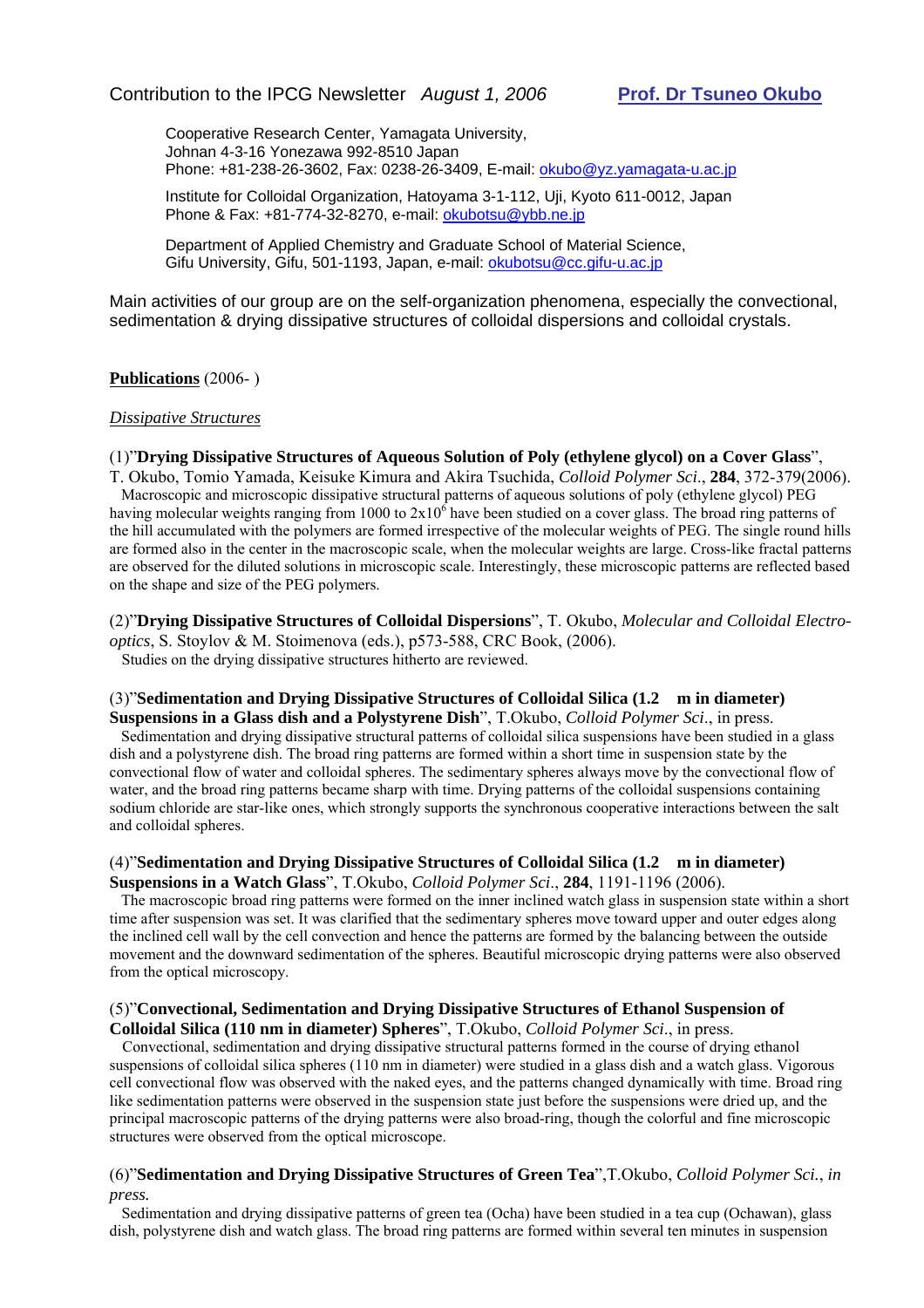state by the convectional flow of water and the colloidal particles of green tea  $(7 \text{ m})$  in mean size and  $5 \text{ m}$  in its dispersion from the mean size). Formation of the broad ring patterns is retarded when a tea cup is covered with a watch glass, which demonstrates the importance of the convectional flow of tea particles and water. The broad rings are formed even in an inclined glass dish, though the rings are distorted slightly. The broad rings and the microscopic fine structures are formed in the solidification processes on the bases of the sedimentation patterns in suspension state.

### (7)"**Drying Dissipative Structures of the Thermo-sensitive Gels of Poly (***N***-isopropyl acrylamide) on a**

**Cover Glass**", T.Okubo, Emi Itoh, Akira Tsuchida and Etsuo Kokufuta, *Colloid Polymer Sci.*, in press. Drying dissipative patterns of the thermo-sensitive gels of poly (*N*-isopropyl acrylamide) were studied on a cover glass. As the temperature of suspension and room rose from 25  $\rm{^6C}$  to 50  $\rm{^6C}$ , the small size of drying pattern area extended to the beautiful flickering spoke-like ones transitionally at the critical temperature ca. 35 °C. The principal patterns at 25 °C were the single or multiple broad rings of the hill accumulated with the gels. At 50 °C the flickering spoke-like patterns were observed at the inner area of the broad ring especially at the gel concentrations higher than  $1x10^{-3}$  g/mL. These observations support that the extended gels at low temperatures apt to associate weakly to each other, whereas the gels at high temperatures shrink and move rather freely with the convectional flow of water, though the very weak inter-gel attractions still remain. Widt sodium chloride at high temperatures, the cooperative patterns formed between the gel spheres and the salt.

#### (8)"**Drying Dissipative Structures of the Colloidal Crystals of Silica Spheres in an d.c.-Electric Field**", Tsuneo Okubo, Keisuke Kimura and Akira Tsuchida, *Colloids Surf. B*, in press.

 Macroscopic and microscopic dissipative patterns of the colloidal crystals of silica spheres were studied under an d.c.-electric field. Column like patterns from the electric flux and the migration of the colloidal spheres toward anode were clear.

#### *Colloidal Crystals*

(9**)"Electro-optic Effects of Colloidal Crystals of Polymer-modified Silica Spheres Immobilized with Gelator",** Kiyoshi Shibata, Hiroshi Kimura, Akira Tsuchida, Tsuneo Okubo, Shohei Sato and Kohji Yoshinaga, *Colloid Polymer Sci*., 284, 396-400 (2006).

 Electro-optic responses of colloidal crystals consist of poly (maleicanhydride-co-styrene) modified silica spheres in acetonitrile and the crystals immobilized with a gelator, *N*-benzyloxycarbonyl-*L*-isoleucilaminooctadecane are studied by reflected-light intensity measurements and time-resolved reflection spectroscopy. The rigidity of the latter is 8.0 Pa, which is 2.3 times larger than that ungelated crystals in acetonitril.

(10)**"Photon Trapping by the Internal Bragg Reflection of Colloidal Crystals",** Kiyoshi Shibata, Takayuki Yamamoto, Masahiko Kurita, Hiroshi Kimura, Akira Tsuchida and Tsuneo Okubo, *Colloid Polymer Sci*., 284, 688-693 (2006).

 Fluoresence light emitted from photoexcited rhodamine 6G (R6G) doped in colloidal crystals of silica spheres is partially trapped within crystal cage. The efficiency increased from 40 to 60% as the cell thickness increased from 1 to 10mm at  $5x10^{-6}$  M of R6G.

(11)"**Thermo-sensitive Colloidal Crystals of Silica Spheres in the Presence of Large Spheres with Poly(***N***-isopropyl acrylamide) Shells",** Tsuneo Okubo, Taro Mizutani, Junichi Okamoto, Keisuke Kimura, Akira Tsuchida, Klaus Tauer, Victor Khrenov, Haruma Kawaguchi and Sakiko Tsuji, *Colloid Polymer Sci*., in press.

 Thermo-sensitive colloidal crystals are prepared simply by mixing colloidal silica spheres (CS82, 103 nm in diameter) and large thermo-sensitive gel spheres. The thermo-reversible change in the lattice spacing of colloidal crystals depends on the size of the admixed temperature – sensitive gel spheres. For spheres with sizes less and greater than that of silica spheres the lattice spacings upon temperature increase above the lower critical solution temperature of poly (N-isopropyl acrylamide) decreases and increases, respectively. A mechanism, which is able to explain these experimental findings, is proposed. Moreover, crystal growth rates and the rigidities of the thermo-sensitive colloidal crystals are studied.

#### (12)"**Video-tape Observation of the crystal Growth and Morphology of Colloidal Single Crystals**",

T.Okubo, *Colloid Polymer Sci*., in press.

 Crystal growth and morphology of colloidal crystals of silica spheres (81.2 nm in diameter) are observed directly on a video-tape camera. Crystal growth from the round-shaped small single crystals to the angular-shaped ones is clear. It is observable that the single crystals are packed densely and separated to each other with the grain boundaries. The morphology of colloidal crystals is quite similar to that of typical crystals such as metals, proteins and ice.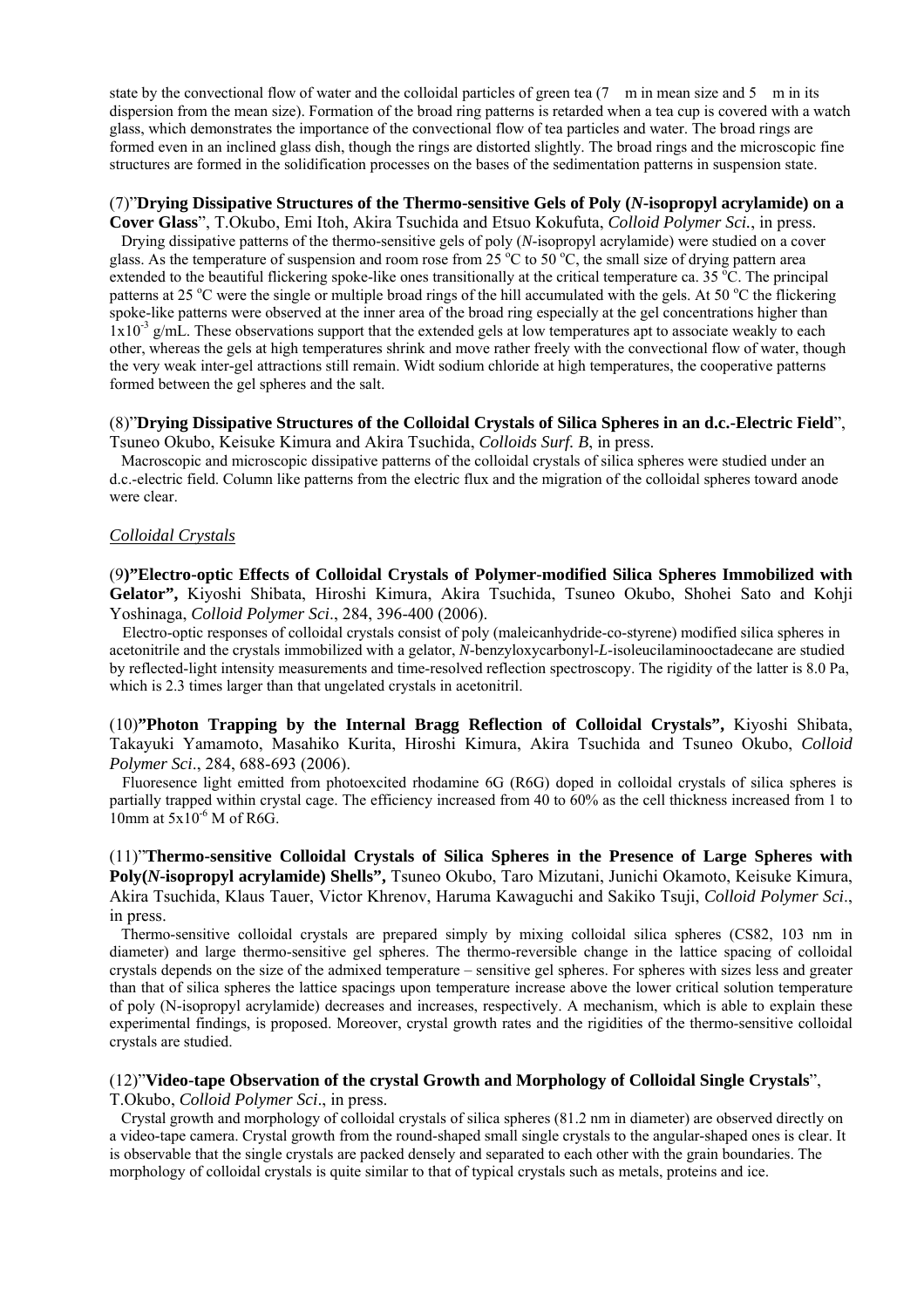Contribution to the International Polymer Colloids Group Newsletter (September 2006)

### **Gérard RIESS**

Ecole Nationale Supérieure de Chimie de Mulhouse Institut de Chimie des Surfaces et Interfaces 3 rue Alfred Werner 68093 MULHOUSE CEDEX (France) Fax : (33) 03 89 33 68 54 E-mail : Gerard.Riess@uha.fr

With the severe explosion at our Institute on March 24 (one of our colleagues died, 1 technician severly injured, our building completely destroyed with practically all equipment,…) our research activity during the last months was almost inexistent. Our group had to be relocated at different places of the campus and even outside of town. The next 2 years, before reconstruction of a research building, will be rather difficult and will need time and money to make a new start.

Just a few days before that dramatic incident, we submitted the PhD thesis of Kamal HARIRI entitled :

"Synthesis and characterization of polymer dispersions in a polymerizable organic solvent".

This work is a typical example of polymerizable oil-in-oil emulsions stabilized by block copolymers.

A publication related to our work on suspension polymerization stabilizer appeared recently in Polymer International 55 (2006) :

"Preparation and characterization of colloidal dispersions of vinyl alcohol – vinyl acetate copolymers : application as stabilizers for vinyl chloride suspension polymerization" S. HONG, R. ALBU, C. LABBE, T. LASUYE, B. STASIK and G. RIESS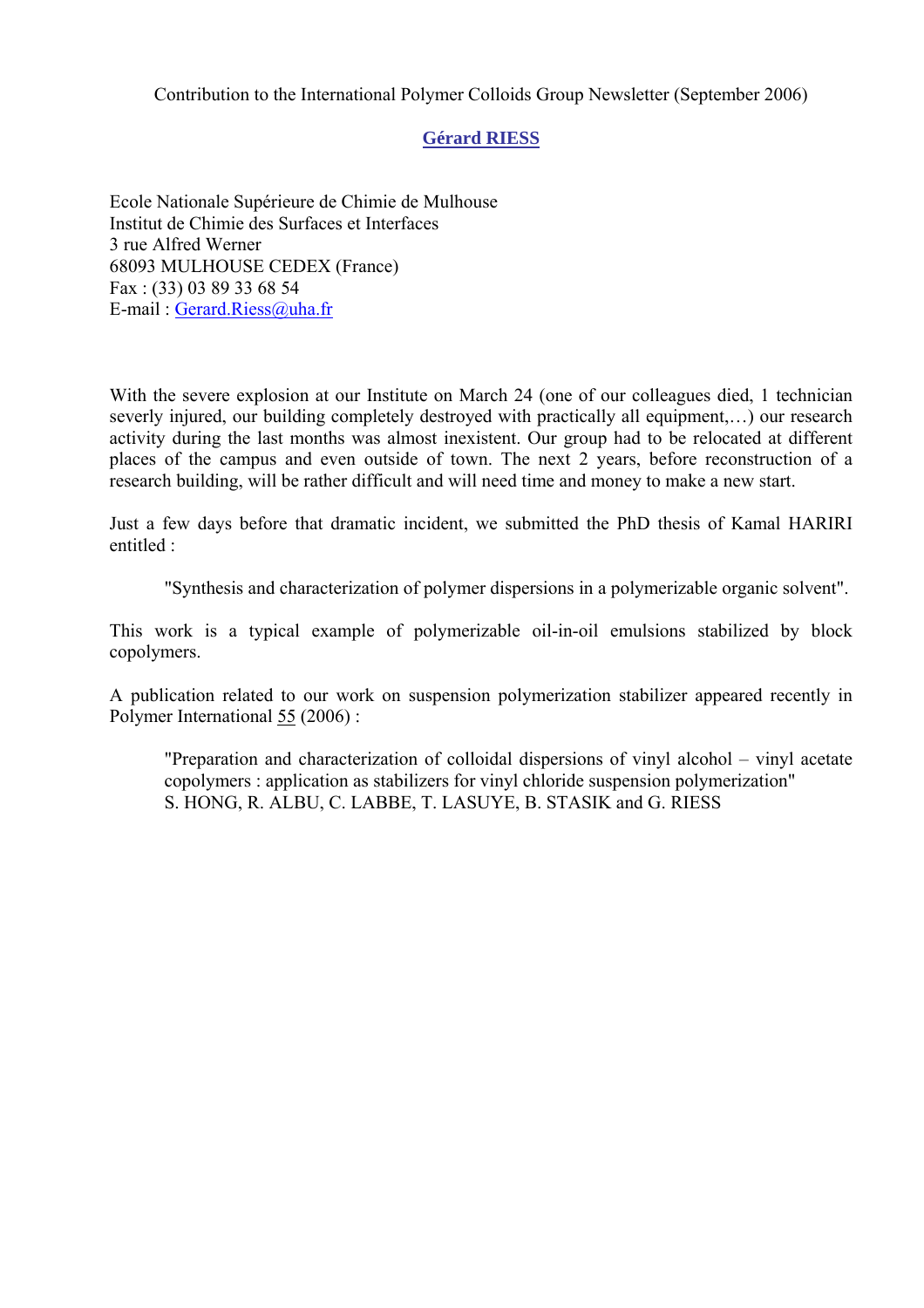### **2006 Annual Meeting of Society of Rheology Portsmouth ME Rheological Behavior of Binary Blends of Micro- and Nanoscale Colloidal Dispersions D.A. Shcherbakov and W.B. Russel**

Colloidal microspheres suspended at their isoelectric point in an aqueous medium normally flocculate due to attractive van der Waals forces. However, recent experimental findings [V. Tohver *et al*., *Langmuir* **17**(26), 8414, 2001] show that adding a small amount of highly charged nanoparticles will stabilize the microspheres within a narrow band of nanoparticle concentrations. As the mixture enters the stable fluid region of its phase diagram, a significant drop in the elastic modulus is observed; upon further addition of the nanoparticles, the modulus recovers as the mixture moves outside the region of stability. To quantify this rheological behavior and explain the balance of forces responsible for the unusual phase behavior, our study uses a multi-step approach combining theory and simulations. A novel sampling technique for discretized lattice Monte Carlo is introduced to simulate efficiently the system with large particle size ratios and short-range electrostatic interactions. The results for a single microsphere agree well with experimental data on nanoparticle adsorption. With two interacting microspheres, contributions from several forces yield the potential of mean force for various nanoparticle concentrations. Effective one-component Monte Carlo simulations then provide radial distributions of suspended microspheres, which are used in a statistical mechanical theory to estimate elastic modulus of the binary blends as the function of nanoparticle concentration.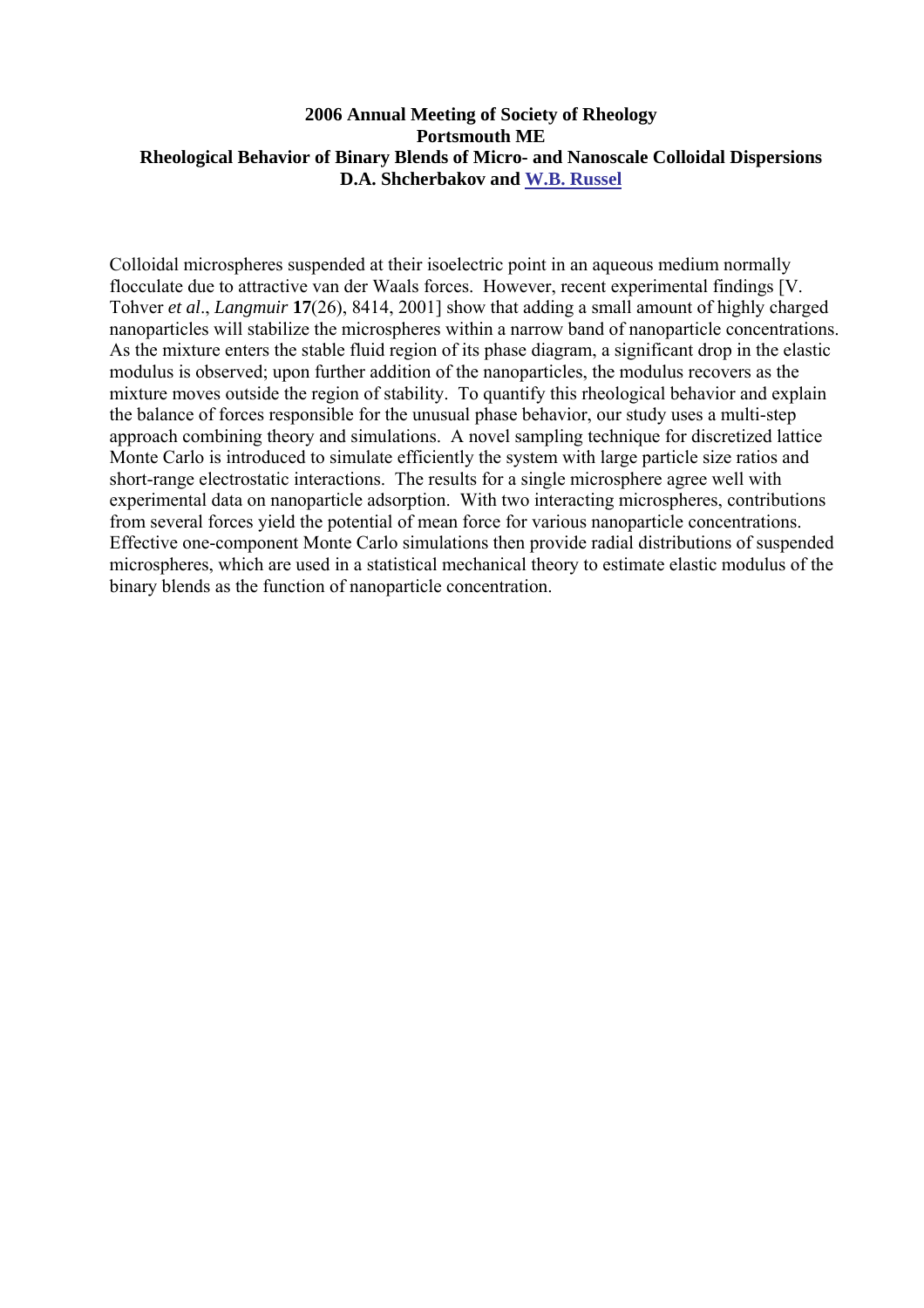### **Professor F. Joseph Schork**

School of Chemical and Biomolecular Engineering Georgian Institute of Technology 311 Ferst Drive Atlanta, GA, USA 30332-0100 joseph.schork@chbe.gatech.edu

### **IPCG Report 9/06**

### **Published:**

Russum, James P., Christopher W. Jones\* and F. Joseph Schork, "Impact of Flow Regime on Polydispersity in Tubular RAFT Miniemulsion Polymerization," AIChE J., 52(4), 1566-1576 (2006).

Dubey, Anshul, Alessandro Butté, Bernat Ollé, Matthew J. Realff, Jay H. Lee, F. Joseph Schork and Lawton E. Kizer, "Modeling and Inferential Control of the Batch Acetylation of Cellulose using Support Vector Regression," AIChE J, 52(6), 2149-2160 (2006).

Li, Rujun and F. Joseph Schork, "Modeling of the Inhibition Mechanism of Acrylic Acid Polymerization," Industrial & Engineering Chemistry Research, 45(9), 3001-3008 (2006).

Z. Tong and Y. Deng, Synthesis of Water-based Polystyrene-nanoclay Composite Suspension via Mini-emulsion Polymerization, Ind. Eng. Chem. Res., 45(8) 2641, 2006.

K. Nelson and Y. Deng, The Shape Dependence of Core-Shell and Hollow Titania Nanoparticles on Coating Thickness During Layer-by-Layer and Sol-Gel Synthesis, Nanotechnology, 17 (13), 14, 2006.

Z. Zhou, Q. Sun, Z. Hu, and Y. Deng, Nanobelt Formation of Magnesium Hydroxide Sulfate Hydrate via a Facile Hydrothermal Process, J. Phys. Chem. B, 110(27), 13387, 2006.

### **In Press:**

### **Guyot, Alain, Katharina Landfester, F. Joseph Schork, and Chunpeng Wang, "Hybrid Polymer Latexes,"** *Progress in Polymer Science* **(in press, 02/06).**

Hybrid polymer latexes will be defined here as colloidal dispersions of in which at least two distinct polymers exist within each particle. The two polymers may be a homogenous blend (within the particle) or microphase separation within the particle may occur. There are two general routes for their preparation. The first one involves the use of a miniemulsion polymerization process, in which a first polymer, most often prepared via polycondensation (or polyaddition) is dissolved in an unsaturated monomer (or a mixture of monomers). The solution is first emulsified into small droplets under a high shear process, and then polymerized through a radical polymerization process. A variation of this first route involves the synthesis of the polycondensate directly in the miniemulsion. The second route involves a seeded emulsion polymerization of unsaturated monomer(s), in which the polycondensate is modified in such a way that it can be used as a seed in the emulsion polymerization. Most often, the monomers used are styrenic and acrylic monomers, while the polycondensate may be alkyd resins, polyesters, epoxy resins, polyurethanes, or other polymers. The two routes are described in detail, as are the properties of the resulting materials (mostly as films). Up to now, there have been very few trials for the comparison of the two main routes. Most often the comparison is related to blends of the two kinds of emulsified polymers.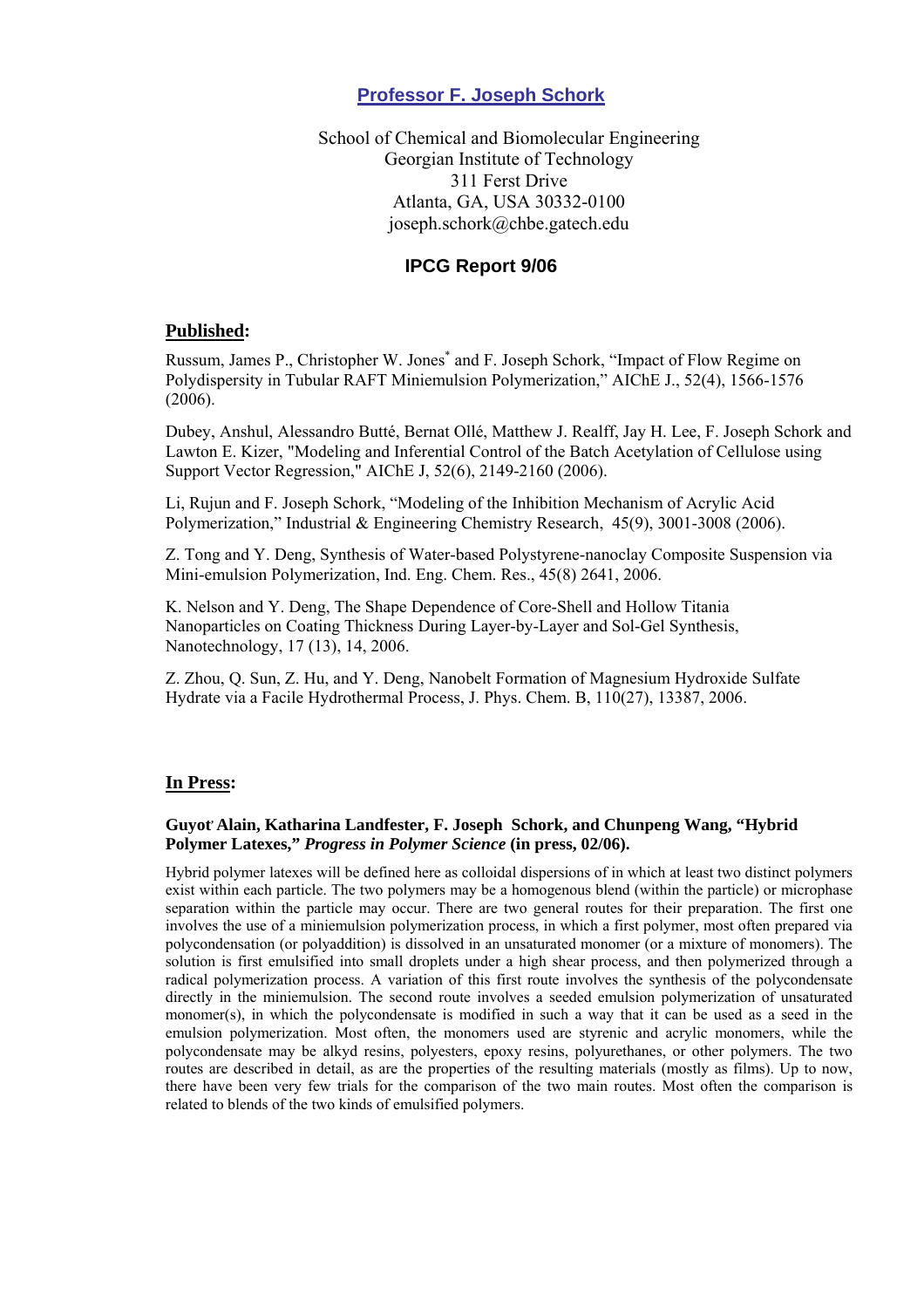### **Back, Alan J. and F. Joseph Schork, "Mass Transfer and Radical Flux Effects In Dispersed-Phase Polymerization of Isooctyl Acrylate,"** *J. Applied Polymer Science***, (in press).**

The kinetics of dispersed phase polymerization of a highly water-insoluble monomer (isooctyl acrylate) were explored in emulsion, miniemulsion and microsuspension polymerization. The effects of monomer water solubility and choice of initiator (oil- versus water-soluble) strongly impact the final product (particle size and molecular weight distribution).

For emulsion polymerization, as the surfactant concentration was increased, there was a transition from homogenous to micellar nucleation near the CMC, then a drop in nucleation rate at high surfactant concentration due to insufficient radical flux to support more nucleation. For miniemulsion polymerization, a slow rate of growth of (droplet) nucleation with surfactant concentration was found, followed (at the CMC) by an increase in the rate of nucleation with added surfactant as the mode of nucleation switched to micellar. The conversion-time kinetics of microsuspensions could be modeled with a bulk polymerization model. IOA is sufficiently insoluble in the aqueous phase that emulsion polymerization may or may not be reaction limited. The presence of a stabilizer such a PAA, the use of an oil-soluble initiator such as BPO, and the insolubility of IOA in the aqueous phase all push the polymerization locus toward droplet (microsuspension) nucleation and bulk kinetics.

### **Back, Alan J. and F. Joseph Schork, "Emulsion and Miniemulsion Polymerization of Isobornyl Acrylate,"** *J. Applied Polymer Science,* **(in press).**

Isobornyl acrylate, a highly hydrophobic monomer, was batch-polymerized in both emulsion and miniemulsion recipes. Surfactant levels above and below the critical micelle concentration were used, as were two different initiator types: ionic (potassium persulfate) and nonionic (t-butyl hydroperoxide) Samples were analyzed for degree of conversion, molecular weight, and particle size.

The effects of reaction type (emulsion versus miniemulsion), surfactant level, type of initiator (ionic versus nonionic) of the polymer properties are discussed. Issues of monomer transport across the aqueous phase, and mechanisms of nucleation, especially at very low surfactant concentrations are discussed.

### **Qi, Genggeng, Christopher W. Jones, F. Joseph Schork, "Transients in RAFT Miniemulsion Polymerization in CSTR Trains,"** *Industrial & Engineering Chemistry Research,* **(in press).**

Potential factors contributing to previously observed unexpected transients during miniemulsion polymerization in CSTR trains are examined. Possibilities from equipment design and operation are first evaluated and with a slightly modified CSTR train, no significant transients are observed. Causes for the transients associated with the polymerization mechanism are also considered and ruled out by careful analysis. Steady state in a RAFT CSTR train is achieved.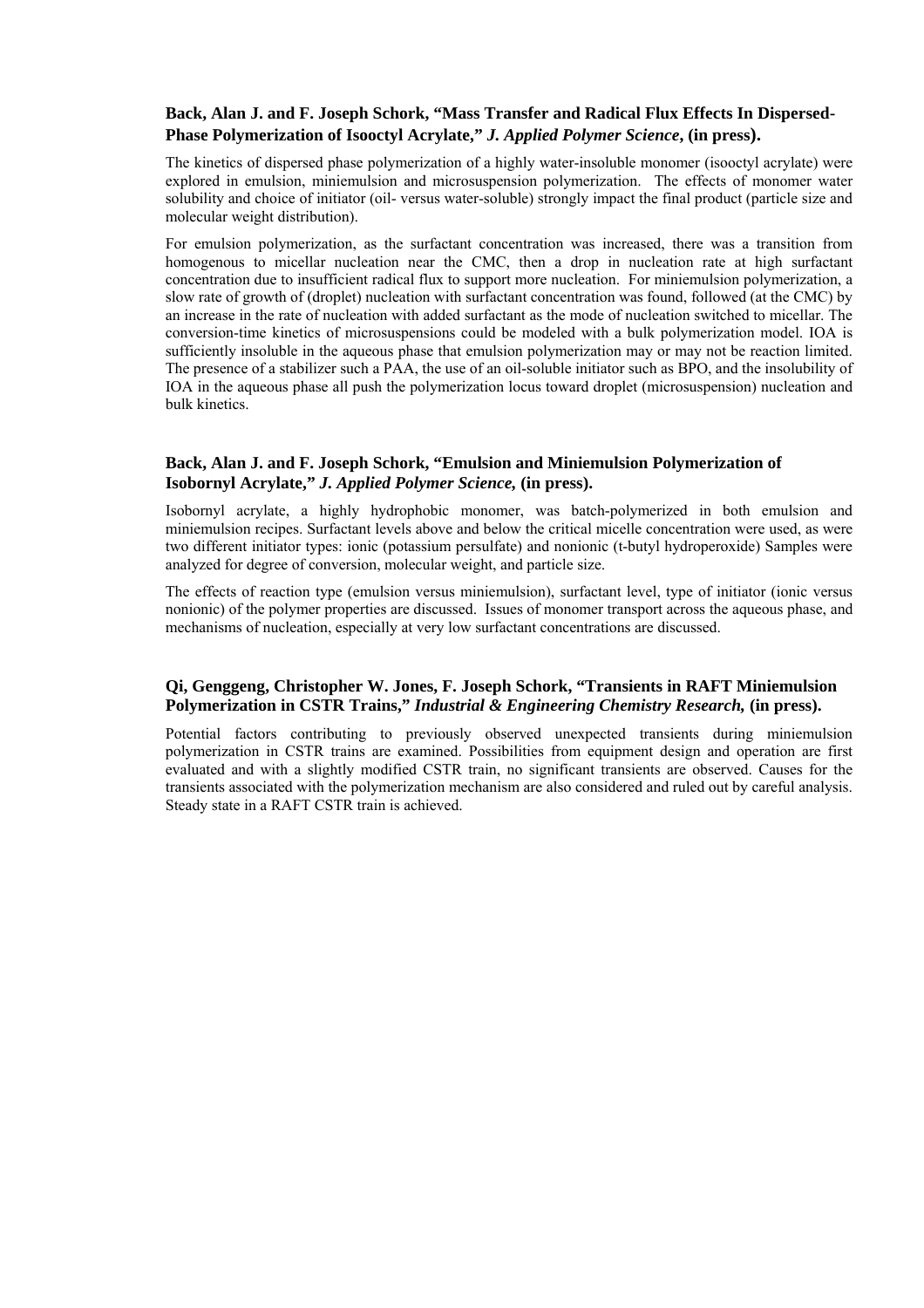### **Submitted:**

### **Q. Sun, J. Schork, and Y. Deng, Water-Based Polymer/Clay Nanocomposite Suspension for Paper Barrier Coating, Composite Technology. Submitted**

In this article, *P*olymer/*C*lay *N*anocomposite (PCNC) suspensions were prepared via a simple mixing approach of nanoclay and polymer latexes in aqueous solutions with ultrasonification. The XRD and DSC measurements indicated that, under certain conditions, the chemically modified nanoclay could be exfoliated in the composite although no rigorous delaminating process was applied. The effects of the variables, such as clay and polymer varieties, process conditions, clay contents, etc., on the nanoclay exfoliation, were correlated. It was found that the nanoclay properties and their interactions with the polymer matrix played a vital role in determining the PCNC's barrier performances. The possible mechanism of exfoliation of the nanoclay was discussed.

### **H. Jung, E. Lee, B. Ji, Y. Deng, J. Yun, and J. Yeum, Poly(vinyl acetate)/poly(vinyl alcohol)/montmorillonite nanocomposite microspheres prepared by suspension polymerization and saponification, Colloid Polym. Sci., Submitted**

**Abstract:** Poly(vinyl acetate) (PVAc)/poly(vinyl alcohol) (PVA)/montmorillonite (MMT) nocomposite microspheres were prepared through suspension polymerization followed by the heterogeneous saponification. The effects of MMT on the polymerization rate and the saponification rate of PVAc were studied. It was found that the rate of polymerization decreased when MMT content was increased. However, the saponification rate of PVAc significantly increased in the presence of nanoclay particles. The XRD measurement illustrated that the clay particles are intercalated in the polymer matrix.

### **Qi, Genggeng, and F. Joseph Schork, "On the Stability of Miniemulsions in the Presence of RAFT Agents,"** *Langmuir* **(submitted 03/06).**

The colloidal stability of miniemulsions in the presence of RAFT or other control agents for controlled free radical polymerization is examined. A derivation, based on Lifshitz-Slyozov-Wagner (LSW) Theory, is proposed here to evaluate the effect of RAFT agent on the diffusional stability of the miniemulsions before the onset of polymerization. Results indicate that, depending on the hydrophobicity of the control agent, its presence may augment or detract from the effectiveness of the costabilizer in preventing diffusional instability due to Ostwald ripening.

### **Qi, Genggeng, Christopher W. Jones, F. Joseph Schork, "Enzyme-Initiated Miniemulsion Polymerization,"** *Biomacromolecules***, (submitted 6/06)**

Enzyme-catalyzed polymerization in vitro has gained considerable attention in the last two decades as an efficient tool in the polymerization of various monomers, such as saccharides, esters, phenols and aromatic anilines; however, the polymerization of vinyl monomers using enzymes has been more limited, perhaps due to the hydrophobicity of most common vinyl monomers. Enzyme initiated miniemulsion polymerization is demonstrated herein as a way to polymerize hydrophobic vinyl monomers such as styrene. By application of enzyme-initiated radical polymerization in miniemulsion, stable poly(styrene) latexes are prepared with a particle size range near 50nm. A very small amount of enzyme and surfactant is required to facilitate the miniemulsion polymerization while a relatively high polymerization rate and conversion are achieved.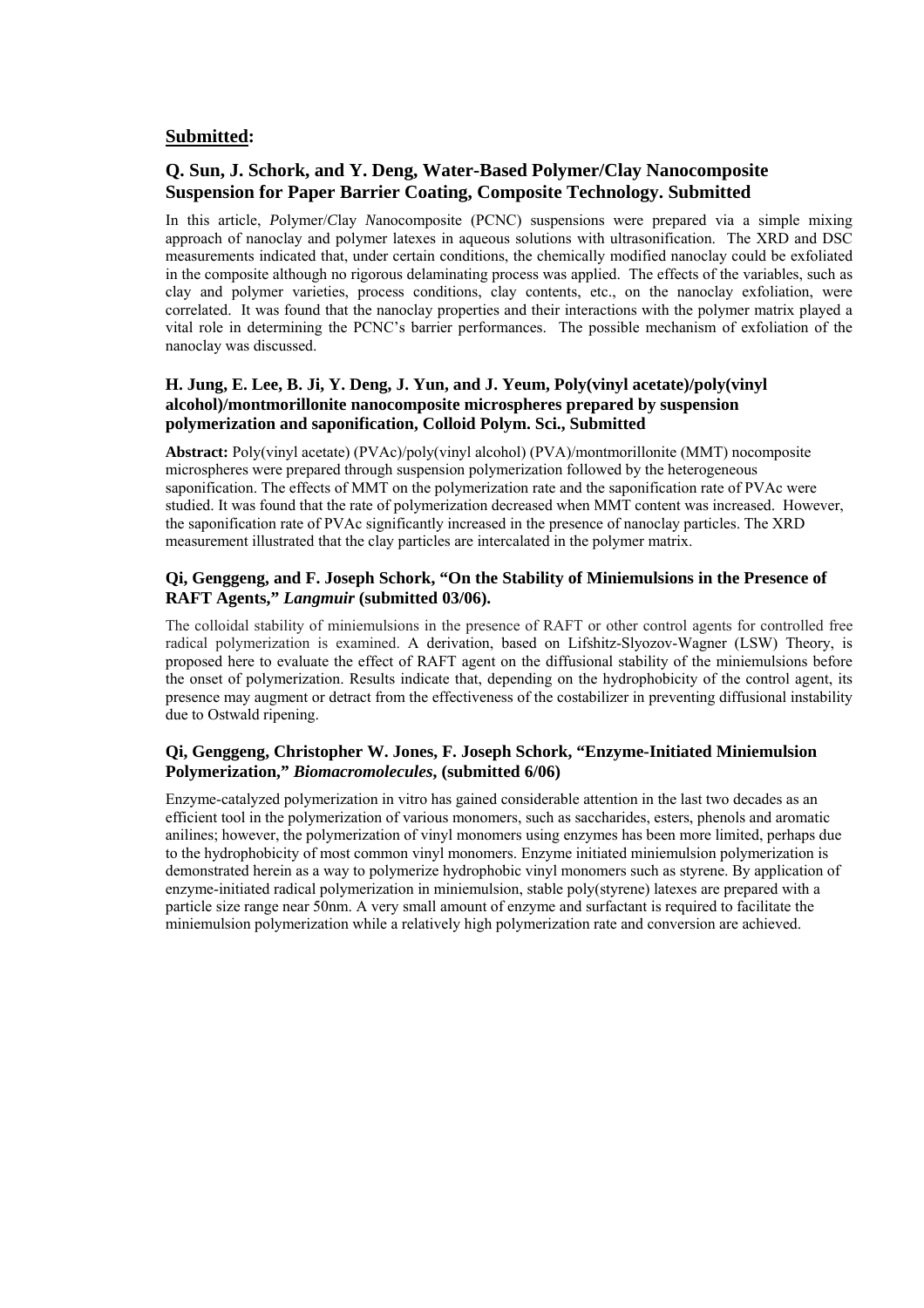### **Contribution to IPCG Newsletter Stan Slomkowski Department of Engineering of Polymer Materials Center of Molecular and Macromolecular Studies, Lodz, Poland**

### **Papers in press**

#### **Antigen-antibody interactions detected by quasi-elastic light scattering and electrophoretic mobility measurements - a new concept for latex immunodiagnostic test**  *Teresa Basinska, Stanislaw Slomkowski*

Chapter in Colloidal particles in micro & nano-biotechnologies, A. Elaissari (ed).

Chapter provides a short summary of information on most common traditional diagnostic tests based on polymer nanoand microparticles used as a main reagent. Subsequently there are discussed ideas of diagnostic tests based on changes of properties of isolated microspheres exposed to contact with analytes. Synthesis and brief characteristics of poly(styrene/α-*tert*-butoxy-ω-vinylbenzyl-polyglycidol) microspheres (P(S/PGL) – a new type of particles with interfacial properties tailored for application in medical diagnostics are described. Diameters of P(S/PGL) particles were in the range from 220 to 650 nm, depending on fraction of polyglycidol in their interfacial layer. These particles are suitable for easy and efficient covalent immobilization of proteins with elimination of undesirable and not controlled protein adsorption. Particles with swelling polyglycidol layer, containing covalently immobilized antibodies (antigens), exposed to contact with biological fluids containing complementary antigens (antibodies) should change their electrophoretic mobility, diameters (due to change of the degree of swelling of interfacial layer) and may aggregate due to the multipoint antigen-antibody interactions. Design of a new type of diagnostic tests based on combination of changes of electrophoretic mobility and changes of average size of particles (primary particles and their aggregates) is described. There are presented also principles of assays for determination of anti-HSA and anti-*H. pylori* in blood sera – assays especially sensitive at low analyte concentrations.

### **Biodegradable Nano- and Microparticles as Carriers of Bioactive Compounds Stanislaw Slomkowski**

#### Submitted to Acta Poloniae Pharmaceutica

Presented are examples of polymeric carriers that may be used for design of clinically aplicable drug delivery systems. In particular, there are discussed methods suitable for protein and oligopeptide modification in a way making these molecules "invisible" for immune system of an organism into which they are introduced. Presented are methods of synthesis of block copolymers suitable for self-assembly into nanoparticles loaded with bioactive compounds. There are discussed also strategies used for obtaining microparticles loaded with bioactive compounds either from earlier synthesized polymers or from monomers, directly during polymerization.

### **A Novel Electrochemically Synthesized Biodegradable Film on 316L Stainless Steel Composed of Polypyrrole/Polyethylene Glycol-Polylactic Acid Nanoparticles**

*Galit Shustak, Aviva Ezra, Mariusz Gadzinowski, Stanislaw Slomkowski, Daniel Mandler, Abraham Domb* 

#### Submitted to Biomaterials

Nanoparticle having reactive pyrrole residues were prepared from poly(1-ethoxyethylglycidyl ether)-*b*-poly(L,Llactide) block copolymer. The nanoparticles were attached onto 316L stainless steel byelectropolymerization of the pyrrole groups in aqueous media. The novel synthesis of these pyrrole-functionalized nanoparticles is described and the electrochemical deposition of the corresponding coating is characterized using electrochemistry, SEM and EDX.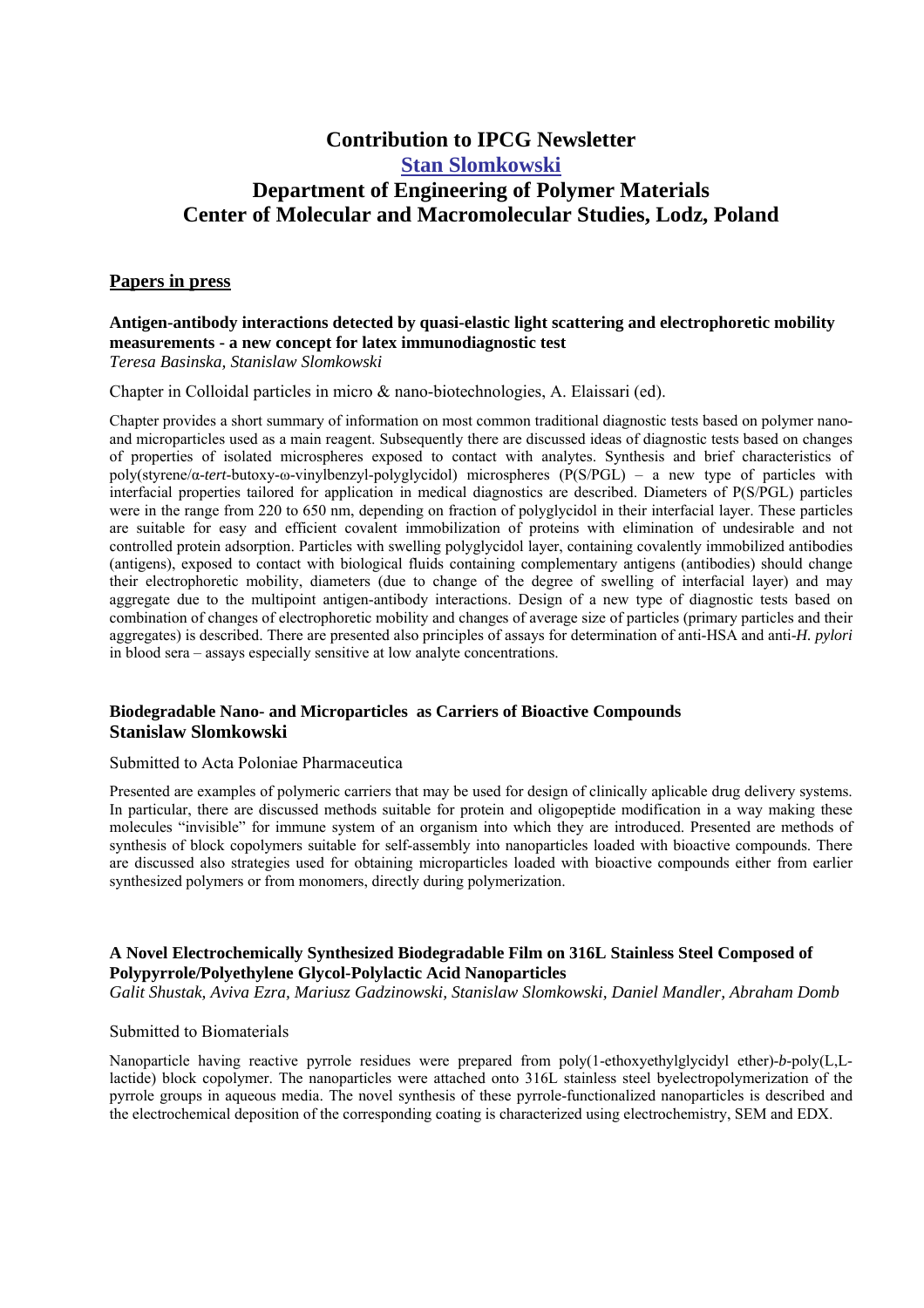### **Recently published papers**

- 1. Stanislaw Slomkowski Hybrid polymeric materials for medical applications Polimery, **51**, 85-94 (2006)
- 2. Tarik Matrab, Mohamed M. Chehimi, J. Pinson, Stanislaw Slomkowski, Teresa Basinska Growth of polymer brushes by atom transfer radical polymerization from glassy carbon modified by electro-grafted initiators based on aryl diazonium salts Surf. Interf. Anal., **38**, 565-568 (2006)

### **The next paper comes through IUPAC for public review. Therefore it is presented now as a attachment, in which the last chaged could be made:**

### INTERNATIONAL UNION OF PURE AND APPLIED CHEMISTRY MACROMOLECULAR DIVISION COMMISSION ON MACROMOLECULAR NOMENCLATURE\* and POLYMER DIVISION SUB-COMMITTEE ON MACROMOLECULAR TERMINOLOGY\*\* **TERMINOLOGY OF POLYMERS AND POLYMERIZATION PROCESSES IN DISPERSED SYSTEMS**

### **(IUPAC Recommendations 2006)**

Prepared by a Working Group consisting of

Jose V. Alemán (Spain), Robert G. Gilbert (Australia), Michael Hess Germany), Kazuyuki Horie (Japan), Przemyslaw Kubisa (Poland), Ingrid Meisel (Germany), Werner Mormann (Germany), Stanislaw Penczek (Poland), Stanislaw Slomkowski (Poland), Robert Stepto (UK)

Prepared for publication by Stanislaw Slomkowski

Index of sections

- 1. Polymer particles
- 2. Average particle diameters and particle-diameter non-uniformity factor
- 3. Particle morphology
- 4. Colloidal and related systems
- 5. Polymerization processes
- 6. Terms related to polymerization processes
- 7. Aggregation and related processes

Full text: Sept06\Slomkowski-.pdf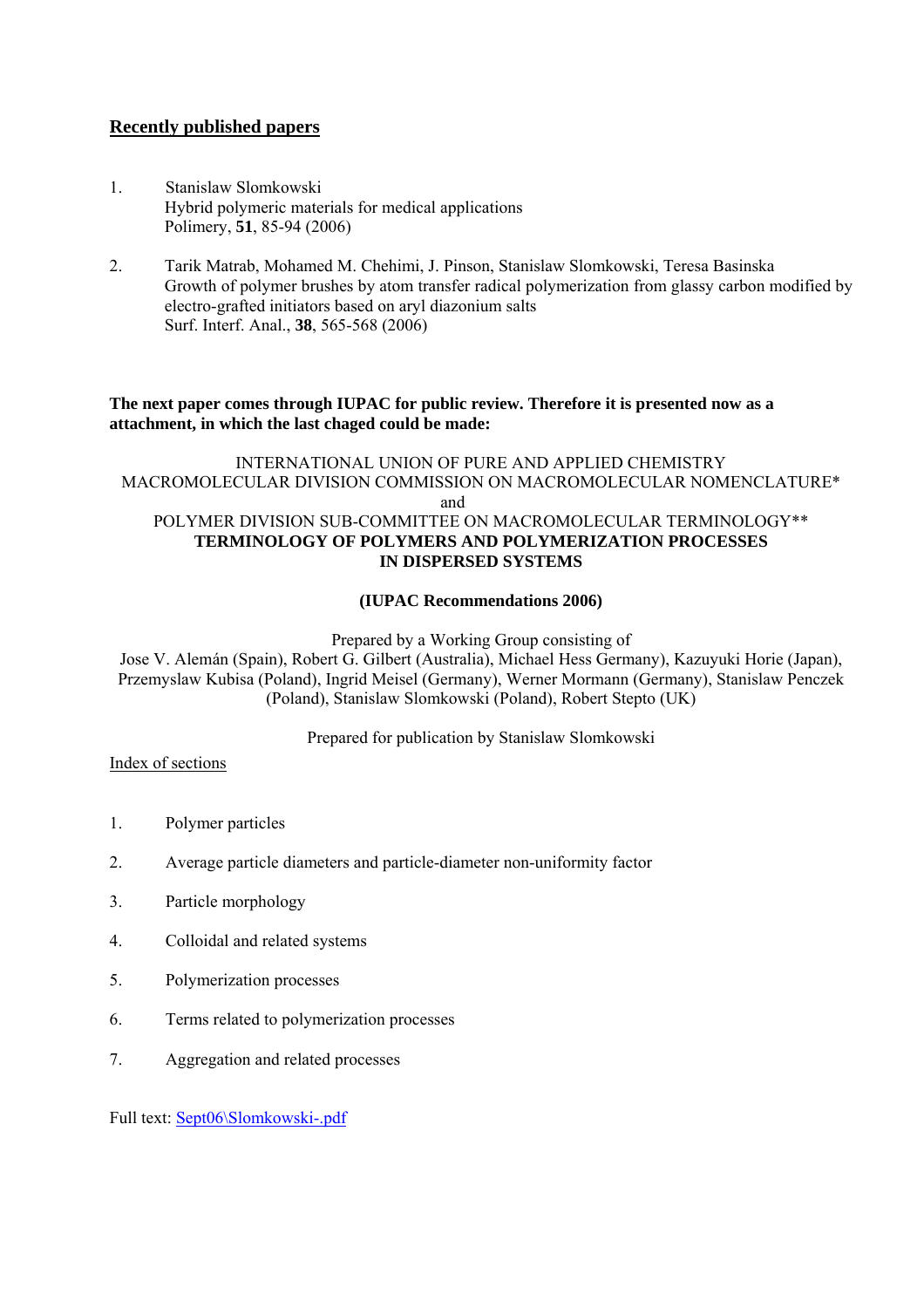Contribution to the September 2006 IPCG Newsletter from: **Prof. Donald Sundberg** Nanostructured Polymers Research Center Materials Science Program University of New Hampshire, Durham, NH 03824 Don.sundberg@unh.edu

#### **Catalytic Emulsion Polymerization**

Diane Crosbie, Jeffrey Stubbs and Donald Sundberg

Ab-initio, batch emulsion polymerization of the norbornene series of monomers using Pd based catalysts has been studied in some detail. Using common surfactants (e.g. SDS) and very standard batch process procedures, stable latices can be produced at reaction temperatures in the 60-80°C range. Particle sizes tend to be small, approximating 40-50 nm. Reaction rates are rapid, but controllable, and monomer conversions appear to be limited at the condition where the residual monomer/polymer ratio has its glass point at the reaction temperature. For Norbornene homopolymer this condition represents about 70% conversion when the reaction temperature is 60°C. While in solution polymerization, these Pd catalysts require an activator in order to create a vacancy site in the catalyst molecule. No such activator is needed for the ab-initio emulsion polymerization process, although reaction rates are slower without the activator. When the activator is used, we nearly always get a large amount of coagulum in the latex – without the activator we get very small amounts. This suggests to us that the catalyst and activator both diffuse through the water and into the large, emulsified monomer droplets where the polymerization proceeds at a rate that is competitive with that in the small latex particles. We are currently working to elucidate the overall mechanism of particle formation and growth, as well as polymer chain length development.

 Work has also been done on the polymerization of decyl-norbornene (10-NB). This monomer resists ab-initio polymerization via simple emulsion polymerization, apparently due to its extremely limited water solubility. Alternatively we have successfully made stable latices at ca. 200 nm by using the mini-emulsion polymerization process technique. Here the limiting conversion is much higher due to the relatively low  $T_g$  of the poly (10-NB). These latices are now being used as seeds for the development of composite latex particles.

#### **The Effects of the Degree of Polymer-Polymer Compatibility on Latex Particle Morphology**  Jeffrey Stubbs and Donald Sundberg

We have developed in intense interest in the dynamics of polymer/polymer phase separation within composite latex particles both during and after the formal polymerization reaction process. This abstract addresses one aspect of phase separation during reaction, and the following abstract addresses structural re-arrangement during the postpolymerization period. It is clear that phase separation and directional diffusion of the polymers in a latex particle are driven by the thermodynamic compatibility of the polymer pair and resultant interfacial tensions (internal and at the water boundary). Recently we have studied this effect under dynamic reaction conditions by creating seed polymer and second stage polymer pairs with varying degrees of compatibility (we manipulate this by altering the polarity of the polymers by choices in their comonomers.

 Our seed latex was non-polar (St-BA) and soft at reaction temperature so as to allow significant amounts of the second stage polymer to penetrate the seed particle even under starve fed conditions. The second stage polymers were much more polar than the seed. The polarity was changed by adding either t-BMA or HPMA to MMA monomer to make the second stage polymer less or more polar, respectively, while at the same time not influencing the  $T<sub>g</sub>$  of the second stage polymer significantly. All second stage reactions were carried out at 70°C and used KPS as initiator. We used MT-DSC and TEM (stained microtomed sections) to judge the degree of phase separation and to determine the location of each polymer phase within the latex particles. We can report that there were substantial differences in the degree of phase separation obtained, with the t-BMA/MMA copolymer-seed system significantly less well phase separated than the HPMA/MMA copolymer-seed system.